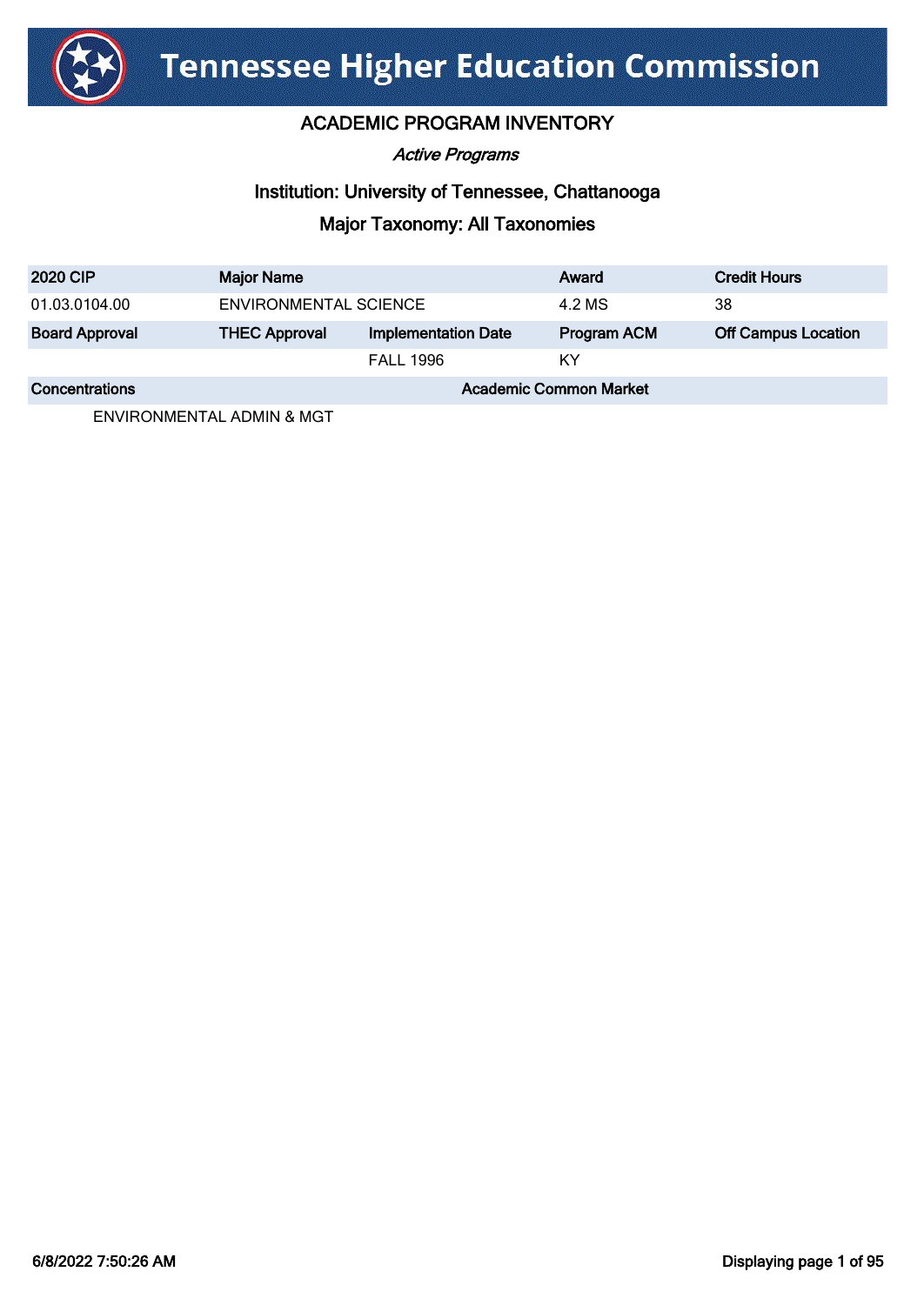

Active Programs

### Institution: University of Tennessee, Chattanooga

### Major Taxonomy: All Taxonomies

| <b>2020 CIP</b>       | <b>Major Name</b>             |                            | Award              | <b>Credit Hours</b>        |
|-----------------------|-------------------------------|----------------------------|--------------------|----------------------------|
| 01.03.0104.00         | <b>ENVIRONMENTAL SCIENCE</b>  |                            | 2.5 BS             | 120                        |
| <b>Board Approval</b> | <b>THEC Approval</b>          | <b>Implementation Date</b> | <b>Program ACM</b> | <b>Off Campus Location</b> |
|                       | 05/03/74                      | <b>FALL 1974</b>           |                    |                            |
| <b>Concentrations</b> | <b>Academic Common Market</b> |                            |                    |                            |

BIODIVERSITY, CONSERVATION & NATURAL RESOURCES EARTH, ATMOSPHERE & GEOLOGICAL RESOURCES engineering science (inactive Aug 2021) ENVIRONMENTAL HEALTH ENVIRONMENTAL POLICY & PLANNING GEOGRAPHIC & CARTOGRAPHIC SCIENCES

NATURAL RESOURCE ADMIN & ENFORCEMENT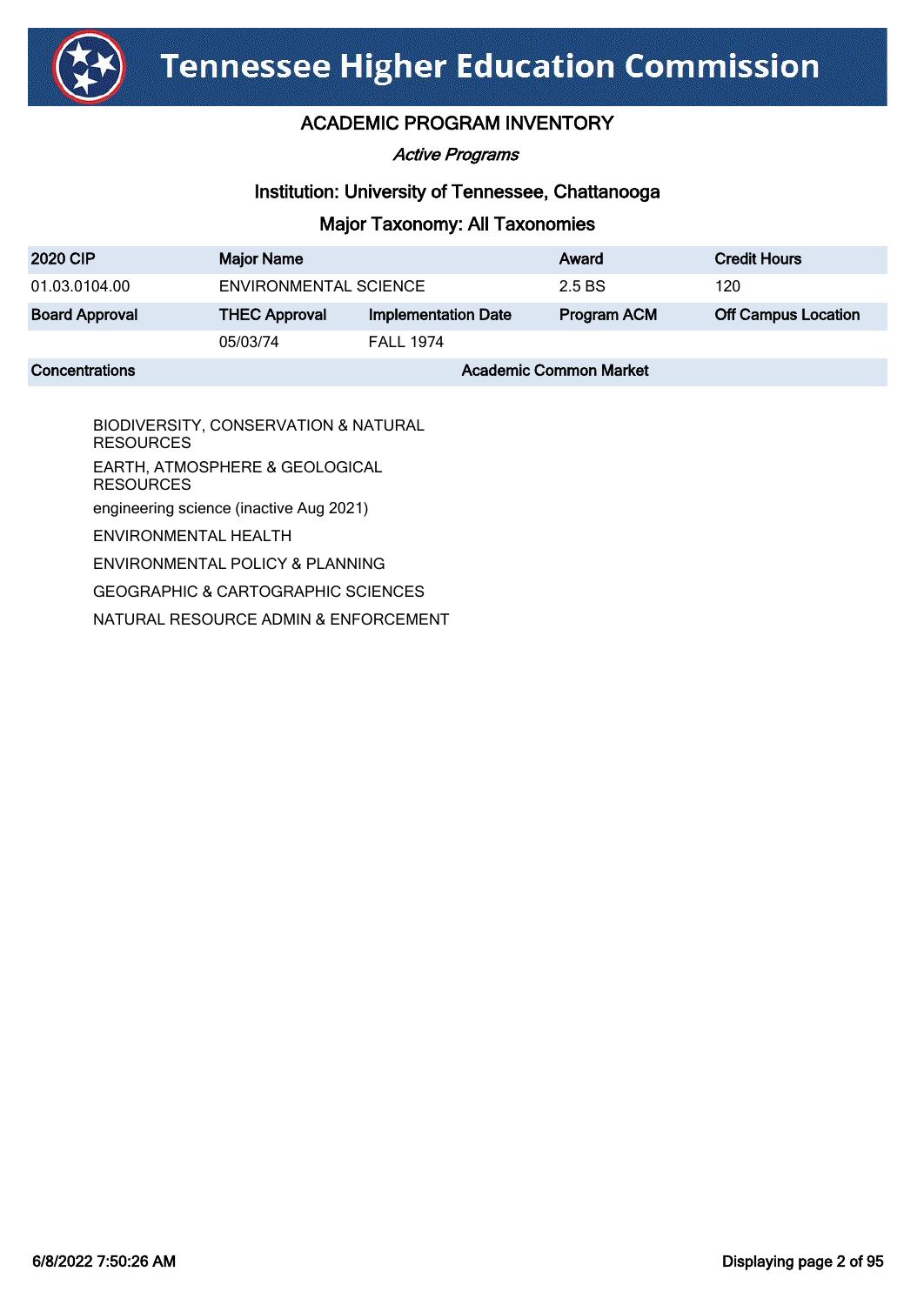

Active Programs

### Institution: University of Tennessee, Chattanooga

### Major Taxonomy: All Taxonomies

| <b>2020 CIP</b>       | <b>Major Name</b>     |                     | Award              | <b>Credit Hours</b>        |
|-----------------------|-----------------------|---------------------|--------------------|----------------------------|
| 02.04.0501.00         | INTERIOR ARCHITECTURE |                     | 2.5 BS             | 120                        |
| <b>Board Approval</b> | <b>THEC Approval</b>  | Implementation Date | <b>Program ACM</b> | <b>Off Campus Location</b> |

**Concentrations Concentrations** Academic Common Market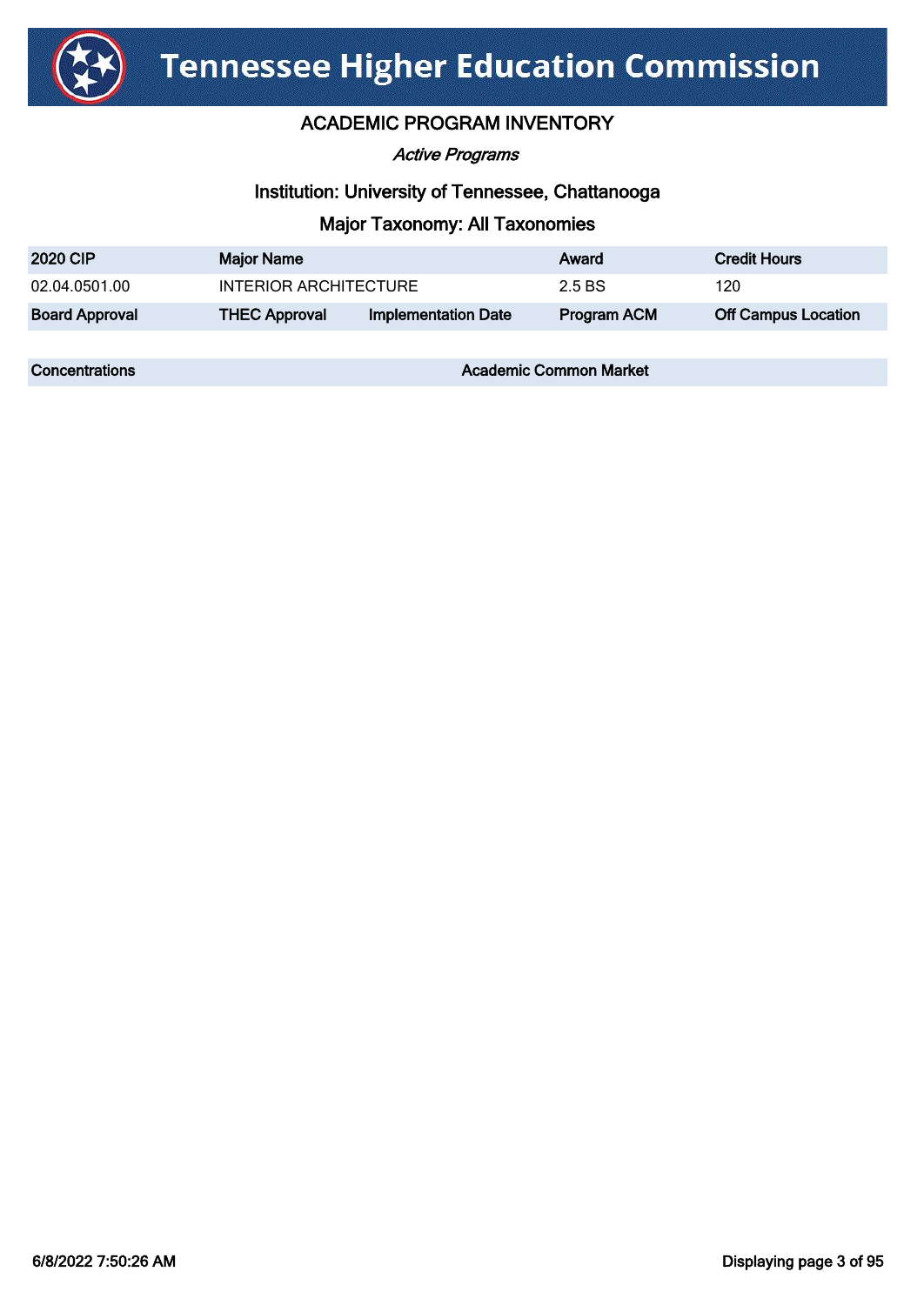

Active Programs

### Institution: University of Tennessee, Chattanooga

| <b>2020 CIP</b>       | <b>Major Name</b>             |                            | Award              | <b>Credit Hours</b>        |
|-----------------------|-------------------------------|----------------------------|--------------------|----------------------------|
| 05.09.0100.00         | <b>COMMUNICATION</b>          |                            | 2.5 BS             | 120                        |
| <b>Board Approval</b> | <b>THEC Approval</b>          | <b>Implementation Date</b> | <b>Program ACM</b> | <b>Off Campus Location</b> |
|                       | <b>MARCH 2021</b>             | <b>FALL 2021</b>           |                    |                            |
| <b>Concentrations</b> | <b>Academic Common Market</b> |                            |                    |                            |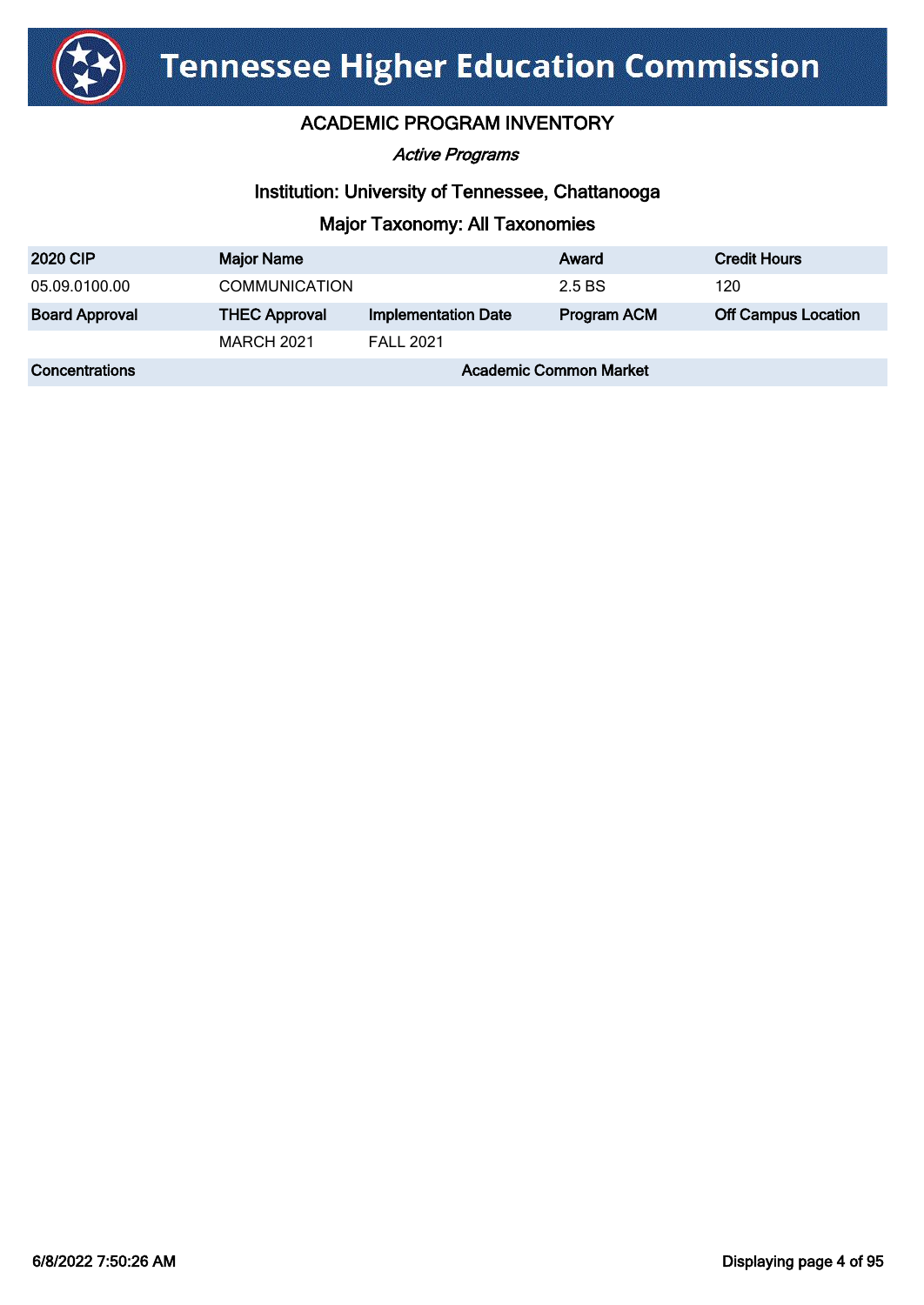

Active Programs

### Institution: University of Tennessee, Chattanooga

## Major Taxonomy: All Taxonomies

| <b>2020 CIP</b>       | <b>Major Name</b>             |                            | Award              | <b>Credit Hours</b>        |
|-----------------------|-------------------------------|----------------------------|--------------------|----------------------------|
| 06.11.0701.00         | <b>COMPUTER SCIENCE</b>       |                            | 2.5 BS             | 120                        |
| <b>Board Approval</b> | <b>THEC Approval</b>          | <b>Implementation Date</b> | <b>Program ACM</b> | <b>Off Campus Location</b> |
|                       | 08/28/78                      | <b>FALL 1978</b>           |                    |                            |
| <b>Concentrations</b> | <b>Academic Common Market</b> |                            |                    |                            |

CYBER SECURITY DATA SCIENCE Scientific Applications (2017-2022) SOFTWARE SYSTEMS STEM EDUCATION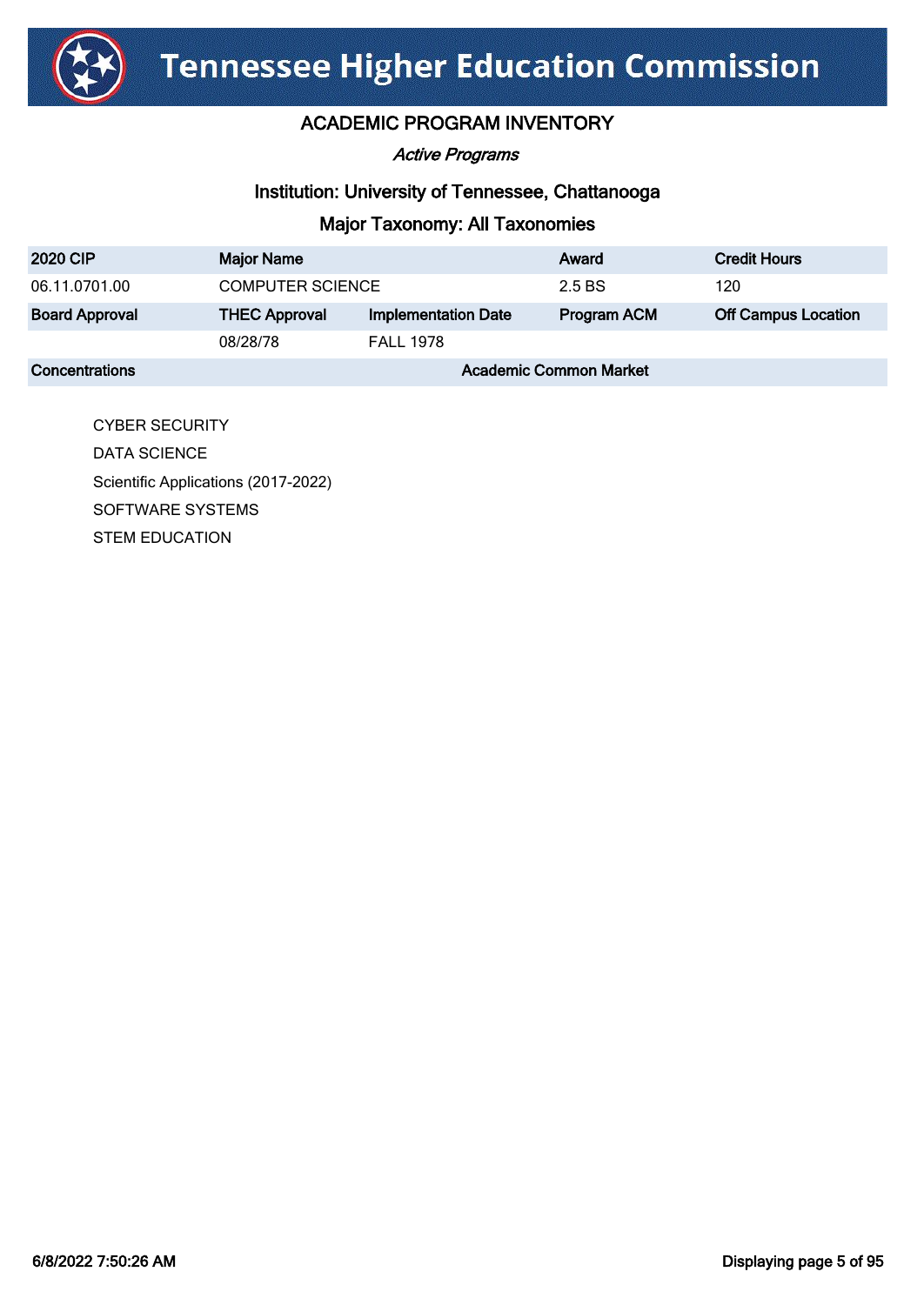

Active Programs

### Institution: University of Tennessee, Chattanooga

### Major Taxonomy: All Taxonomies

| <b>2020 CIP</b>         | <b>Major Name</b>             |                            | Award              | <b>Credit Hours</b>        |
|-------------------------|-------------------------------|----------------------------|--------------------|----------------------------|
| 06.11.0701.00           | <b>COMPUTER SCIENCE</b>       |                            | 4.2 MS             | 33                         |
| <b>Board Approval</b>   | <b>THEC Approval</b>          | <b>Implementation Date</b> | <b>Program ACM</b> | <b>Off Campus Location</b> |
|                         | 02/13/81                      | <b>FALL 1981</b>           |                    |                            |
| Concentrations          | <b>Academic Common Market</b> |                            |                    |                            |
| <b>COMPUTER SCIENCE</b> |                               |                            |                    |                            |

CYBER SECURITY

DATA SCIENCE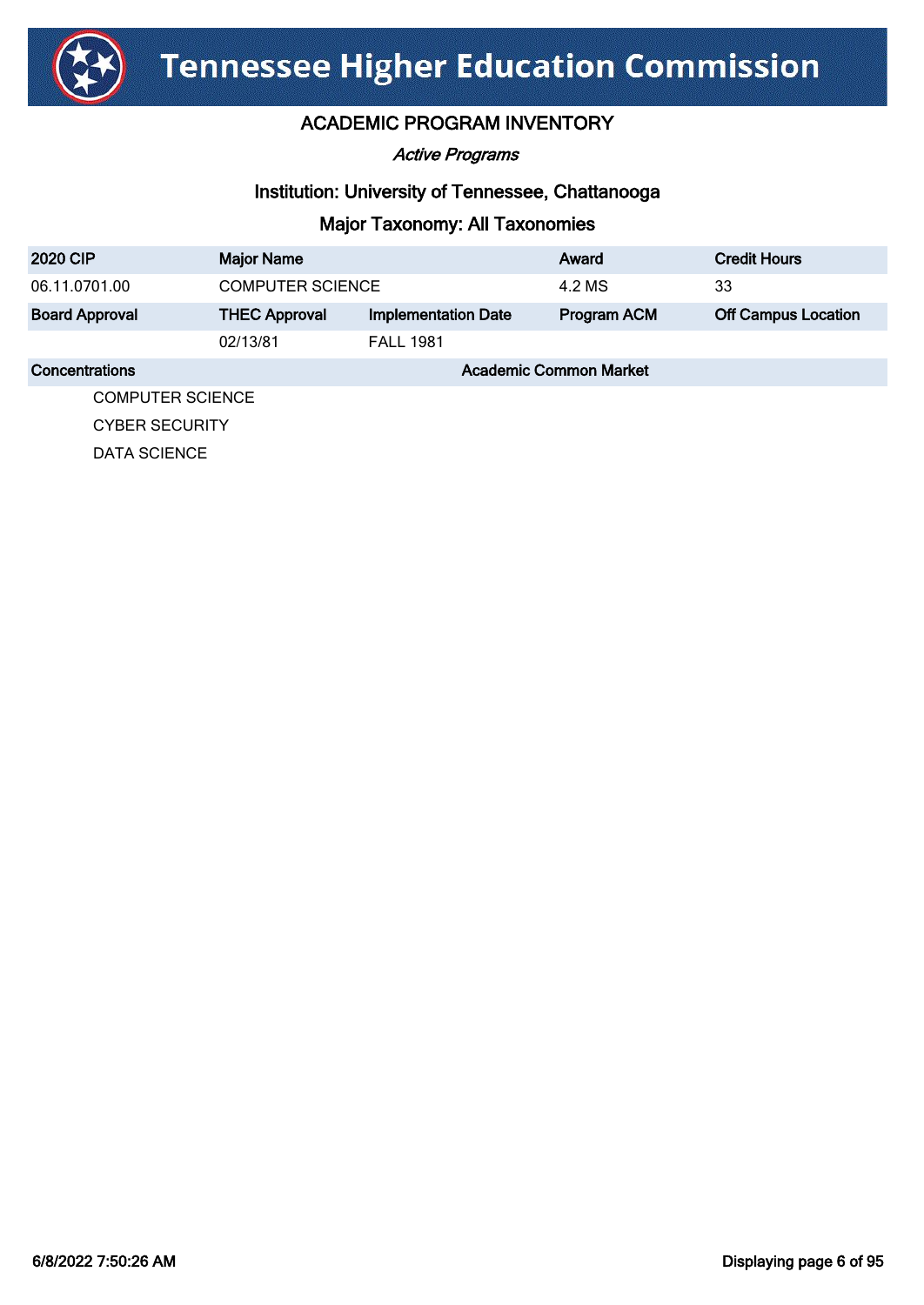

Active Programs

### Institution: University of Tennessee, Chattanooga

| <b>2020 CIP</b>       | <b>Major Name</b>              |                            | Award       | <b>Credit Hours</b>        |
|-----------------------|--------------------------------|----------------------------|-------------|----------------------------|
| 08.13.0401.00         | LEADERSHIP AND DECISION-MAKING |                            | 4.4 PhD     |                            |
| <b>Board Approval</b> | <b>THEC Approval</b>           | <b>Implementation Date</b> | Program ACM | <b>Off Campus Location</b> |
|                       | MAR 2016                       | AUG 2016                   |             |                            |
| <b>Concentrations</b> | <b>Academic Common Market</b>  |                            |             |                            |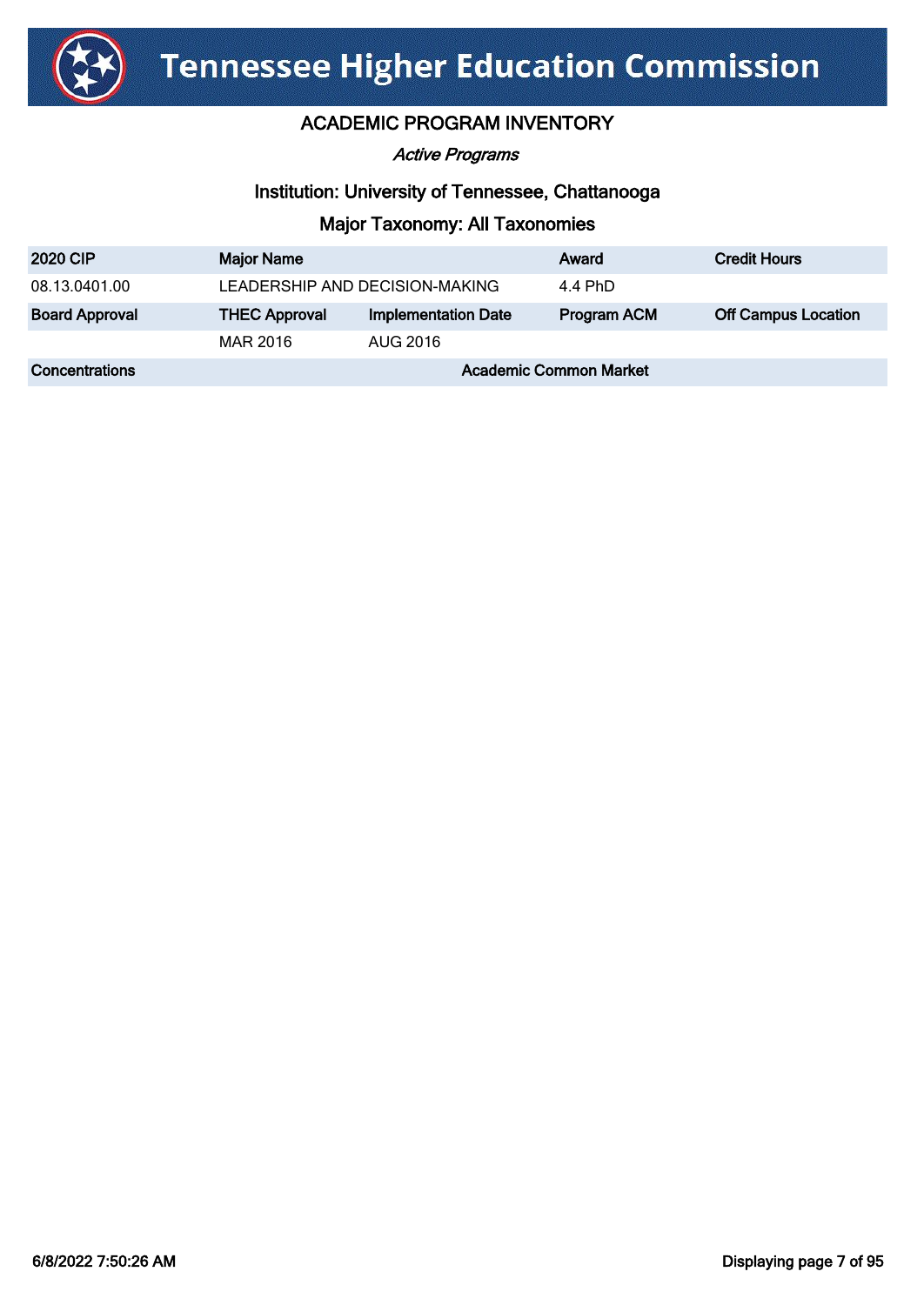

### ACADEMIC PROGRAM INVENTORY

#### Active Programs

### Institution: University of Tennessee, Chattanooga

| <b>2020 CIP</b>       | <b>Major Name</b>                           |                            | Award       | <b>Credit Hours</b>        |
|-----------------------|---------------------------------------------|----------------------------|-------------|----------------------------|
| 08.13.0401.00         | LEADERSHIP & INSTRUCTIONAL PRACTICE 4.4 EdD |                            |             |                            |
| <b>Board Approval</b> | <b>THEC Approval</b>                        | <b>Implementation Date</b> | Program ACM | <b>Off Campus Location</b> |
|                       |                                             | AUG 2006                   |             |                            |
| <b>Concentrations</b> | <b>Academic Common Market</b>               |                            |             |                            |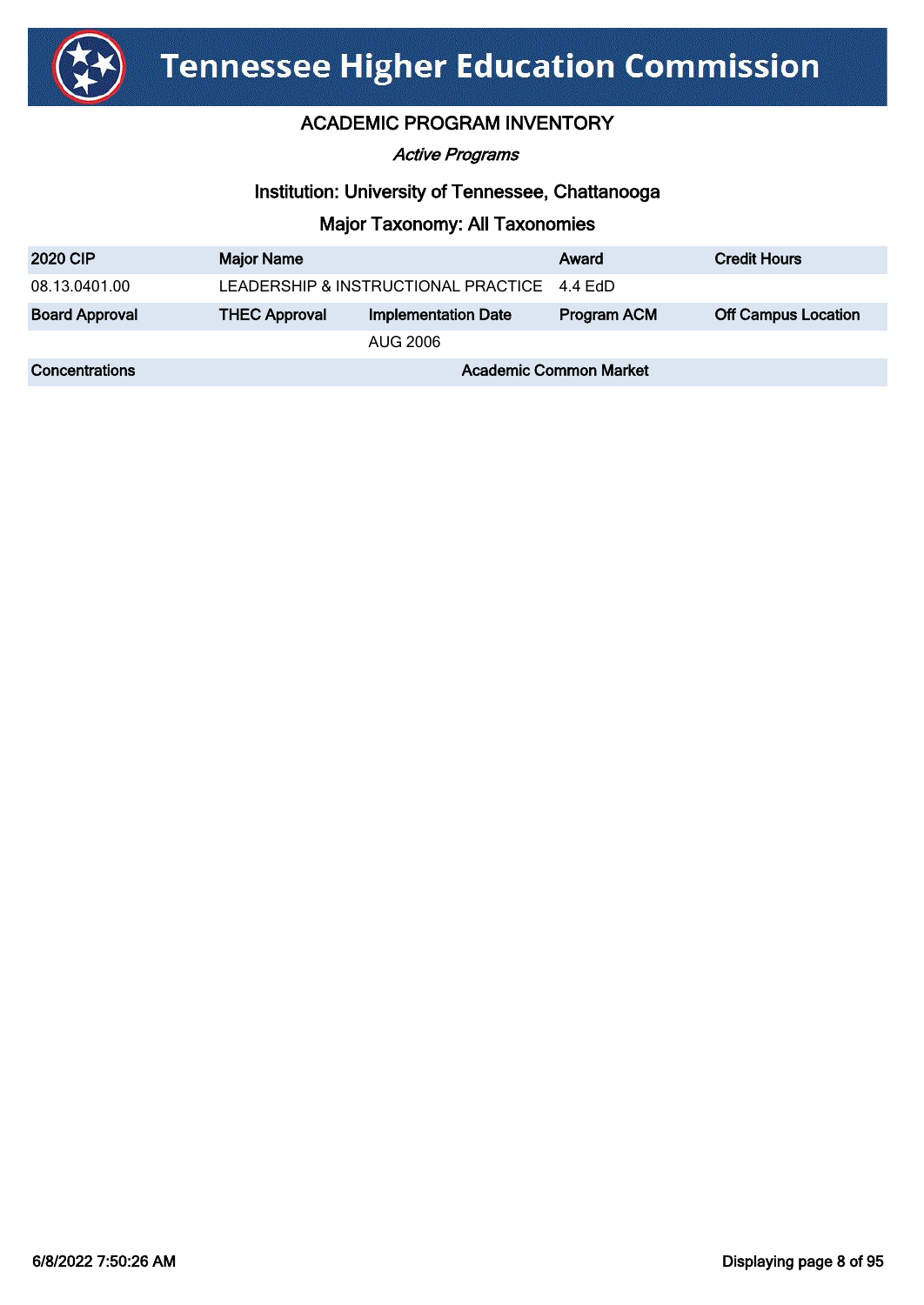

### ACADEMIC PROGRAM INVENTORY

#### Active Programs

### Institution: University of Tennessee, Chattanooga

## Major Taxonomy: All Taxonomies

| <b>2020 CIP</b>       | <b>Major Name</b>             |                            | Award              | <b>Credit Hours</b>        |
|-----------------------|-------------------------------|----------------------------|--------------------|----------------------------|
| 08.13.0401.00         | <b>SCHOOL LEADERSHIP</b>      |                            | 4.2 MED            | -33                        |
| <b>Board Approval</b> | <b>THEC Approval</b>          | <b>Implementation Date</b> | <b>Program ACM</b> | <b>Off Campus Location</b> |
|                       |                               | <b>FALL 1951</b>           |                    |                            |
| <b>Concentrations</b> | <b>Academic Common Market</b> |                            |                    |                            |

PRINCIPAL/SUPERVISOR/LICENSURE TEACHER LEADERSHIP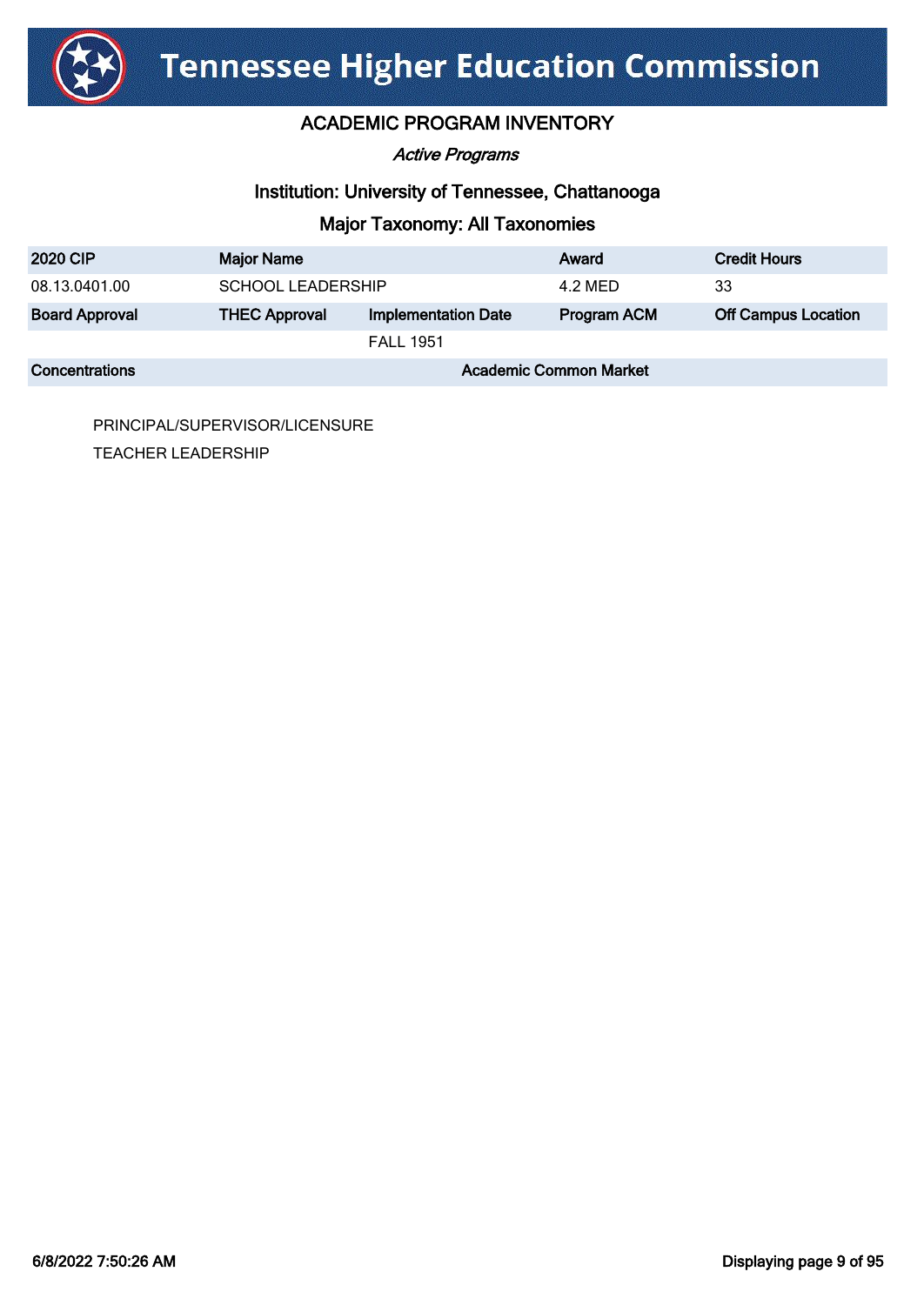

Active Programs

### Institution: University of Tennessee, Chattanooga

| <b>2020 CIP</b>       | <b>Major Name</b>                                           |                            | Award       | <b>Credit Hours</b>        |
|-----------------------|-------------------------------------------------------------|----------------------------|-------------|----------------------------|
| 08.13.0401.11         | <b>HIGHER EDUCATION LEADERSHIP &amp;</b><br>DECISION-MAKING |                            | 4.1 C4      | 15                         |
| <b>Board Approval</b> | <b>THEC Approval</b>                                        | <b>Implementation Date</b> | Program ACM | <b>Off Campus Location</b> |
| <b>JAN 2022</b>       |                                                             | <b>AUG 2022</b>            |             |                            |
| Concentrations        | <b>Academic Common Market</b>                               |                            |             |                            |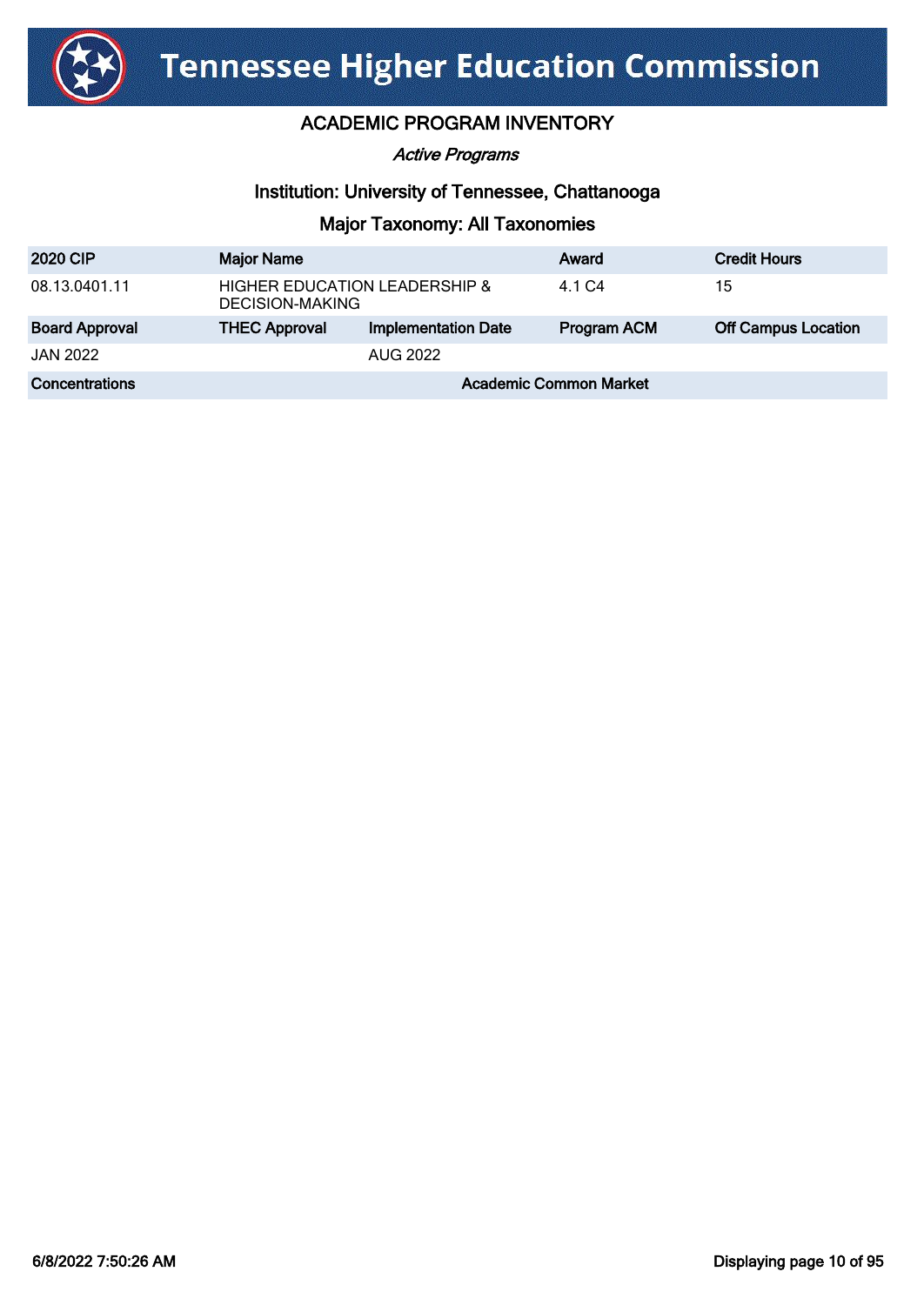

Active Programs

### Institution: University of Tennessee, Chattanooga

| <b>2020 CIP</b>       | <b>Major Name</b>             |                            | Award              | <b>Credit Hours</b>        |
|-----------------------|-------------------------------|----------------------------|--------------------|----------------------------|
| 08.13.0401.11         | <b>SCHOOL LEADERSHIP</b>      |                            | 4.1 C4             | 21                         |
| <b>Board Approval</b> | <b>THEC Approval</b>          | <b>Implementation Date</b> | <b>Program ACM</b> | <b>Off Campus Location</b> |
| S 2003                |                               | S 2003                     |                    |                            |
| Concentrations        | <b>Academic Common Market</b> |                            |                    |                            |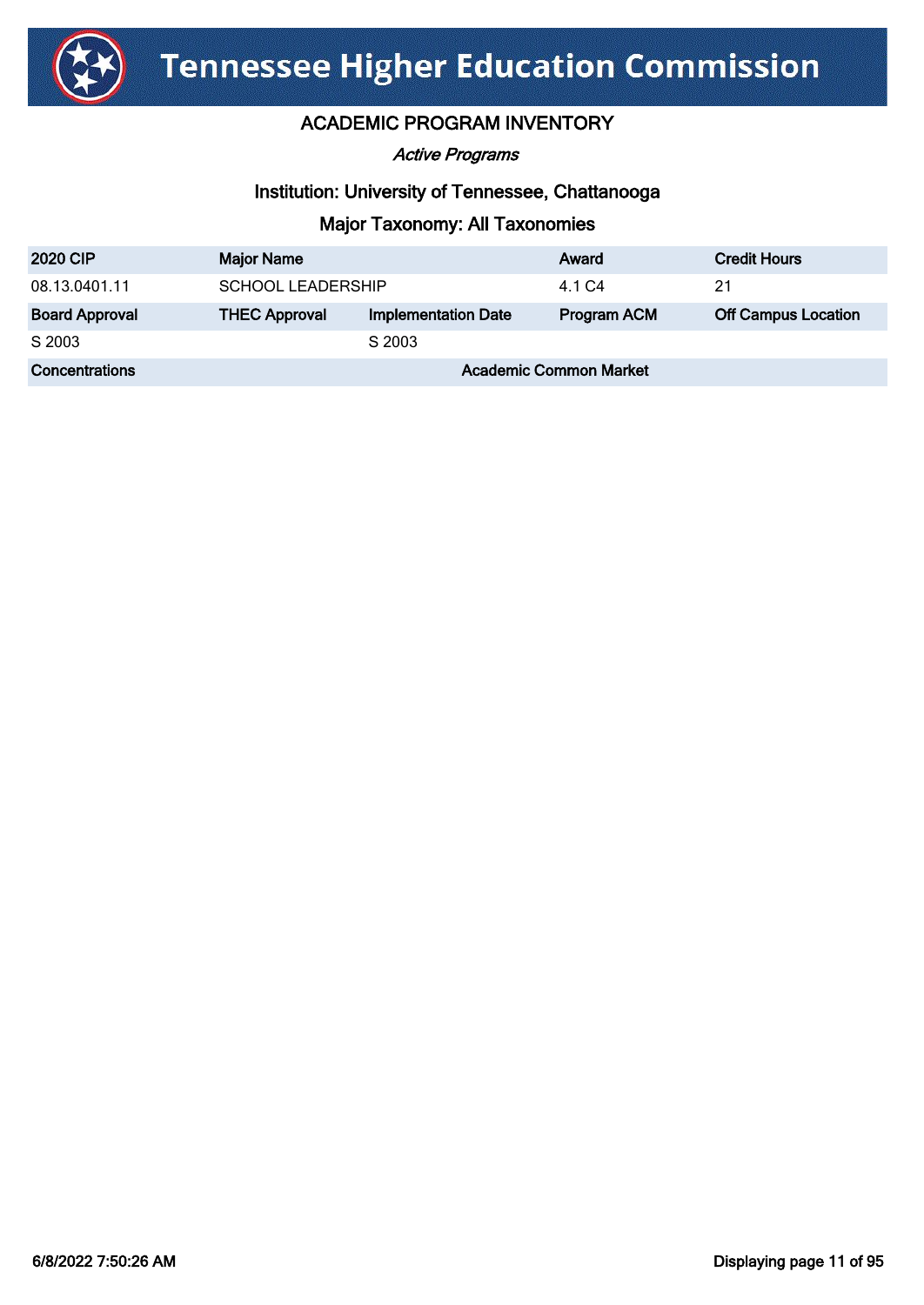

Active Programs

### Institution: University of Tennessee, Chattanooga

| <b>2020 CIP</b>       | <b>Major Name</b>             |                            | Award              | <b>Credit Hours</b>        |
|-----------------------|-------------------------------|----------------------------|--------------------|----------------------------|
| 08.13.0401.12         | <b>URBAN SPECIALIST</b>       |                            | 4.1 C4             | 18                         |
| <b>Board Approval</b> | <b>THEC Approval</b>          | <b>Implementation Date</b> | <b>Program ACM</b> | <b>Off Campus Location</b> |
| S 2001                |                               | S 2001                     |                    |                            |
| Concentrations        | <b>Academic Common Market</b> |                            |                    |                            |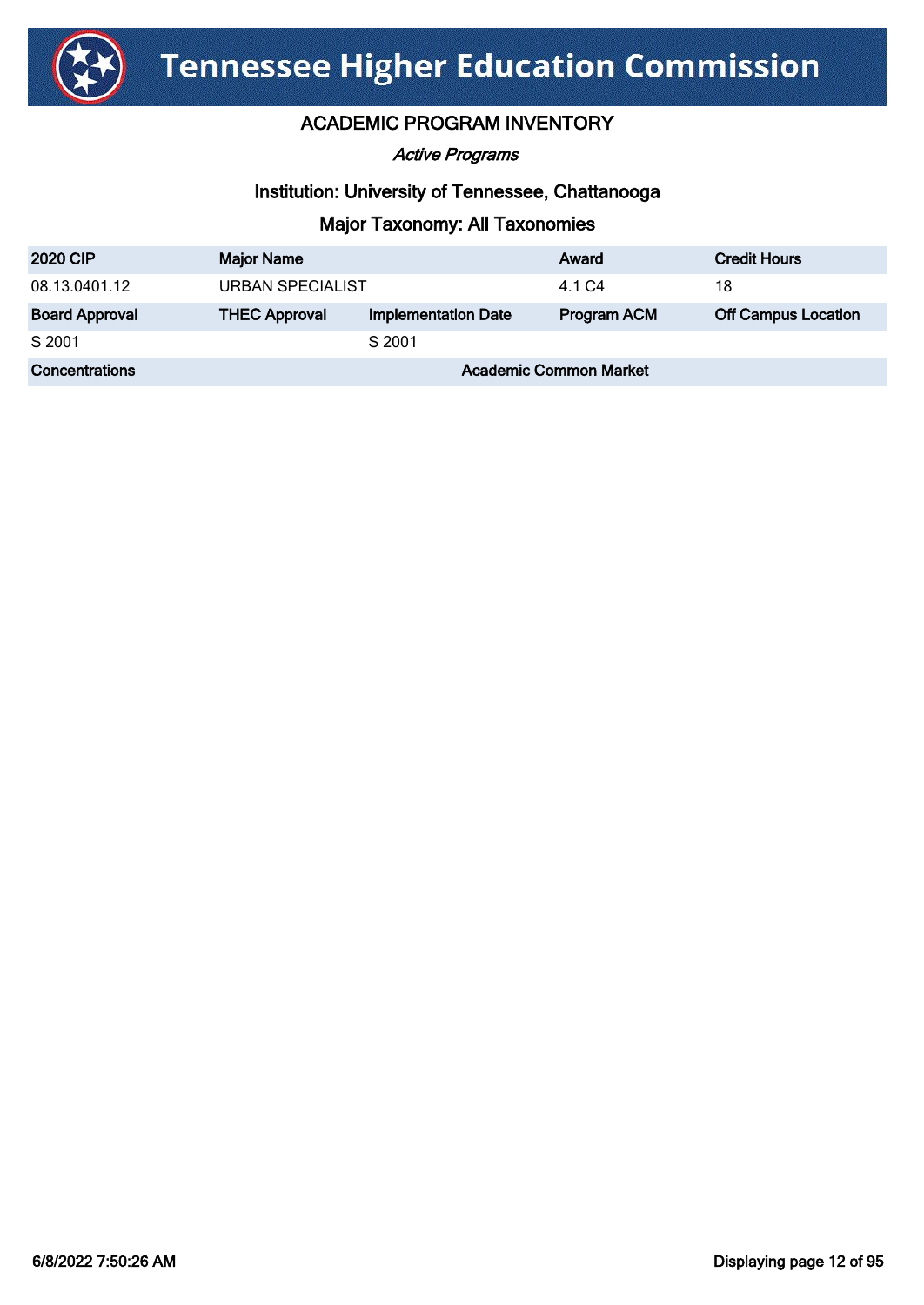

Active Programs

### Institution: University of Tennessee, Chattanooga

| <b>2020 CIP</b>       | <b>Major Name</b>             |                            | Award              | <b>Credit Hours</b>        |
|-----------------------|-------------------------------|----------------------------|--------------------|----------------------------|
| 08.13.0699.11         | INSTRUCTIONAL COACHING        |                            | 4.1 C4             | 12                         |
| <b>Board Approval</b> | <b>THEC Approval</b>          | <b>Implementation Date</b> | <b>Program ACM</b> | <b>Off Campus Location</b> |
|                       |                               | <b>FALL 2016</b>           |                    |                            |
| <b>Concentrations</b> | <b>Academic Common Market</b> |                            |                    |                            |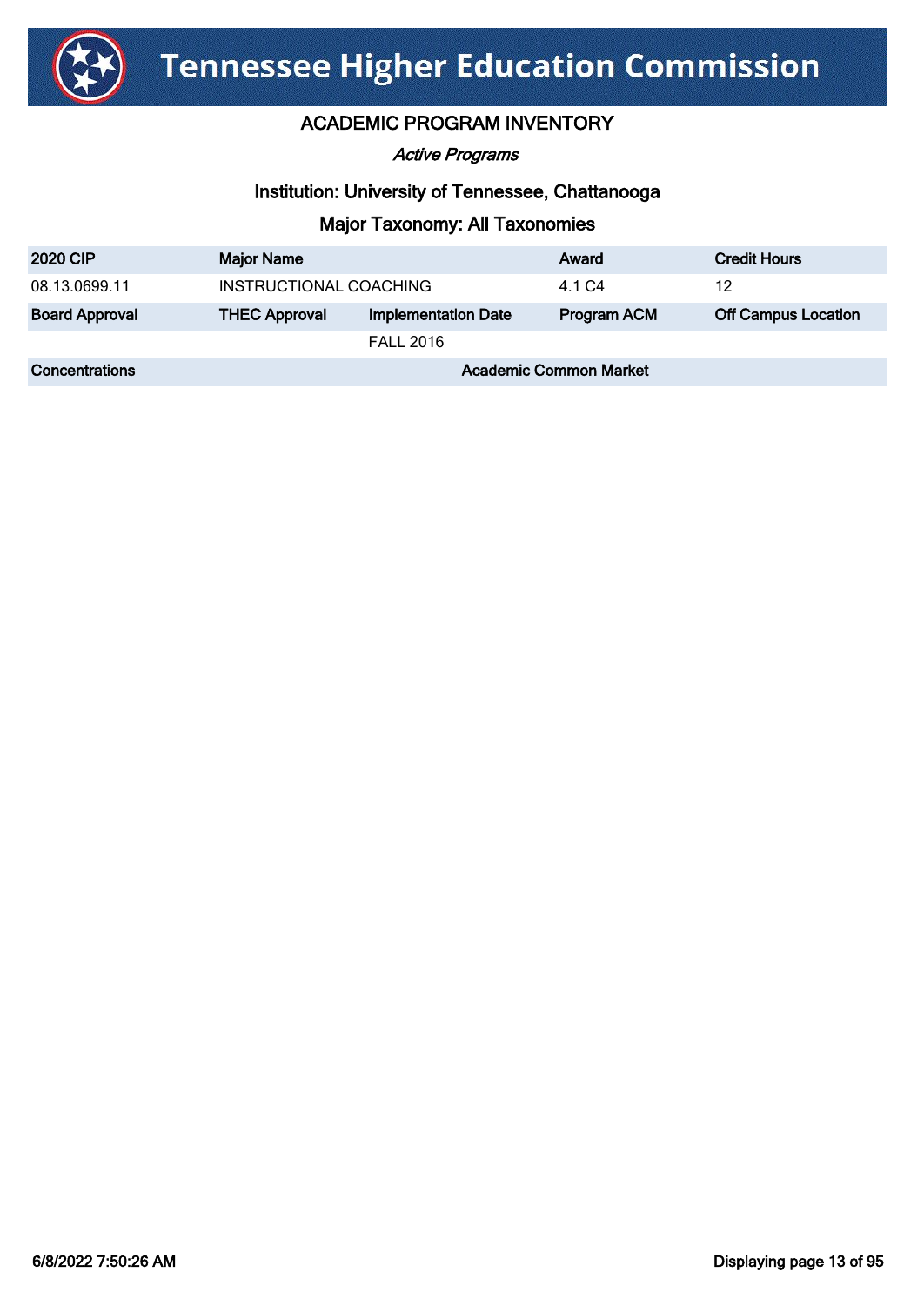

### ACADEMIC PROGRAM INVENTORY

Active Programs

### Institution: University of Tennessee, Chattanooga

## Major Taxonomy: All Taxonomies

| <b>2020 CIP</b>       | <b>Major Name</b>             |                            | Award       | <b>Credit Hours</b>        |
|-----------------------|-------------------------------|----------------------------|-------------|----------------------------|
| 08.13.1001.00         | SPECIAL EDUCATION             |                            | 4.2 MED     | 36                         |
| <b>Board Approval</b> | <b>THEC Approval</b>          | <b>Implementation Date</b> | Program ACM | <b>Off Campus Location</b> |
|                       | 07/19/76                      | <b>FALL 1976</b>           |             |                            |
| <b>Concentrations</b> | <b>Academic Common Market</b> |                            |             |                            |

MILD DISABILITIES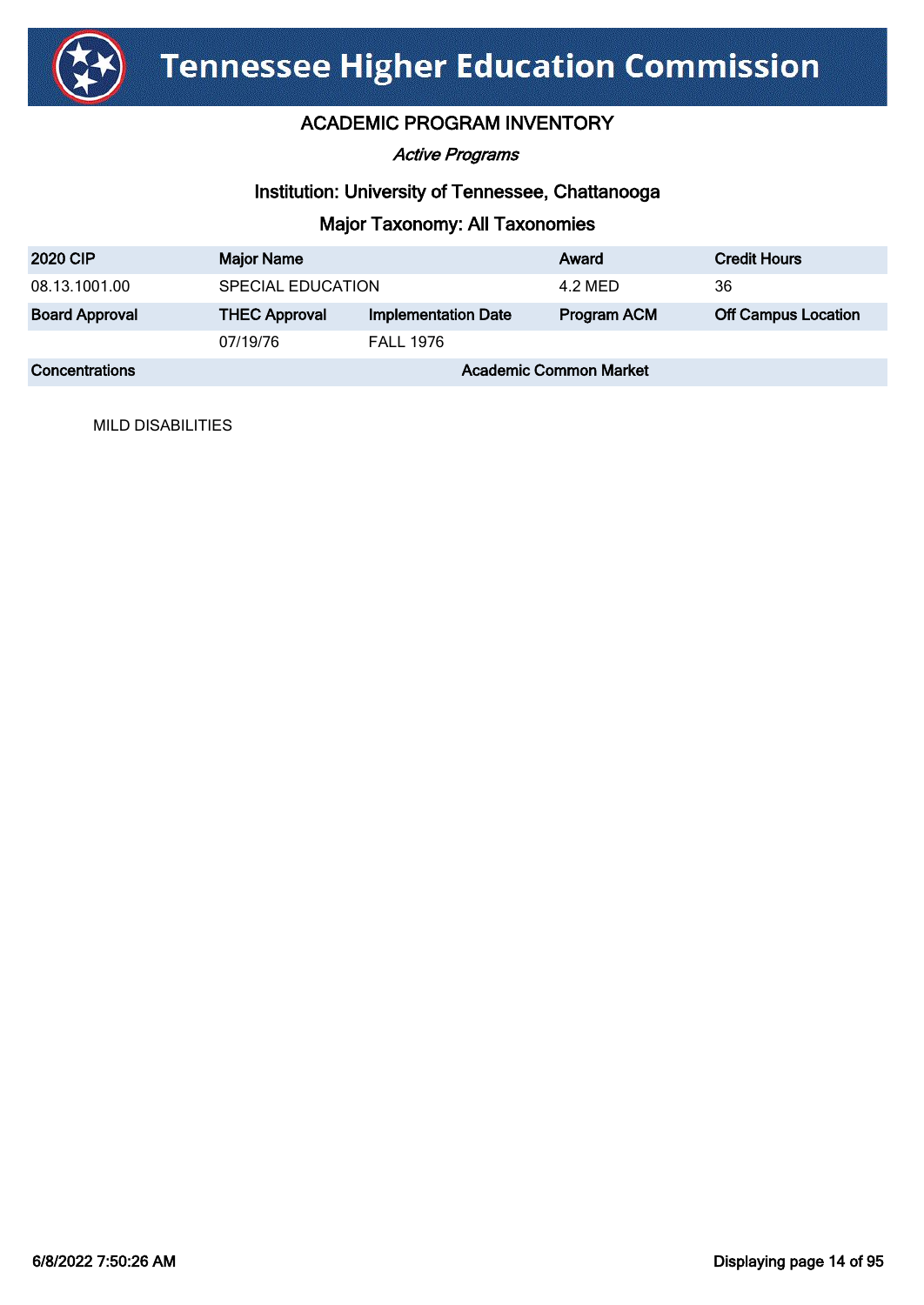

Active Programs

### Institution: University of Tennessee, Chattanooga

### Major Taxonomy: All Taxonomies

| <b>2020 CIP</b>       | <b>Major Name</b>             |                            | Award              | <b>Credit Hours</b>        |
|-----------------------|-------------------------------|----------------------------|--------------------|----------------------------|
| 08.13.1101.00         | <b>COUNSELOR EDUCATION</b>    |                            | 4.2 MED            | 48                         |
| <b>Board Approval</b> | <b>THEC Approval</b>          | <b>Implementation Date</b> | <b>Program ACM</b> | <b>Off Campus Location</b> |
|                       | <b>FALL 1951</b>              |                            |                    |                            |
| Concentrations        | <b>Academic Common Market</b> |                            |                    |                            |

CLINICAL MENTAL HEALTH COUNSELING

SCHOOL COUNSELING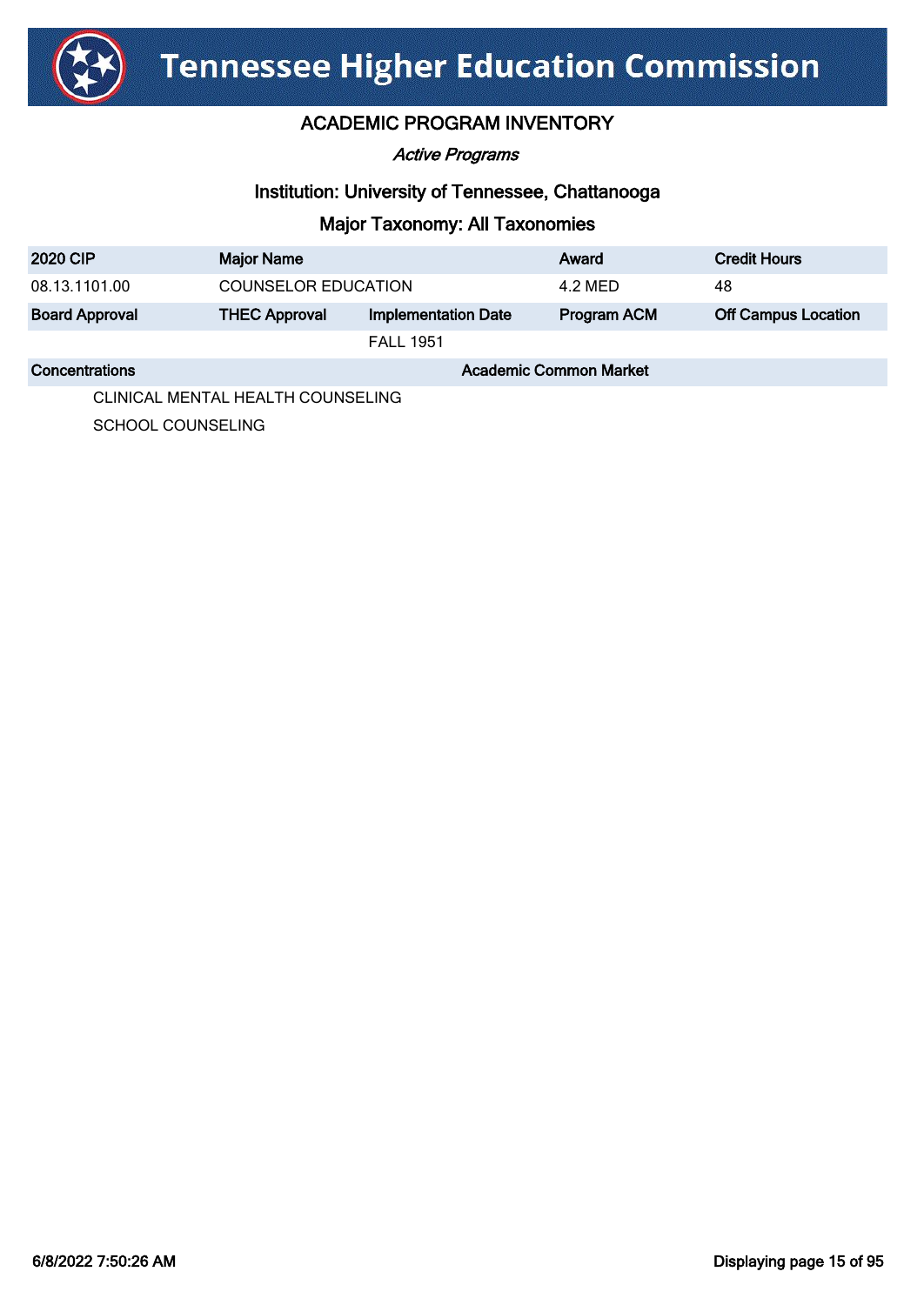

Active Programs

### Institution: University of Tennessee, Chattanooga

| <b>2020 CIP</b>       | <b>Major Name</b>             |                            | Award              | <b>Credit Hours</b>        |
|-----------------------|-------------------------------|----------------------------|--------------------|----------------------------|
| 08.13.1101.11         | <b>SCHOOL COUNSELING</b>      |                            | 4.1 C4             | 18                         |
| <b>Board Approval</b> | <b>THEC Approval</b>          | <b>Implementation Date</b> | <b>Program ACM</b> | <b>Off Campus Location</b> |
|                       |                               | <b>FALL 2012</b>           |                    |                            |
| Concentrations        | <b>Academic Common Market</b> |                            |                    |                            |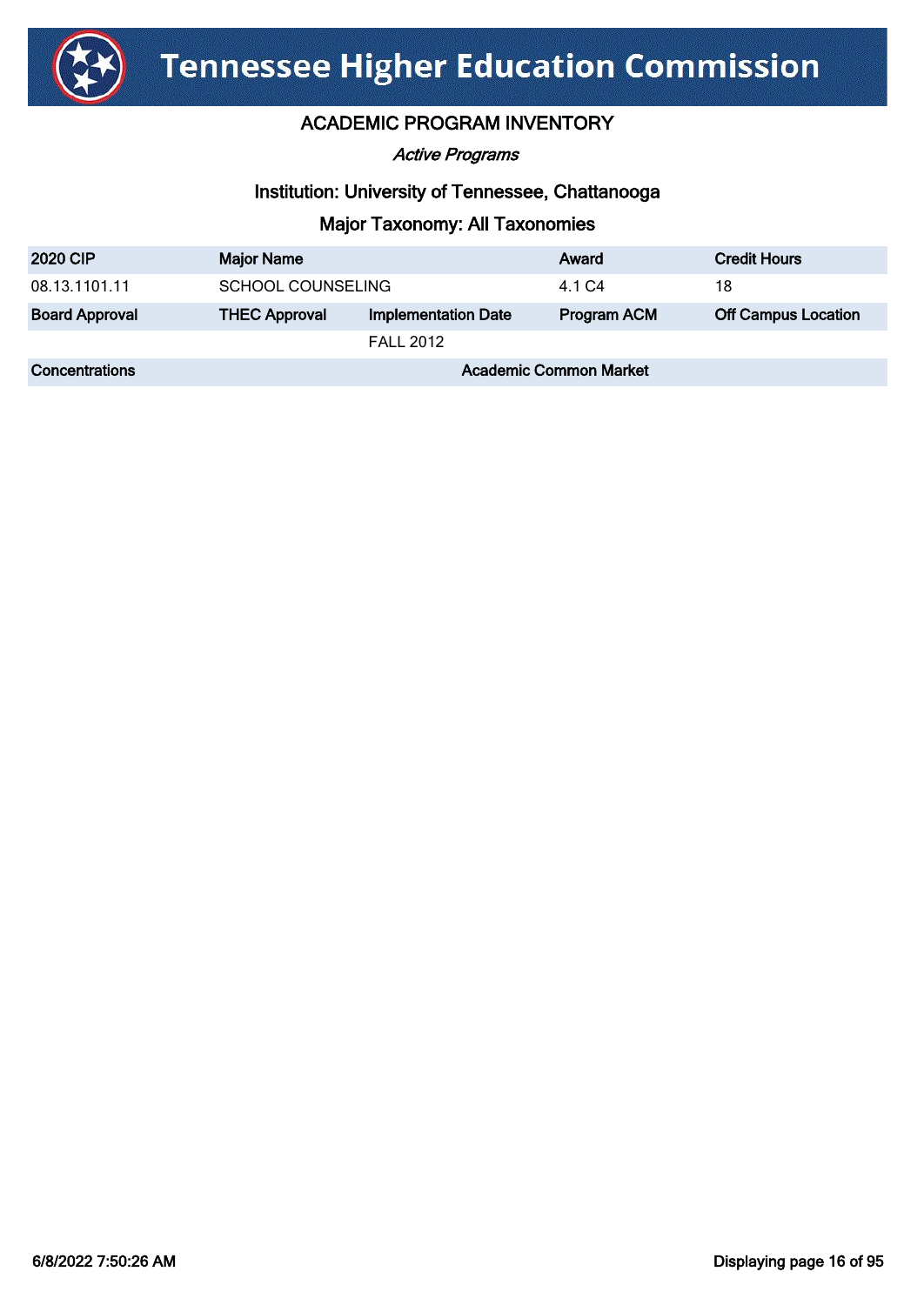

### ACADEMIC PROGRAM INVENTORY

#### Active Programs

### Institution: University of Tennessee, Chattanooga

### Major Taxonomy: All Taxonomies

| <b>2020 CIP</b>       | <b>Major Name</b>             |                            | Award       | <b>Credit Hours</b>        |
|-----------------------|-------------------------------|----------------------------|-------------|----------------------------|
| 08.13.1202.00         | ELEMENTARY EDUCATION          |                            | 4.2 MED     | 36                         |
| <b>Board Approval</b> | <b>THEC Approval</b>          | <b>Implementation Date</b> | Program ACM | <b>Off Campus Location</b> |
|                       | <b>FALL 1951</b>              |                            |             |                            |
| Concentrations        | <b>Academic Common Market</b> |                            |             |                            |

ELEMENTARY EDUCATION ENGLISH AS A SECOND LANGUAGE LICENSURE READING SPECIALIST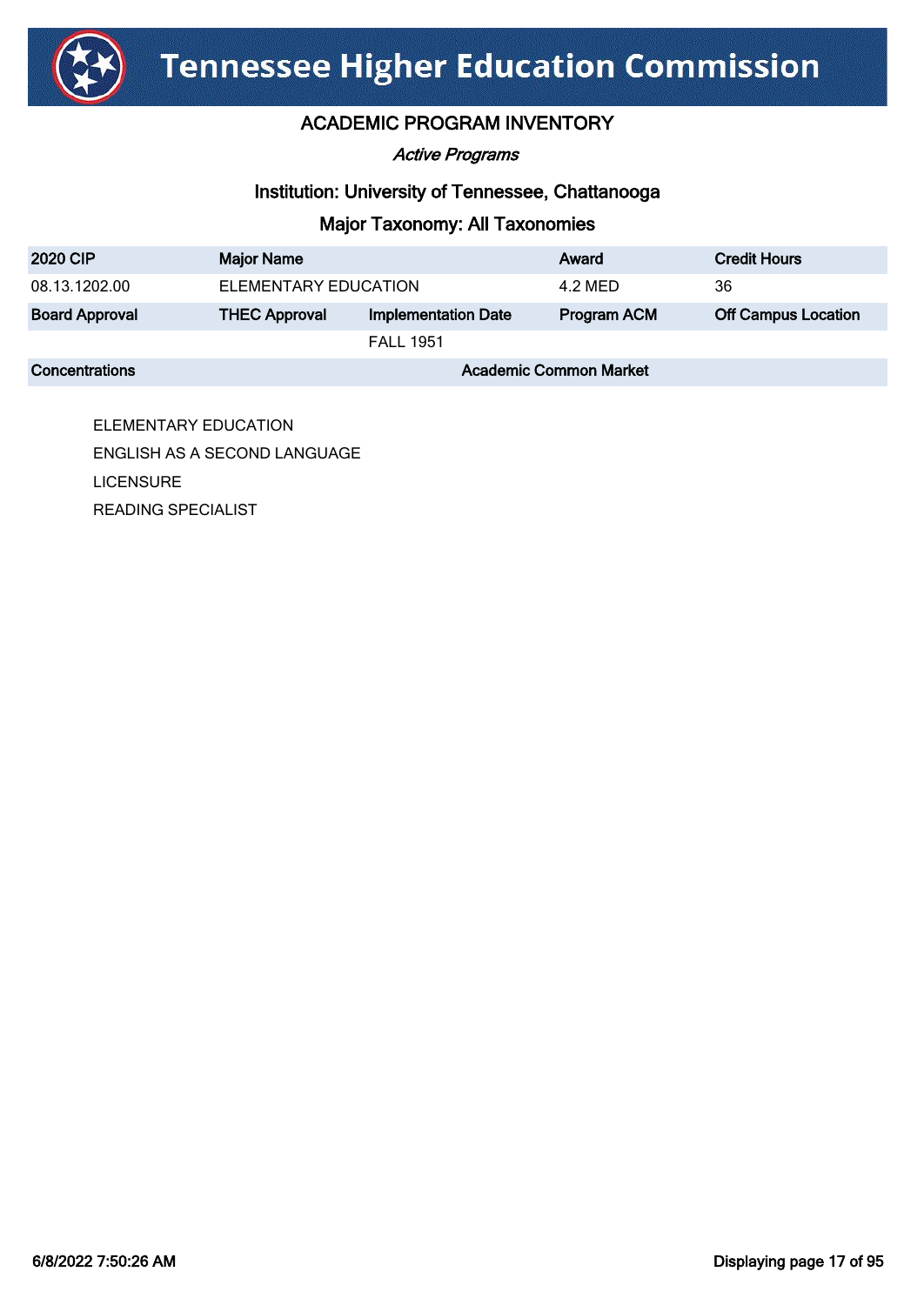

Active Programs

### Institution: University of Tennessee, Chattanooga

| <b>2020 CIP</b>        | <b>Major Name</b>             |                            | Award       | <b>Credit Hours</b>        |
|------------------------|-------------------------------|----------------------------|-------------|----------------------------|
| 08.13.1203.00          | MIDDLE GRADES EDUCATION       |                            | 2.5 BS      | 120                        |
| <b>Board Approval</b>  | <b>THEC Approval</b>          | <b>Implementation Date</b> | Program ACM | <b>Off Campus Location</b> |
|                        | 10/25/91                      | <b>FALL 1991</b>           |             |                            |
| Concentrations         | <b>Academic Common Market</b> |                            |             |                            |
| <b>ENGLISH</b>         |                               |                            |             |                            |
| <b>MATHEMATICS</b>     |                               |                            |             |                            |
|                        | NATURAL SCIENCES              |                            |             |                            |
| <b>SOCIAL SCIENCES</b> |                               |                            |             |                            |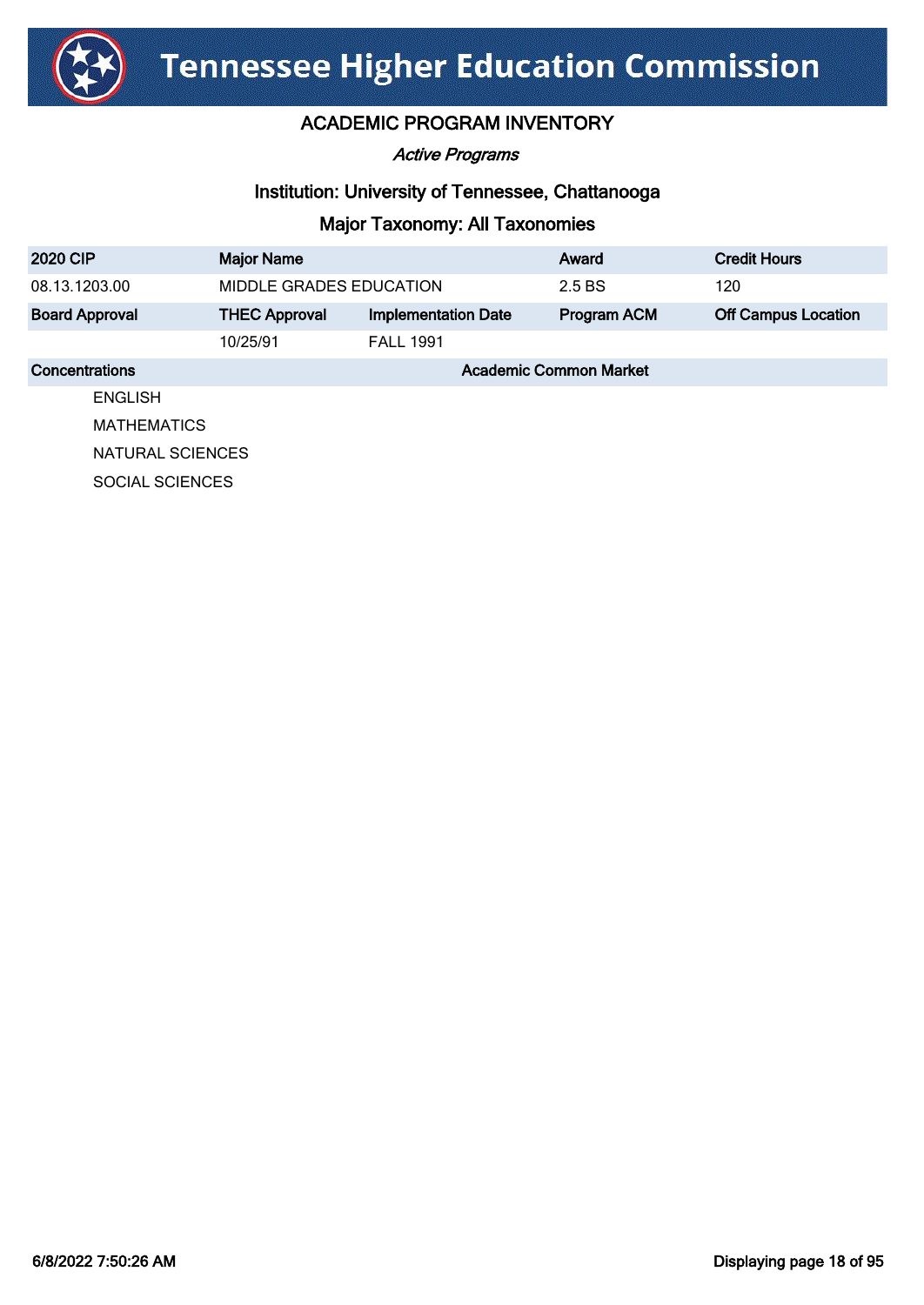

### ACADEMIC PROGRAM INVENTORY

Active Programs

### Institution: University of Tennessee, Chattanooga

### Major Taxonomy: All Taxonomies

| <b>2020 CIP</b>       | <b>Major Name</b>    |                            | Award              | <b>Credit Hours</b>        |
|-----------------------|----------------------|----------------------------|--------------------|----------------------------|
| 08.13.1205.00         | SECONDARY EDUCATION  |                            | 2.5 BS             |                            |
| <b>Board Approval</b> | <b>THEC Approval</b> | <b>Implementation Date</b> | <b>Program ACM</b> | <b>Off Campus Location</b> |

**Concentrations Concentrations** Academic Common Market

**ECONOMICS** ENGLISH **GEOGRAPHY HISTORY** POLITICAL SCIENCE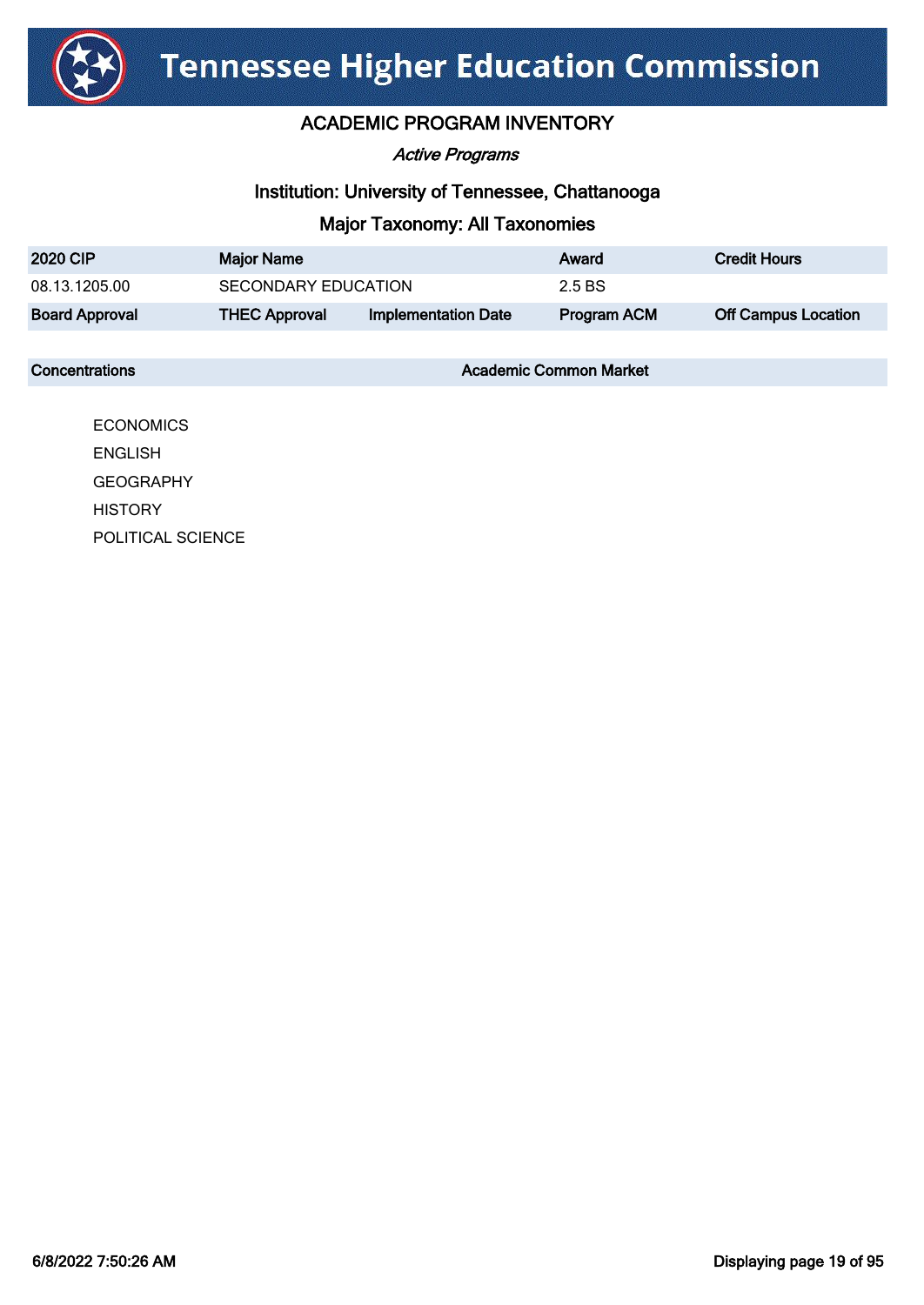

### ACADEMIC PROGRAM INVENTORY

Active Programs

### Institution: University of Tennessee, Chattanooga

## Major Taxonomy: All Taxonomies

| <b>2020 CIP</b>       | <b>Major Name</b>             |                            | Award              | <b>Credit Hours</b>        |
|-----------------------|-------------------------------|----------------------------|--------------------|----------------------------|
| 08.13.1205.00         | <b>SECONDARY EDUCATION</b>    |                            | 4.2 MED            | 36                         |
| <b>Board Approval</b> | <b>THEC Approval</b>          | <b>Implementation Date</b> | <b>Program ACM</b> | <b>Off Campus Location</b> |
|                       |                               | <b>FALL 1951</b>           |                    |                            |
| <b>Concentrations</b> | <b>Academic Common Market</b> |                            |                    |                            |

ENGLISH AS A SECOND LANGUAGE **LICENSURE** NON LICENSURE READING SPECIALIST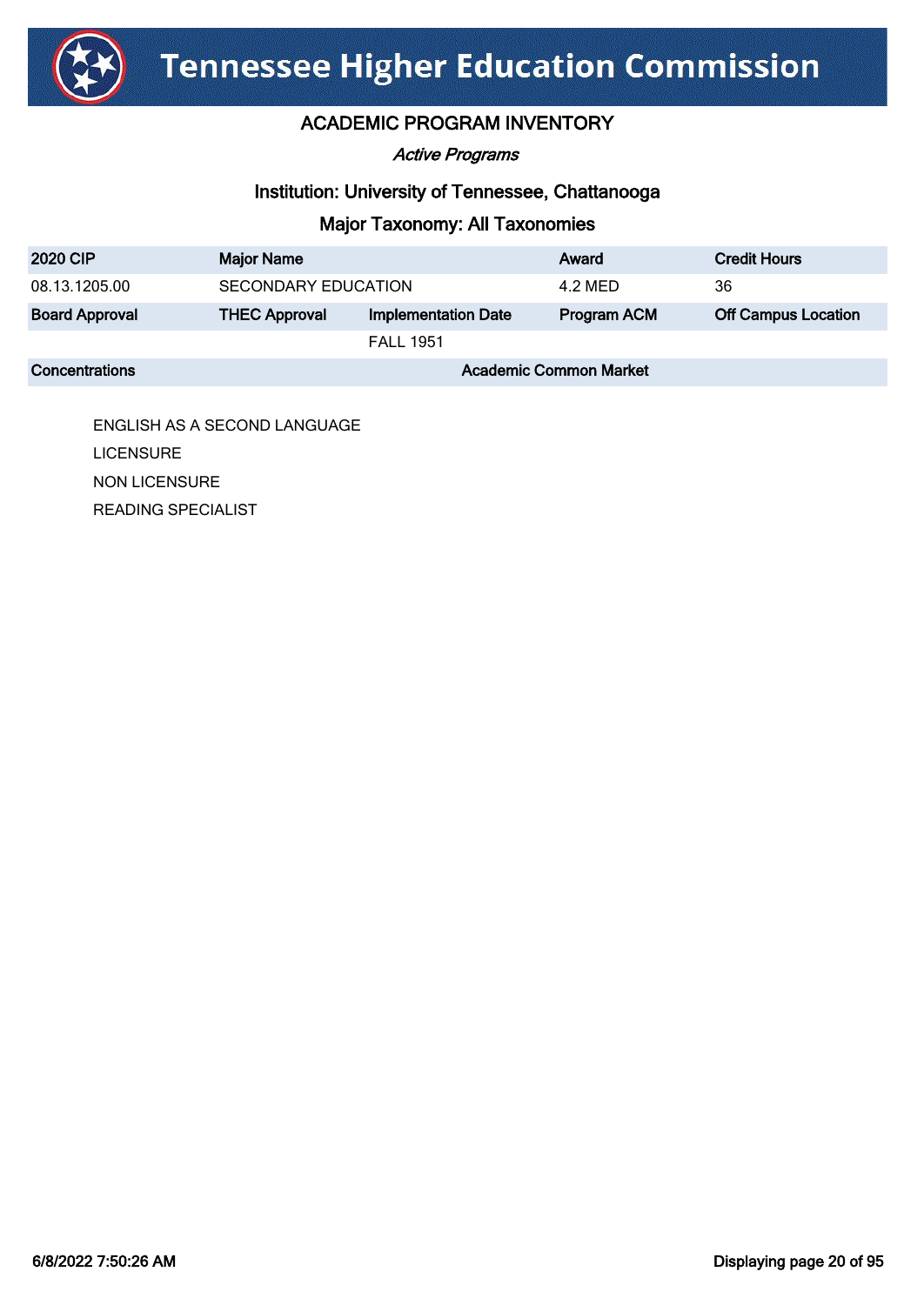

Active Programs

### Institution: University of Tennessee, Chattanooga

| <b>2020 CIP</b>                                     | <b>Major Name</b>                                        |                            | Award                         | <b>Credit Hours</b>        |
|-----------------------------------------------------|----------------------------------------------------------|----------------------------|-------------------------------|----------------------------|
| 08.13.1206.00                                       | INTERDISCIPLINARY EDUCATIONAL<br><b>STUDIES</b>          |                            | 2.5 BS                        | 120                        |
| <b>Board Approval</b>                               | <b>THEC Approval</b>                                     | <b>Implementation Date</b> | <b>Program ACM</b>            | <b>Off Campus Location</b> |
|                                                     |                                                          | <b>FALL 2018</b>           |                               |                            |
| Concentrations                                      |                                                          |                            | <b>Academic Common Market</b> |                            |
|                                                     | CHILD & FAMILY STUDIES (NON-LICENSE)                     |                            |                               |                            |
|                                                     | EARLY CHILDHOOD & EARLY CHILDHOOD<br>SPECIAL EDUCATIO    |                            |                               |                            |
| ELEM K-5 & ESL PRE K-12                             |                                                          |                            |                               |                            |
|                                                     | <b>EXCEPTIONAL LEARNING K-12</b><br><b>COMPREHENSIVE</b> |                            |                               |                            |
| EXCEPTIONAL LEARNING K-8<br><b>INTERVENTIONISTS</b> |                                                          |                            |                               |                            |
|                                                     |                                                          |                            |                               |                            |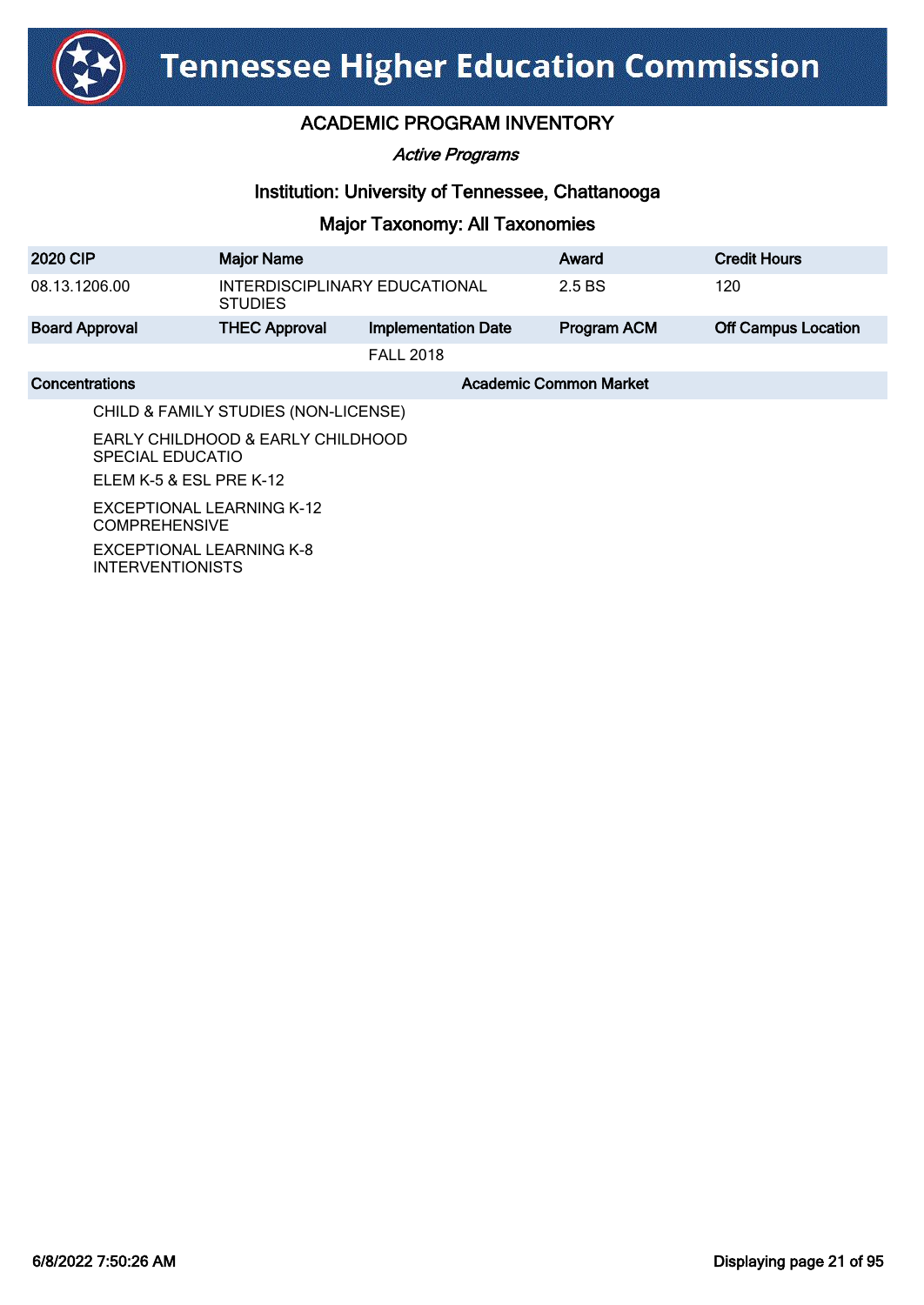

### ACADEMIC PROGRAM INVENTORY

#### Active Programs

### Institution: University of Tennessee, Chattanooga

### Major Taxonomy: All Taxonomies

| <b>2020 CIP</b>       | <b>Major Name</b>             |                            | Award       | <b>Credit Hours</b>        |
|-----------------------|-------------------------------|----------------------------|-------------|----------------------------|
| 08.13.1299.00         | ADVANCED EDUCATIONAL PRACTICE |                            | 4.3 EDS     |                            |
| <b>Board Approval</b> | <b>THEC Approval</b>          | <b>Implementation Date</b> | Program ACM | <b>Off Campus Location</b> |
|                       | 7/31/98                       | <b>FALL 1998</b>           |             |                            |
| <b>Concentrations</b> | <b>Academic Common Market</b> |                            |             |                            |

INSTRUCTIONAL LEADERSHIP PRINCIPAL LICENSURE SCHOOL PSYCHOLOGY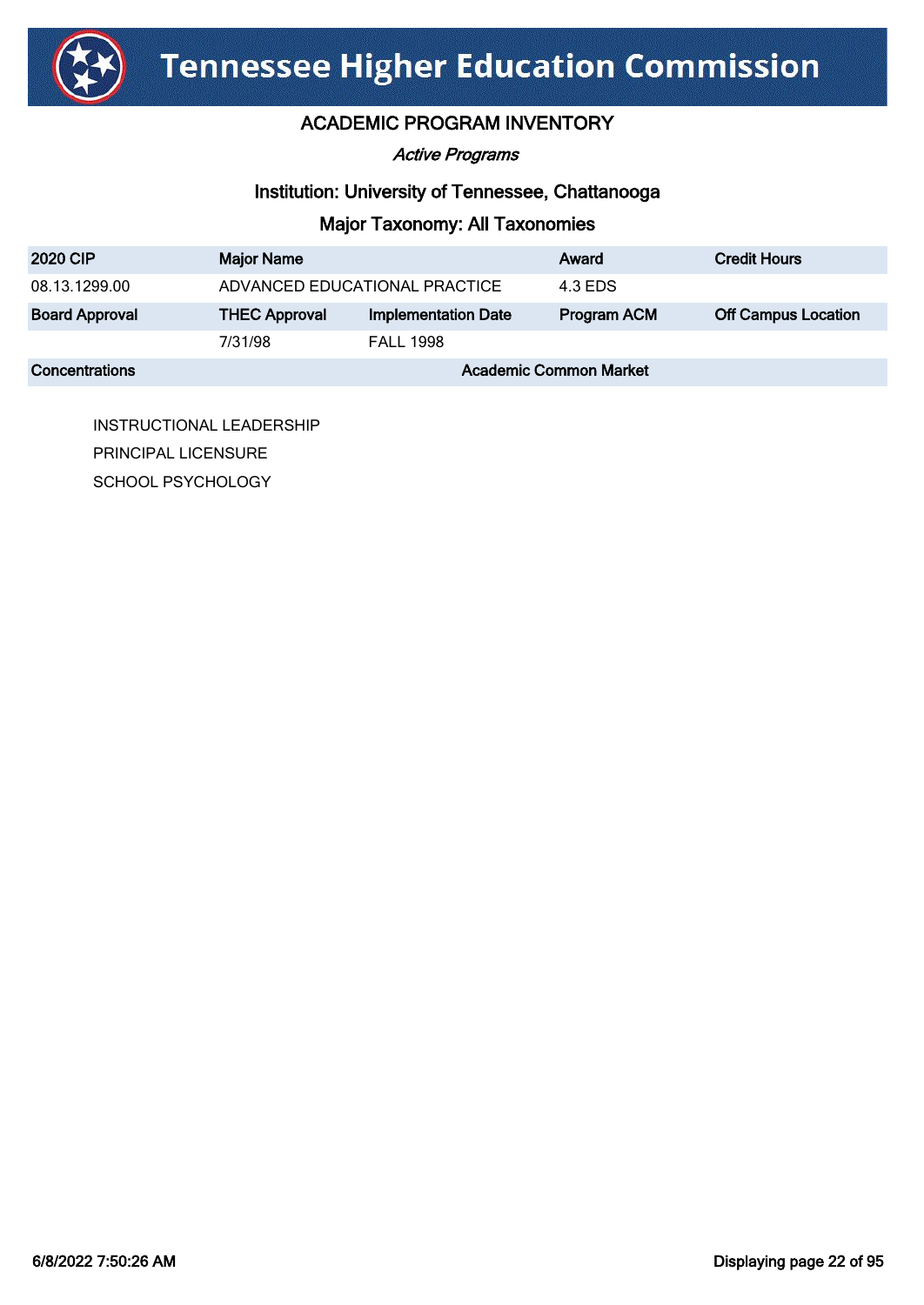

Active Programs

### Institution: University of Tennessee, Chattanooga

### Major Taxonomy: All Taxonomies

| <b>2020 CIP</b>       | <b>Major Name</b>          |                            | Award       | <b>Credit Hours</b>        |
|-----------------------|----------------------------|----------------------------|-------------|----------------------------|
| 08.13.1401.11         | ENGLISH AS SECOND LANGUAGE |                            | 4 1 C.4     | 18                         |
| <b>Board Approval</b> | <b>THEC Approval</b>       | <b>Implementation Date</b> | Program ACM | <b>Off Campus Location</b> |

**Concentrations Concentrations** Academic Common Market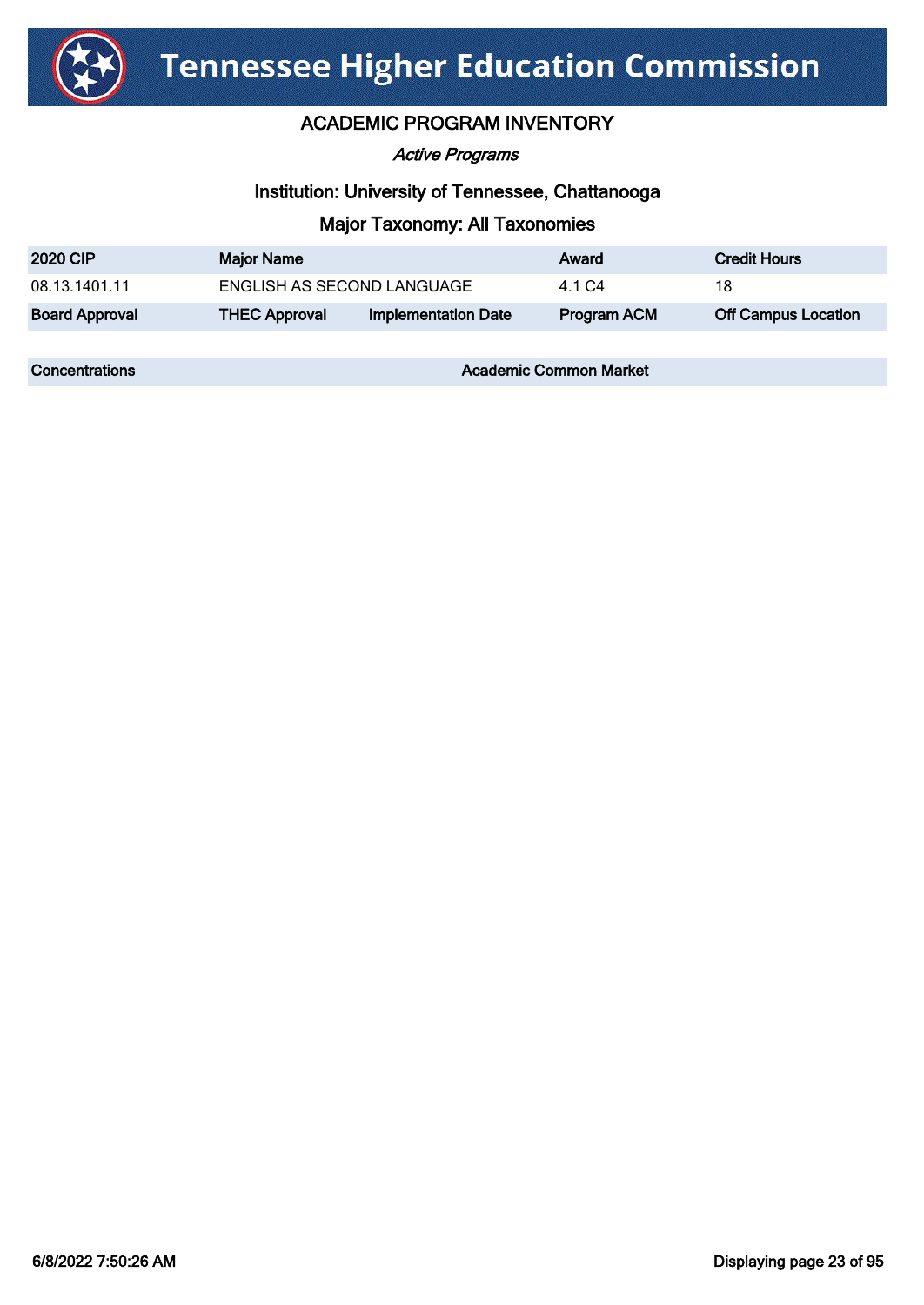

### ACADEMIC PROGRAM INVENTORY

Active Programs

### Institution: University of Tennessee, Chattanooga

## Major Taxonomy: All Taxonomies

| <b>2020 CIP</b>       | <b>Major Name</b>             |                            | Award              | <b>Credit Hours</b>        |
|-----------------------|-------------------------------|----------------------------|--------------------|----------------------------|
| 09.14.0101.00         | <b>ENGINEERING</b>            |                            | 4.2 MS             | -31                        |
| <b>Board Approval</b> | <b>THEC Approval</b>          | <b>Implementation Date</b> | <b>Program ACM</b> | <b>Off Campus Location</b> |
|                       | 03/20/78                      | <b>FALL 1978</b>           |                    |                            |
| <b>Concentrations</b> | <b>Academic Common Market</b> |                            |                    |                            |

CHEMICAL SCIENCES **CIVIL CIVIL** ELECTRICAL MECHANICAL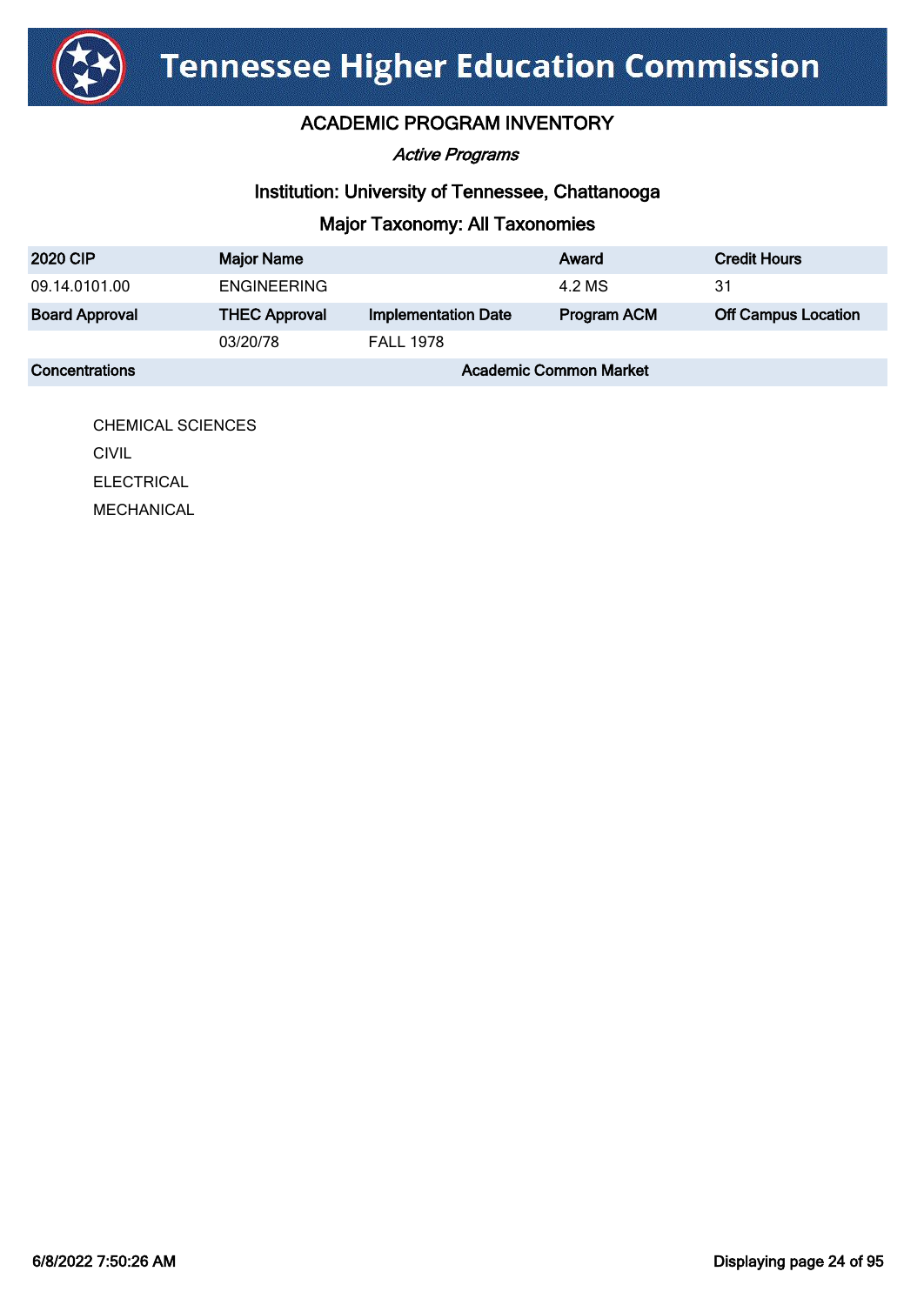

#### Active Programs

### Institution: University of Tennessee, Chattanooga

| <b>2020 CIP</b>       | <b>Major Name</b>    |                                           | Award                         | <b>Credit Hours</b>        |
|-----------------------|----------------------|-------------------------------------------|-------------------------------|----------------------------|
| 09.14.0101.11         | <b>DISTRO</b>        | ELECTRICAL ENGINEERING SMART POWER 4.1 C4 |                               | 12                         |
| <b>Board Approval</b> | <b>THEC Approval</b> | <b>Implementation Date</b>                | Program ACM                   | <b>Off Campus Location</b> |
|                       |                      |                                           |                               |                            |
| Concentrations        |                      |                                           | <b>Academic Common Market</b> |                            |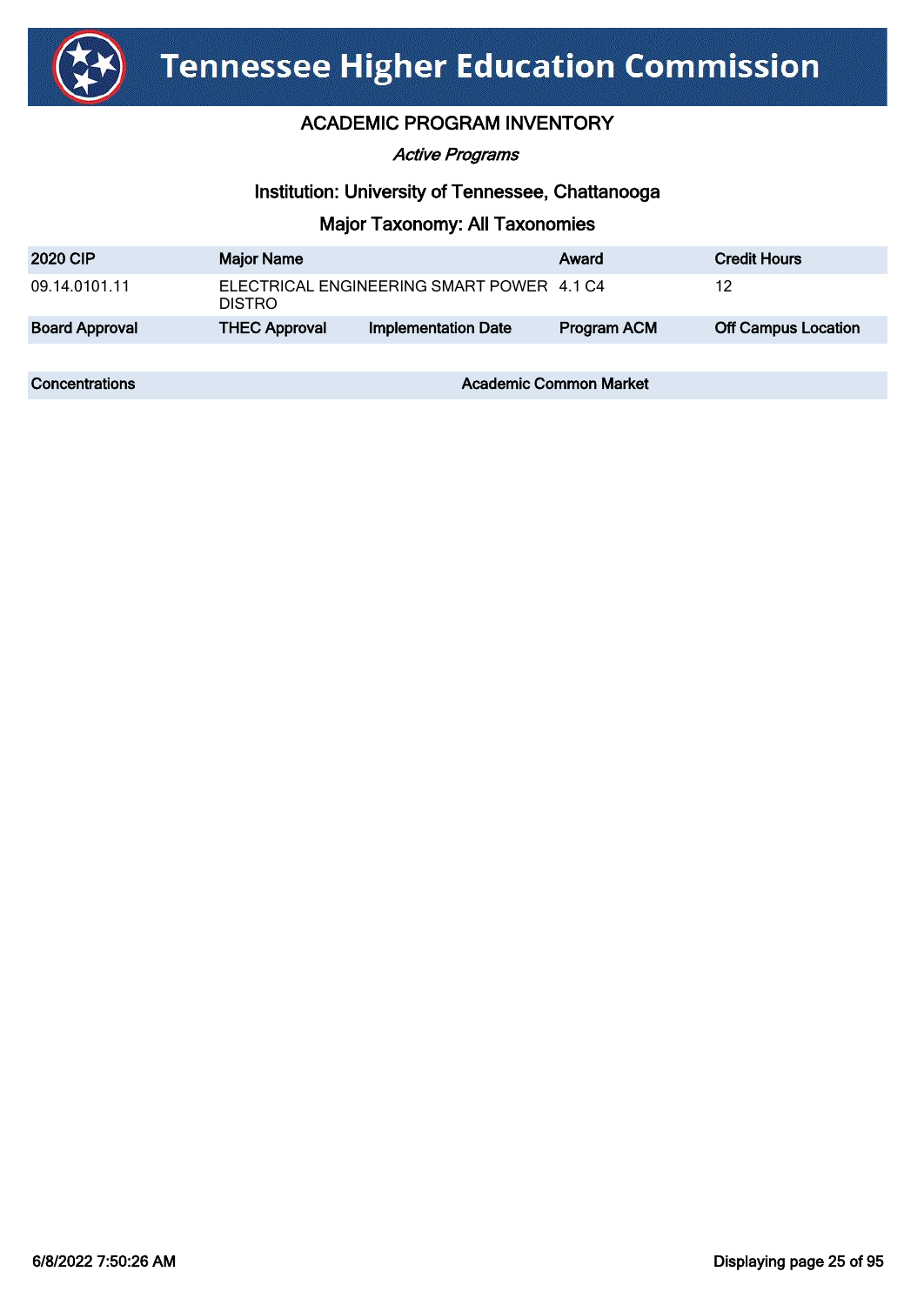

### ACADEMIC PROGRAM INVENTORY

Active Programs

### Institution: University of Tennessee, Chattanooga

## Major Taxonomy: All Taxonomies

| <b>2020 CIP</b>       | <b>Major Name</b>             |                            | Award              | <b>Credit Hours</b>        |
|-----------------------|-------------------------------|----------------------------|--------------------|----------------------------|
| 09.14.0701.00         | <b>CHEMICAL ENGINEERING</b>   |                            | 2.5 BSChE          |                            |
| <b>Board Approval</b> | <b>THEC Approval</b>          | <b>Implementation Date</b> | <b>Program ACM</b> | <b>Off Campus Location</b> |
|                       |                               | JAN 2010                   |                    |                            |
| Concentrations        | <b>Academic Common Market</b> |                            |                    |                            |

ENVIRONMENTAL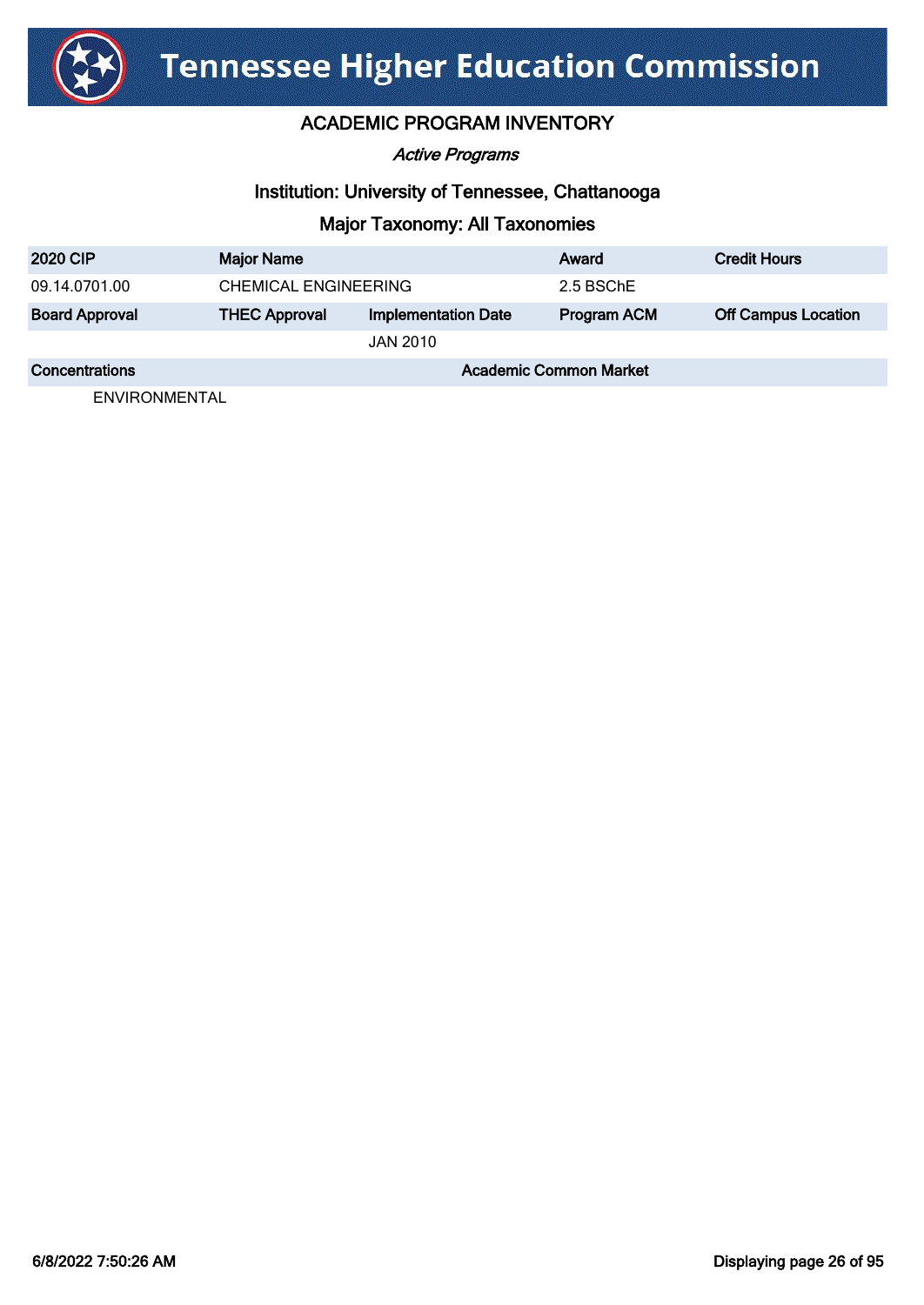

### ACADEMIC PROGRAM INVENTORY

Active Programs

### Institution: University of Tennessee, Chattanooga

### Major Taxonomy: All Taxonomies

| <b>2020 CIP</b>       | <b>Major Name</b>             |                            | Award              | <b>Credit Hours</b>        |
|-----------------------|-------------------------------|----------------------------|--------------------|----------------------------|
| 09.14.0801.00         | CIVIL ENGINEERING             |                            | 2.5 BSCE           |                            |
| <b>Board Approval</b> | <b>THEC Approval</b>          | <b>Implementation Date</b> | <b>Program ACM</b> | <b>Off Campus Location</b> |
| <b>JUNE 2009</b>      | <b>DEC 2009</b>               | JAN 2010                   |                    |                            |
| Concentrations        | <b>Academic Common Market</b> |                            |                    |                            |

ENVIRONMENTAL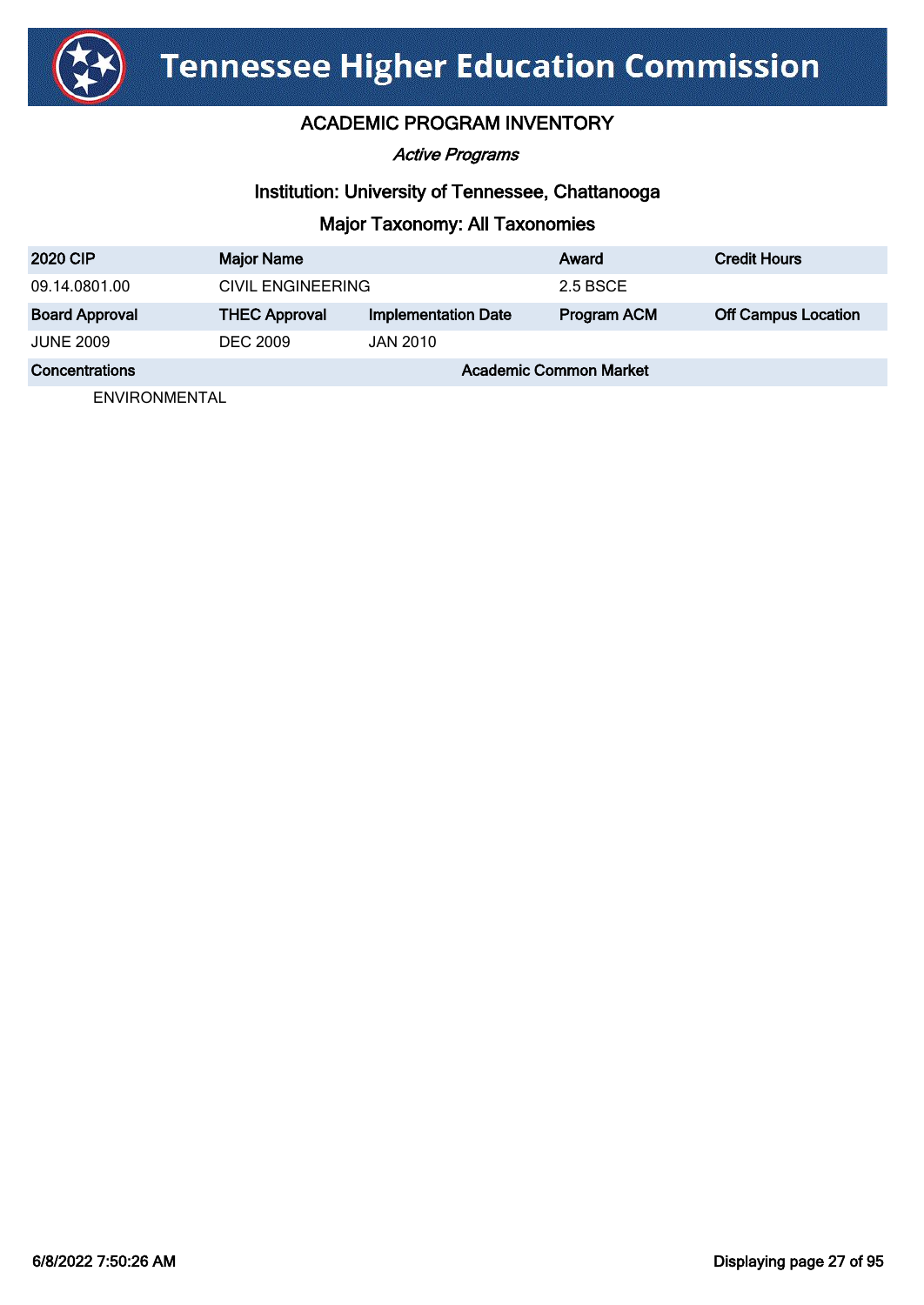

Active Programs

### Institution: University of Tennessee, Chattanooga

| <b>2020 CIP</b>       | <b>Major Name</b>             |                            | Award              | <b>Credit Hours</b>        |
|-----------------------|-------------------------------|----------------------------|--------------------|----------------------------|
| 09.14.0901.00         | <b>COMPUTER ENGINEERING</b>   |                            | 2.5 BSCpE          | 120                        |
| <b>Board Approval</b> | <b>THEC Approval</b>          | <b>Implementation Date</b> | <b>Program ACM</b> | <b>Off Campus Location</b> |
| <b>MARCH 2018</b>     | <b>MARCH 2018</b>             | AUG 2018                   |                    |                            |
| Concentrations        | <b>Academic Common Market</b> |                            |                    |                            |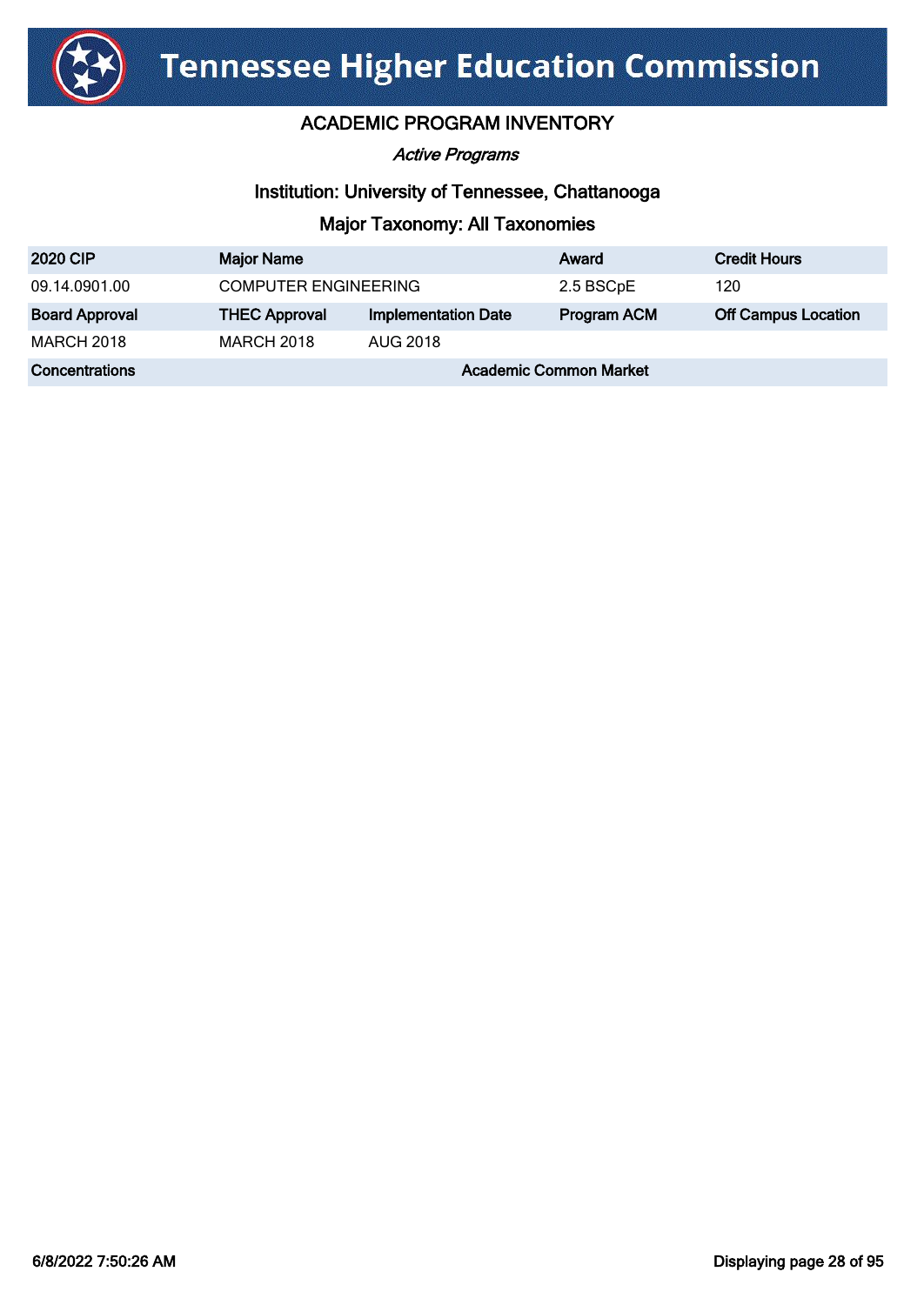

Active Programs

### Institution: University of Tennessee, Chattanooga

| <b>2020 CIP</b>       | <b>Major Name</b>             |                            | Award       | <b>Credit Hours</b>        |
|-----------------------|-------------------------------|----------------------------|-------------|----------------------------|
| 09.14.1001.00         | ELECTRICAL ENGINEERING        |                            | 2.5 BSEE    |                            |
| <b>Board Approval</b> | <b>THEC Approval</b>          | <b>Implementation Date</b> | Program ACM | <b>Off Campus Location</b> |
|                       | 07-2006                       | <b>FALL 2006</b>           |             |                            |
| Concentrations        | <b>Academic Common Market</b> |                            |             |                            |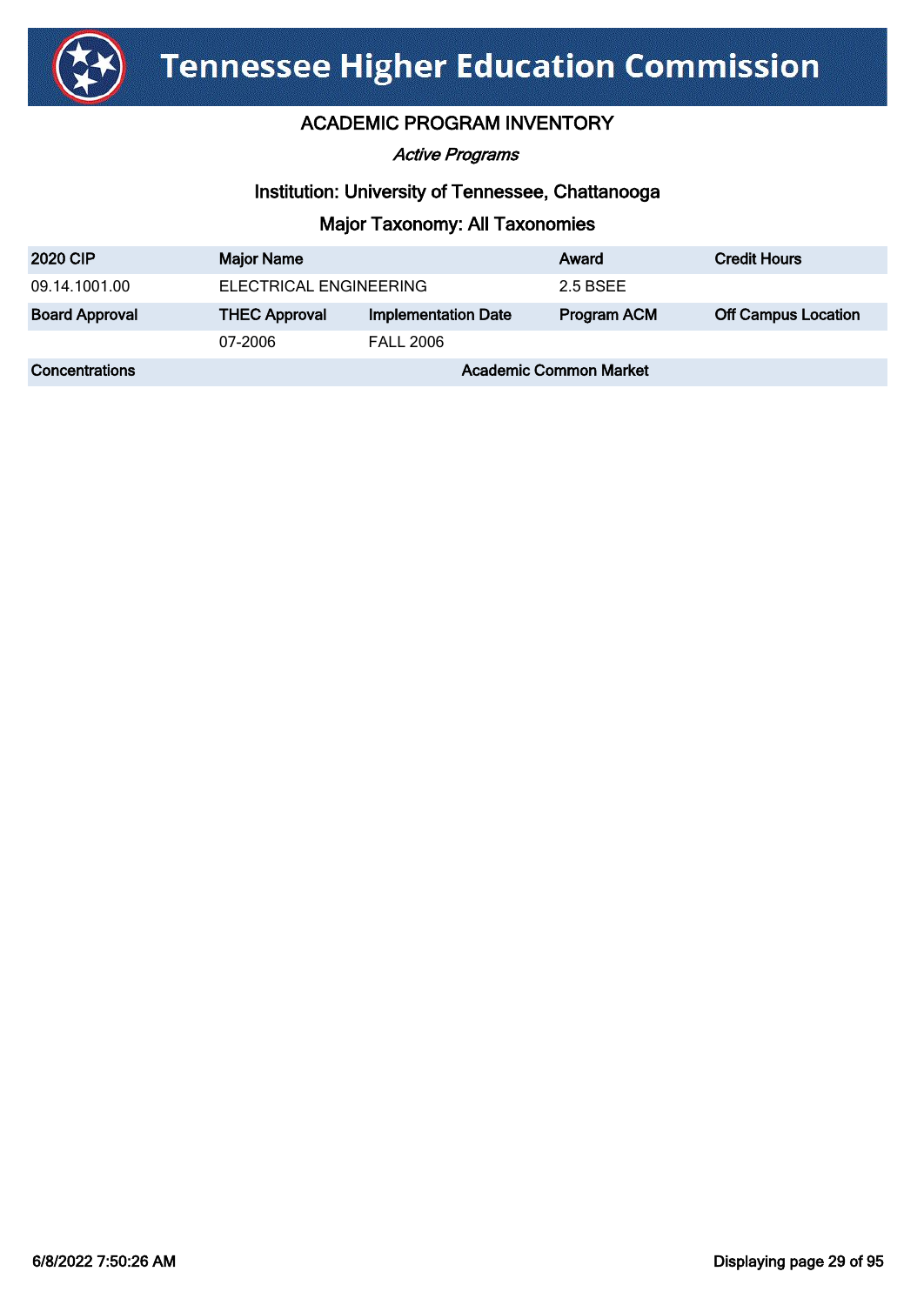

#### Active Programs

### Institution: University of Tennessee, Chattanooga

| <b>2020 CIP</b>       | <b>Major Name</b>                 |                            | Award              | <b>Credit Hours</b>        |
|-----------------------|-----------------------------------|----------------------------|--------------------|----------------------------|
| 09.14.1001.11         | ELECTRICAL ENGINEERING SMART GRID |                            | 4.1 C <sub>4</sub> | 12                         |
| <b>Board Approval</b> | <b>THEC Approval</b>              | <b>Implementation Date</b> | Program ACM        | <b>Off Campus Location</b> |
|                       |                                   | <b>FALL 2012</b>           |                    |                            |
| Concentrations        | <b>Academic Common Market</b>     |                            |                    |                            |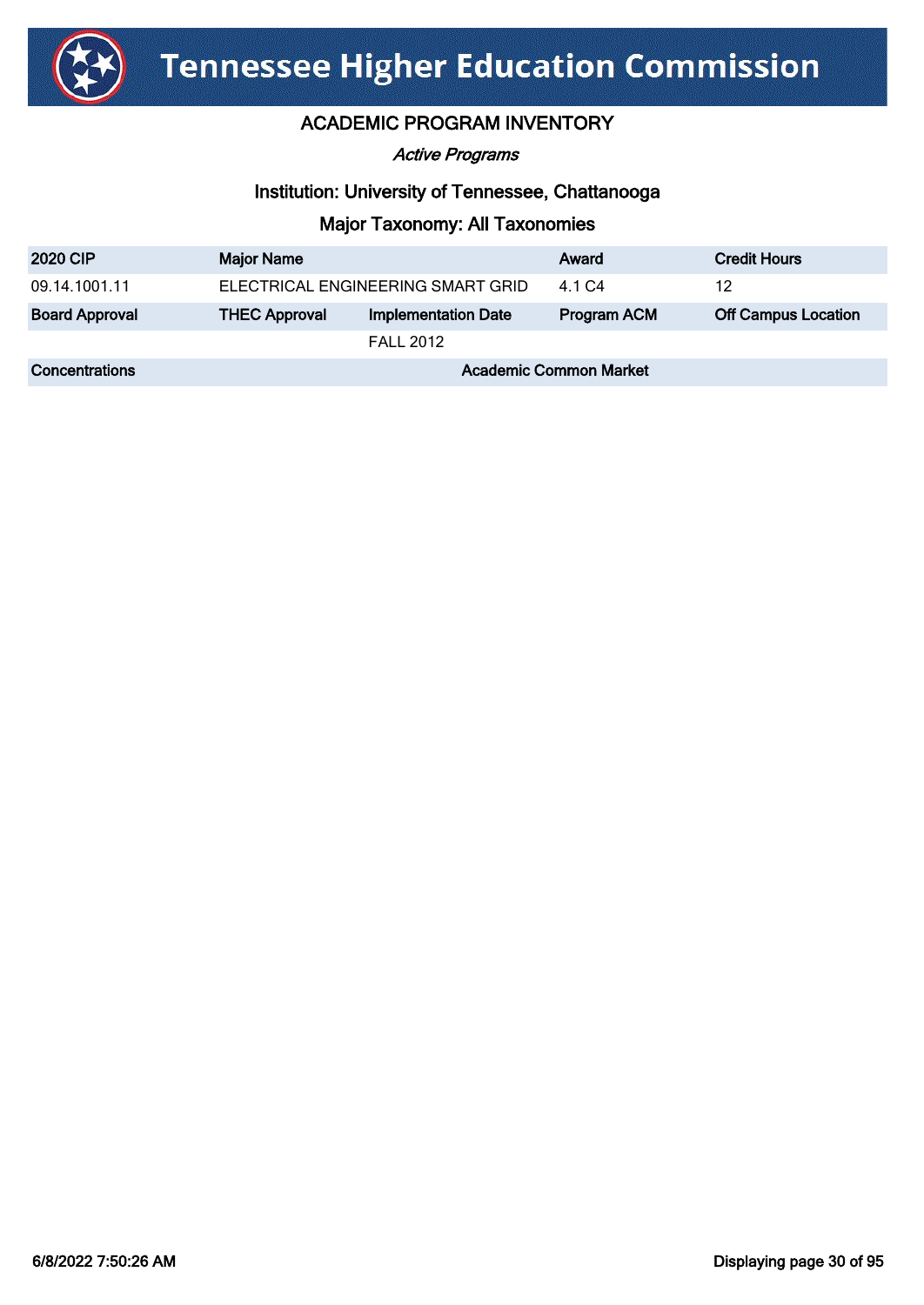

Active Programs

### Institution: University of Tennessee, Chattanooga

| <b>2020 CIP</b>       | <b>Major Name</b>             |                            | Award              | <b>Credit Hours</b>        |
|-----------------------|-------------------------------|----------------------------|--------------------|----------------------------|
| 09.14.1001.17         | POWER SYSTEM PROTECTION       |                            | 4.1 C4             | 12                         |
| <b>Board Approval</b> | <b>THEC Approval</b>          | <b>Implementation Date</b> | <b>Program ACM</b> | <b>Off Campus Location</b> |
|                       |                               | <b>FALL 2011</b>           |                    |                            |
| Concentrations        | <b>Academic Common Market</b> |                            |                    |                            |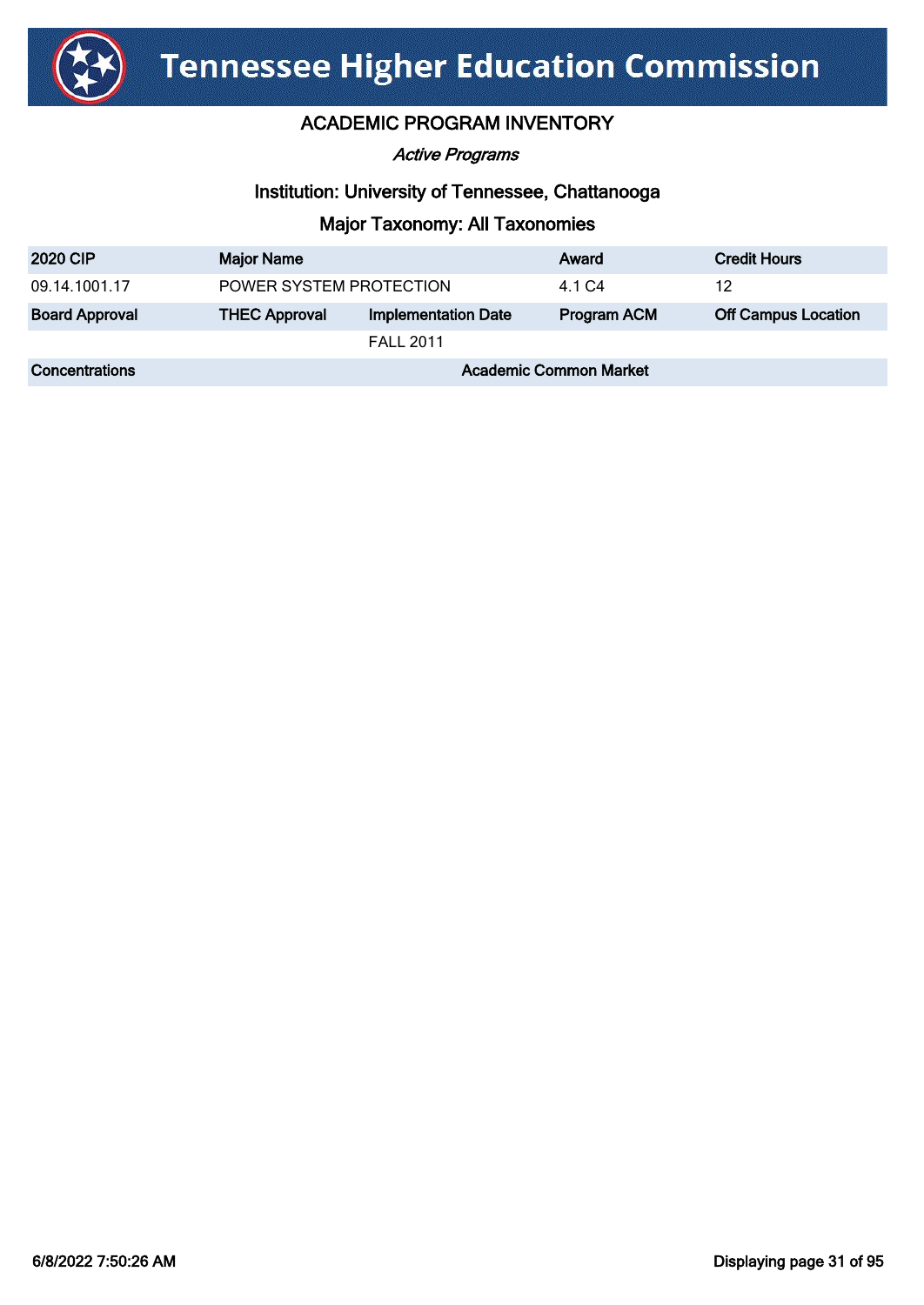

Active Programs

### Institution: University of Tennessee, Chattanooga

| <b>2020 CIP</b>       | <b>Major Name</b>             |                            | Award       | <b>Credit Hours</b>        |
|-----------------------|-------------------------------|----------------------------|-------------|----------------------------|
| 09.14.1001.18         | SUSTAINABLE ELECTRICAL ENERGY |                            | 4.1 C4      | 12                         |
| <b>Board Approval</b> | <b>THEC Approval</b>          | <b>Implementation Date</b> | Program ACM | <b>Off Campus Location</b> |
|                       |                               | <b>FALL 2011</b>           |             |                            |
| Concentrations        | <b>Academic Common Market</b> |                            |             |                            |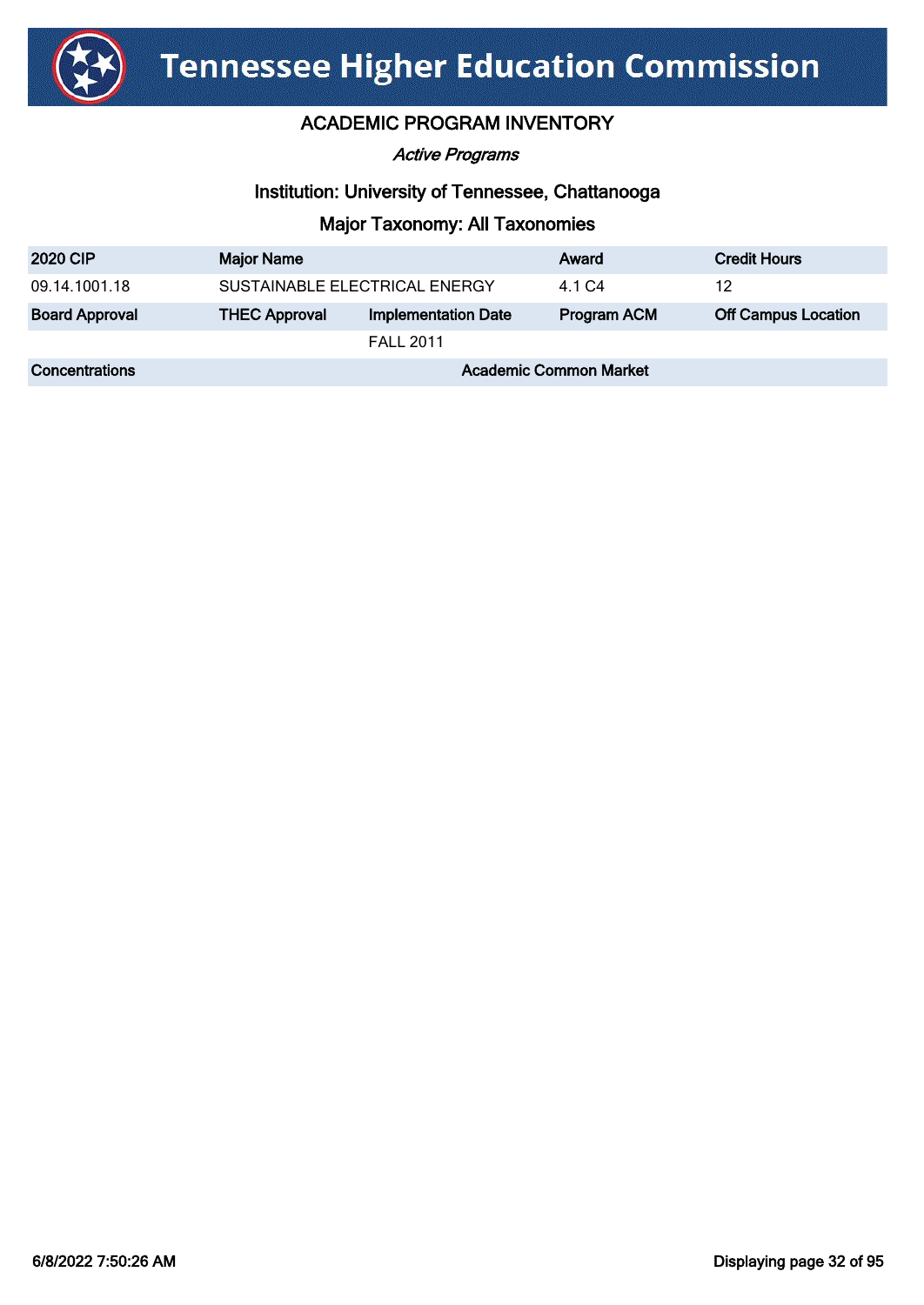

Active Programs

### Institution: University of Tennessee, Chattanooga

| <b>2020 CIP</b>       | <b>Major Name</b>             |                            | Award              | <b>Credit Hours</b>        |
|-----------------------|-------------------------------|----------------------------|--------------------|----------------------------|
| 09.14.1901.00         | MECHANICAL ENGINEERING        |                            | 2.5 BSME           | 127                        |
| <b>Board Approval</b> | <b>THEC Approval</b>          | <b>Implementation Date</b> | <b>Program ACM</b> | <b>Off Campus Location</b> |
|                       | <b>JULY 2006</b>              | AUG 2006                   |                    |                            |
| Concentrations        | <b>Academic Common Market</b> |                            |                    |                            |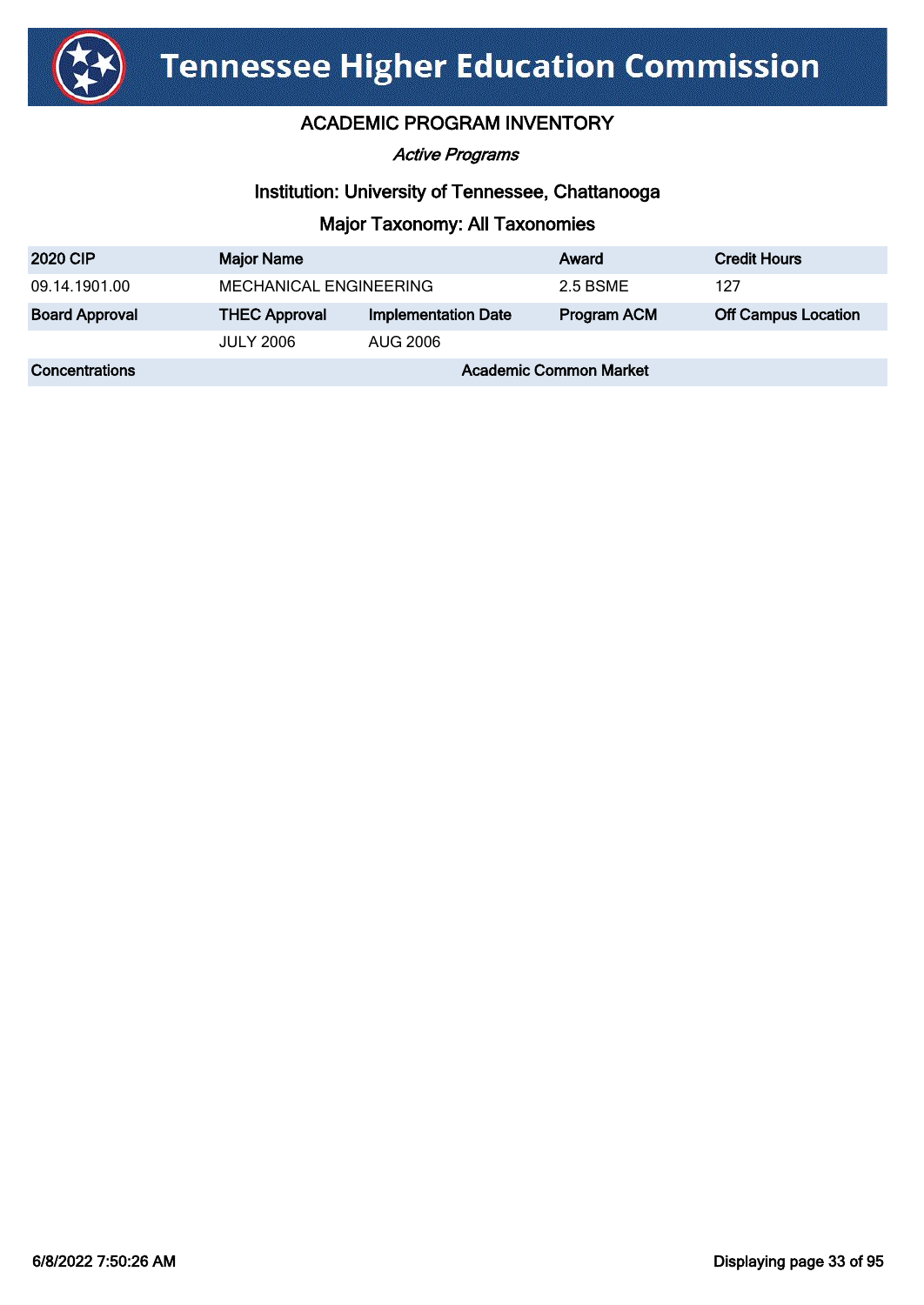

Active Programs

### Institution: University of Tennessee, Chattanooga

| <b>2020 CIP</b>       | <b>Major Name</b>                                    |                            | Award       | <b>Credit Hours</b>        |
|-----------------------|------------------------------------------------------|----------------------------|-------------|----------------------------|
| 09.15.0403.00         | <b>MECHATRONICS ENGINEERING</b><br><b>TECHNOLOGY</b> |                            | 2.5 BAS     | 124                        |
| <b>Board Approval</b> | <b>THEC Approval</b>                                 | <b>Implementation Date</b> | Program ACM | <b>Off Campus Location</b> |
| AUG 2018              | <b>JULY 2018</b>                                     | <b>FALL 2018</b>           |             |                            |
| Concentrations        | <b>Academic Common Market</b>                        |                            |             |                            |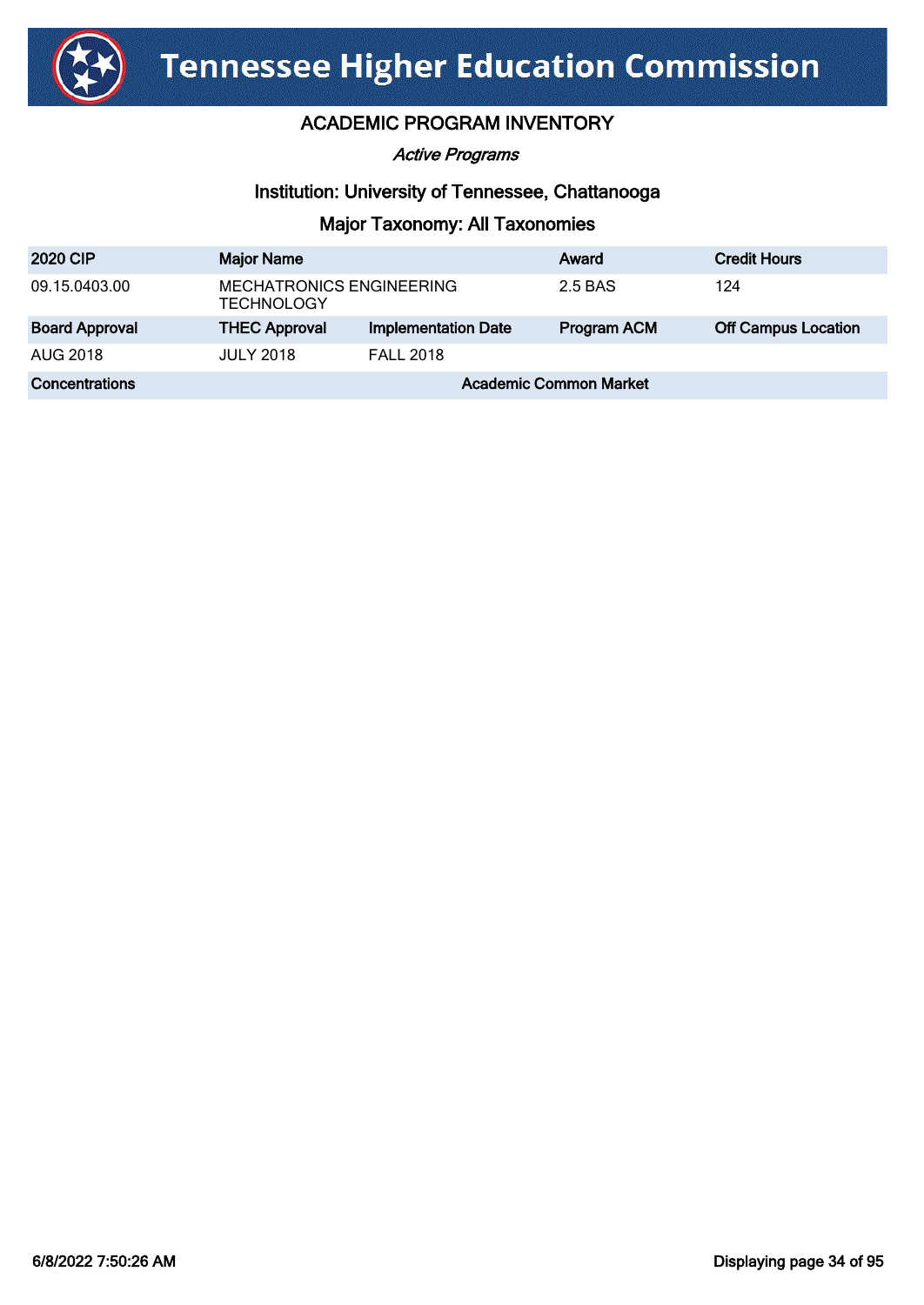

#### Active Programs

### Institution: University of Tennessee, Chattanooga

## Major Taxonomy: All Taxonomies

| <b>2020 CIP</b>       | <b>Major Name</b>             |                            | Award       | <b>Credit Hours</b>        |
|-----------------------|-------------------------------|----------------------------|-------------|----------------------------|
| 09.15.1501.00         | ENGINEERING TECHNOLOGY MGMT   |                            | 2.5 BS      | 120                        |
| <b>Board Approval</b> | <b>THEC Approval</b>          | <b>Implementation Date</b> | Program ACM | <b>Off Campus Location</b> |
|                       | 03/09/73                      | <b>FALL 1973</b>           |             |                            |
| <b>Concentrations</b> | <b>Academic Common Market</b> |                            |             |                            |

CONSTRUCTION MANAGEMENT ENGINEERING MANAGEMENT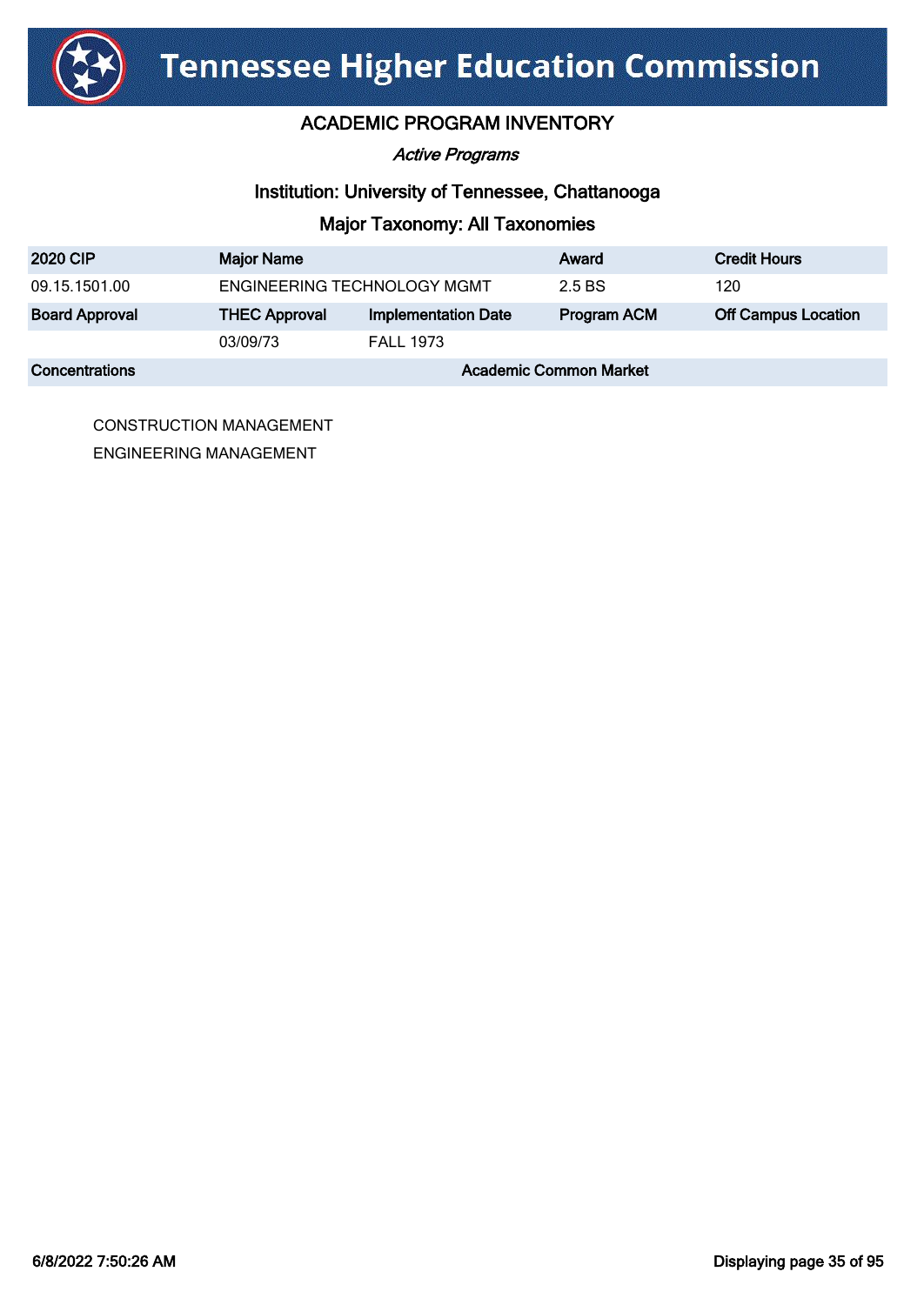

#### Active Programs

### Institution: University of Tennessee, Chattanooga

## Major Taxonomy: All Taxonomies

| <b>2020 CIP</b>       | <b>Major Name</b>             |                            | Award       | <b>Credit Hours</b>        |
|-----------------------|-------------------------------|----------------------------|-------------|----------------------------|
| 09.15.1501.00         | <b>ENGINEERING MANAGEMENT</b> |                            | 4.2 MS      | 33                         |
| <b>Board Approval</b> | <b>THEC Approval</b>          | <b>Implementation Date</b> | Program ACM | <b>Off Campus Location</b> |
|                       | 08/11/89                      | <b>FALL 1989</b>           | DE          |                            |
| <b>Concentrations</b> | <b>Academic Common Market</b> |                            |             |                            |

CONSTRUCTION MANAGEMENT ENGINEERING MANAGEMENT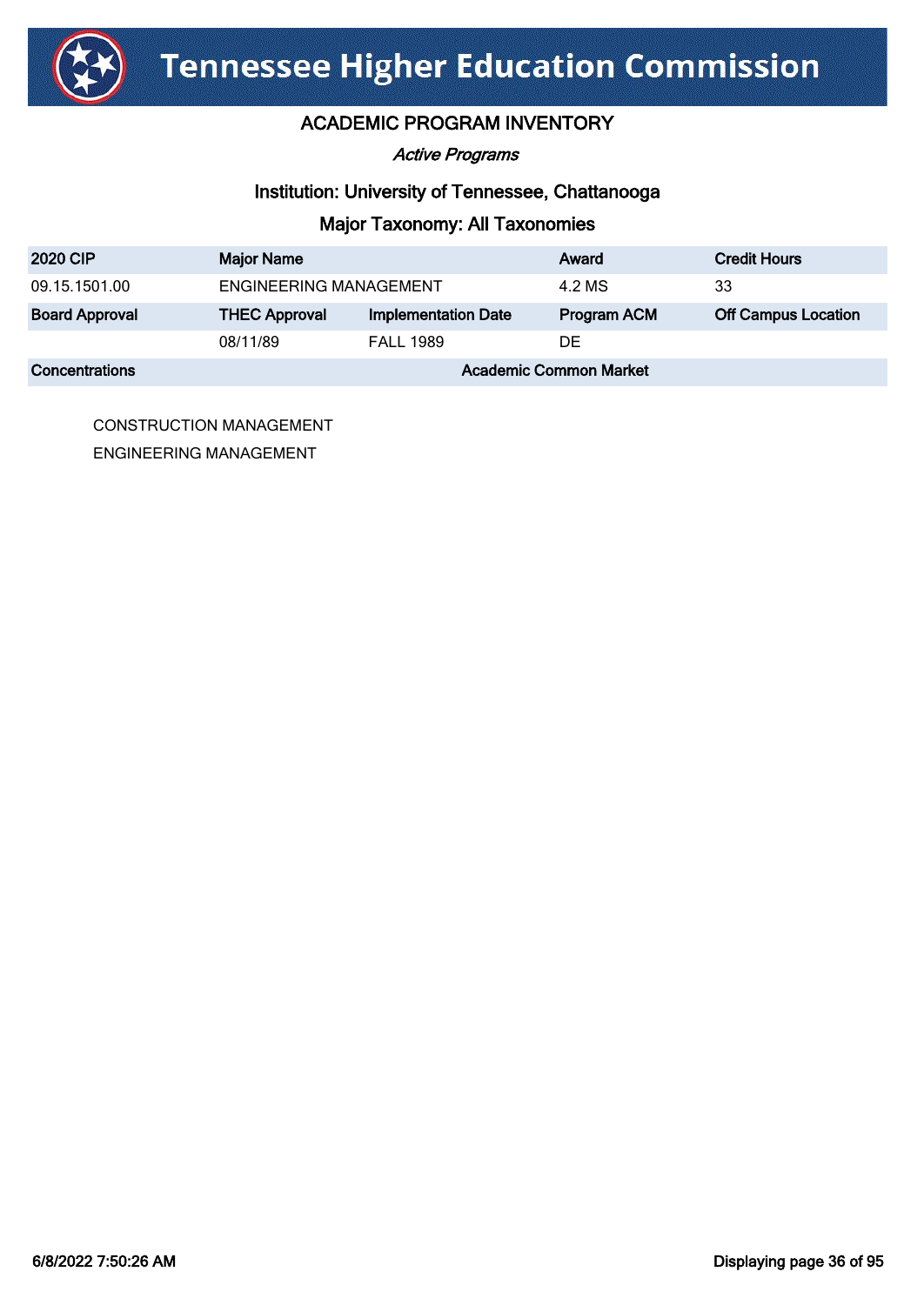

#### Active Programs

#### Institution: University of Tennessee, Chattanooga

### Major Taxonomy: All Taxonomies

| <b>2020 CIP</b>       | <b>Major Name</b>                     |                            | Award              | <b>Credit Hours</b>        |
|-----------------------|---------------------------------------|----------------------------|--------------------|----------------------------|
| 09.15.1501.11         | ENGINEERING MGMT CONSTRUCTION<br>MGMT |                            | 4.1 C4             | 12                         |
| <b>Board Approval</b> | <b>THEC Approval</b>                  | <b>Implementation Date</b> | <b>Program ACM</b> | <b>Off Campus Location</b> |
|                       |                                       |                            |                    |                            |

**Concentrations Concentrations Academic Common Market**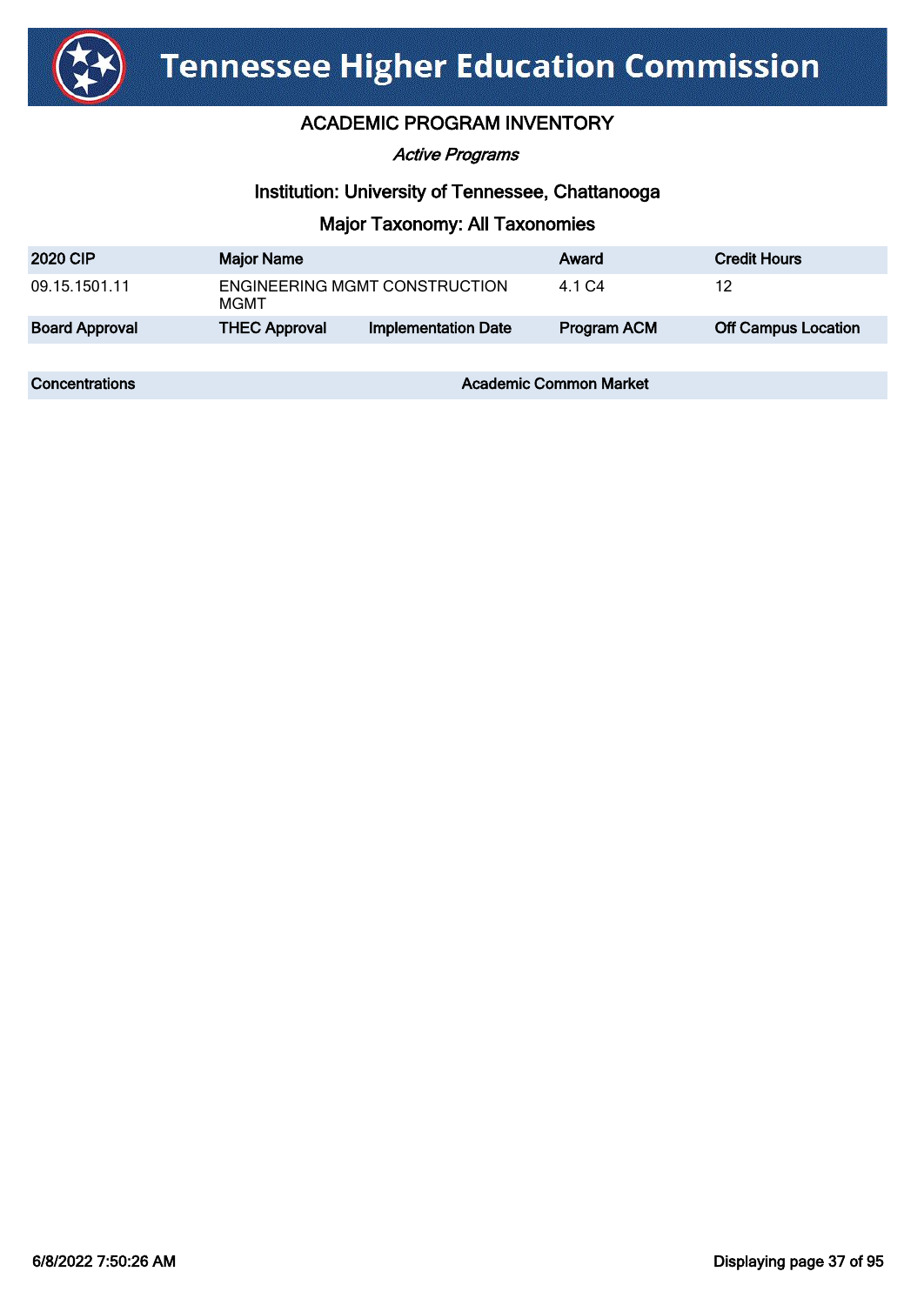

Active Programs

#### Institution: University of Tennessee, Chattanooga

| <b>2020 CIP</b>       | <b>Major Name</b>             |                            | Award              | <b>Credit Hours</b>        |
|-----------------------|-------------------------------|----------------------------|--------------------|----------------------------|
| 09.15.1501.12         | <b>QUALITY MANAGEMENT</b>     |                            | 4.1 C4             |                            |
| <b>Board Approval</b> | <b>THEC Approval</b>          | <b>Implementation Date</b> | <b>Program ACM</b> | <b>Off Campus Location</b> |
| S 2001                |                               | S 2001                     |                    |                            |
| <b>Concentrations</b> | <b>Academic Common Market</b> |                            |                    |                            |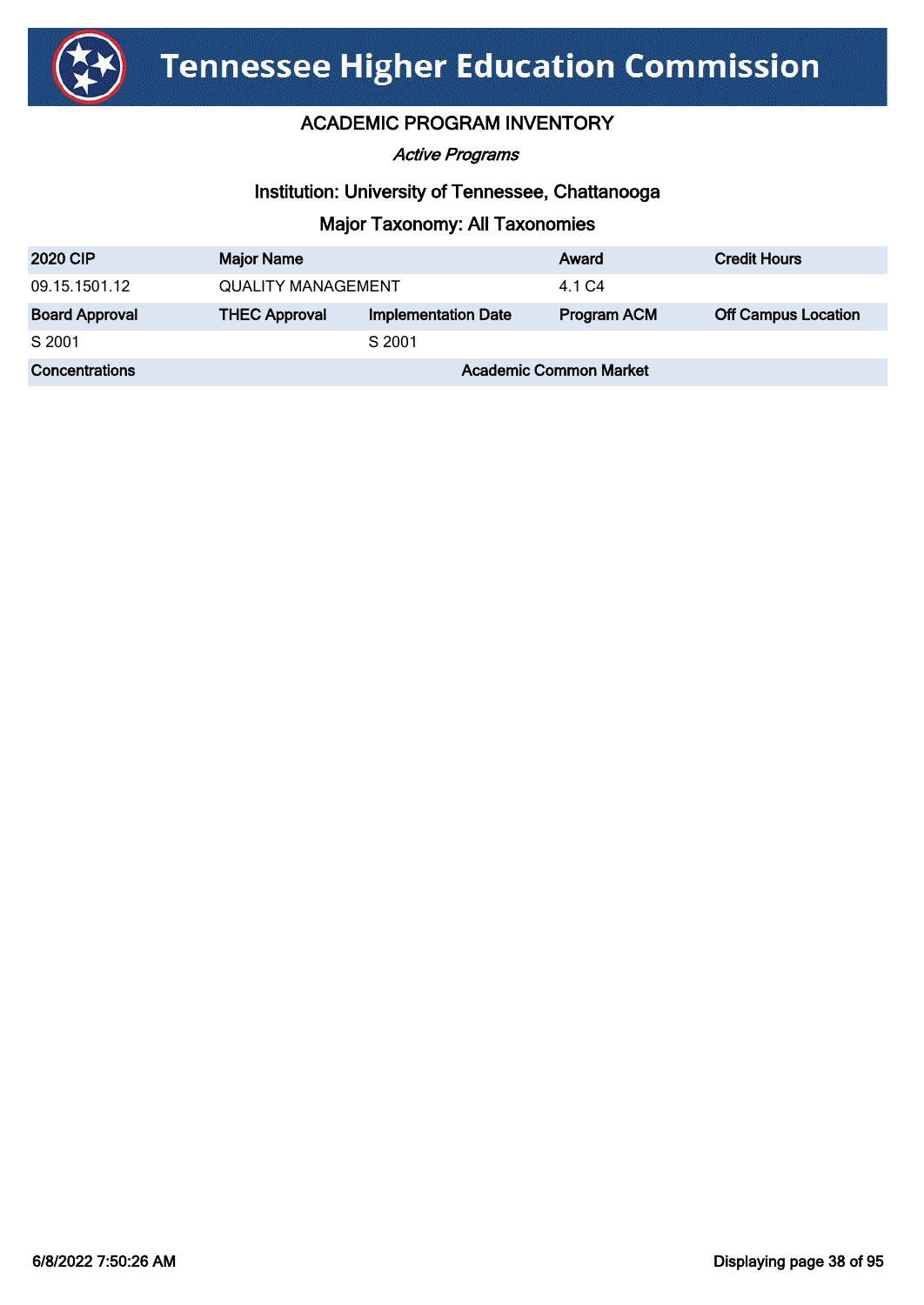

#### Active Programs

#### Institution: University of Tennessee, Chattanooga

### Major Taxonomy: All Taxonomies

| <b>2020 CIP</b>       | <b>Major Name</b>                                  |                            | Award              | <b>Credit Hours</b>        |
|-----------------------|----------------------------------------------------|----------------------------|--------------------|----------------------------|
| 09.15.1501.13         | <b>ENGINEERING MGMT PROJECT &amp; TECH</b><br>MGMT |                            | 4.1 C4             | 12                         |
| <b>Board Approval</b> | <b>THEC Approval</b>                               | <b>Implementation Date</b> | <b>Program ACM</b> | <b>Off Campus Location</b> |
|                       |                                                    |                            |                    |                            |

**Concentrations Concentrations Academic Common Market**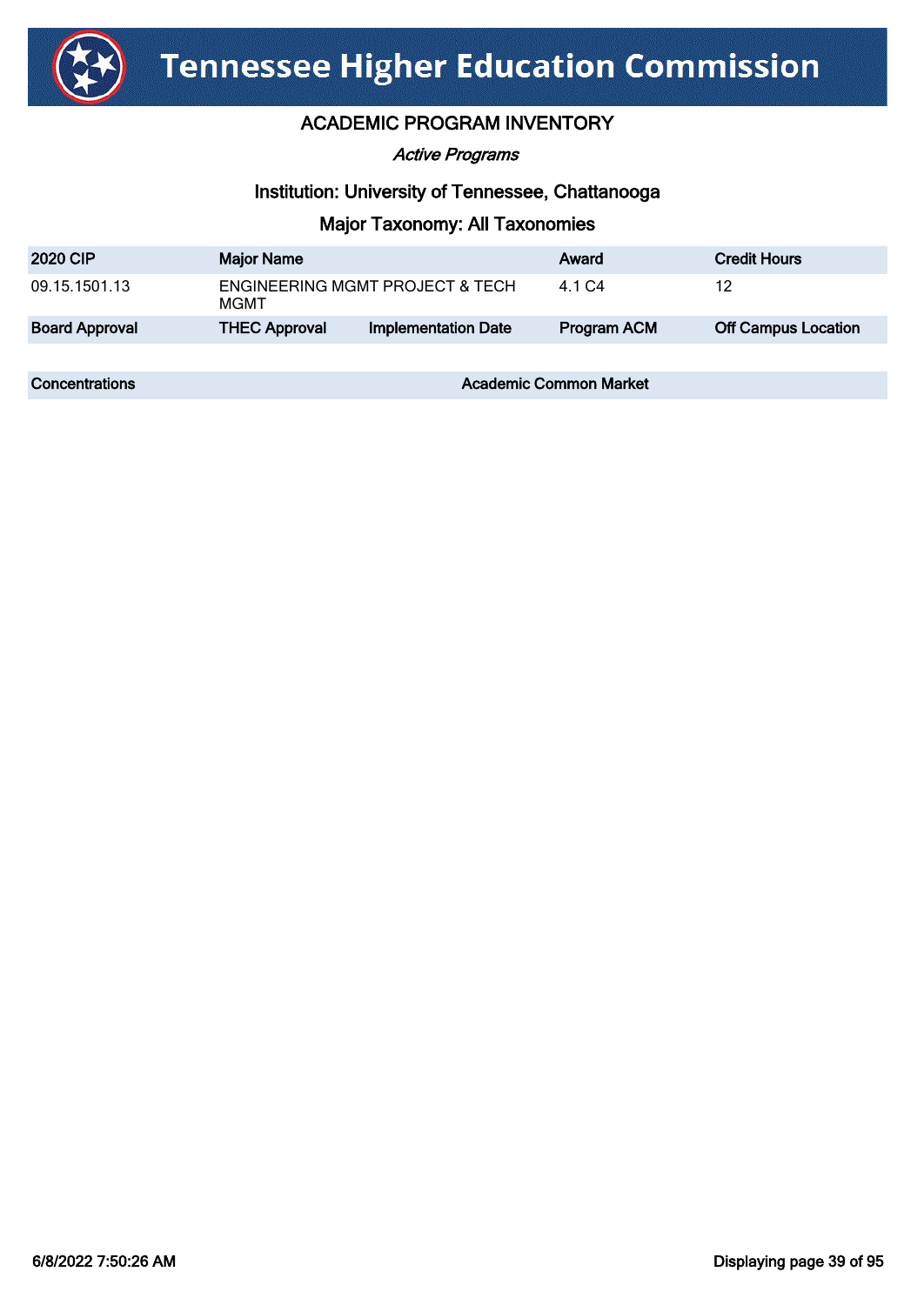

Active Programs

#### Institution: University of Tennessee, Chattanooga

| <b>2020 CIP</b>       | <b>Major Name</b>             |                            | Award       | <b>Credit Hours</b>        |
|-----------------------|-------------------------------|----------------------------|-------------|----------------------------|
| 09.15.1501.19         | LOGISTICS & SUPPLY CHAIN MGMT |                            | 4.1 C4      | 12                         |
| <b>Board Approval</b> | <b>THEC Approval</b>          | <b>Implementation Date</b> | Program ACM | <b>Off Campus Location</b> |
|                       |                               | <b>FALL 2012</b>           |             |                            |
| Concentrations        | <b>Academic Common Market</b> |                            |             |                            |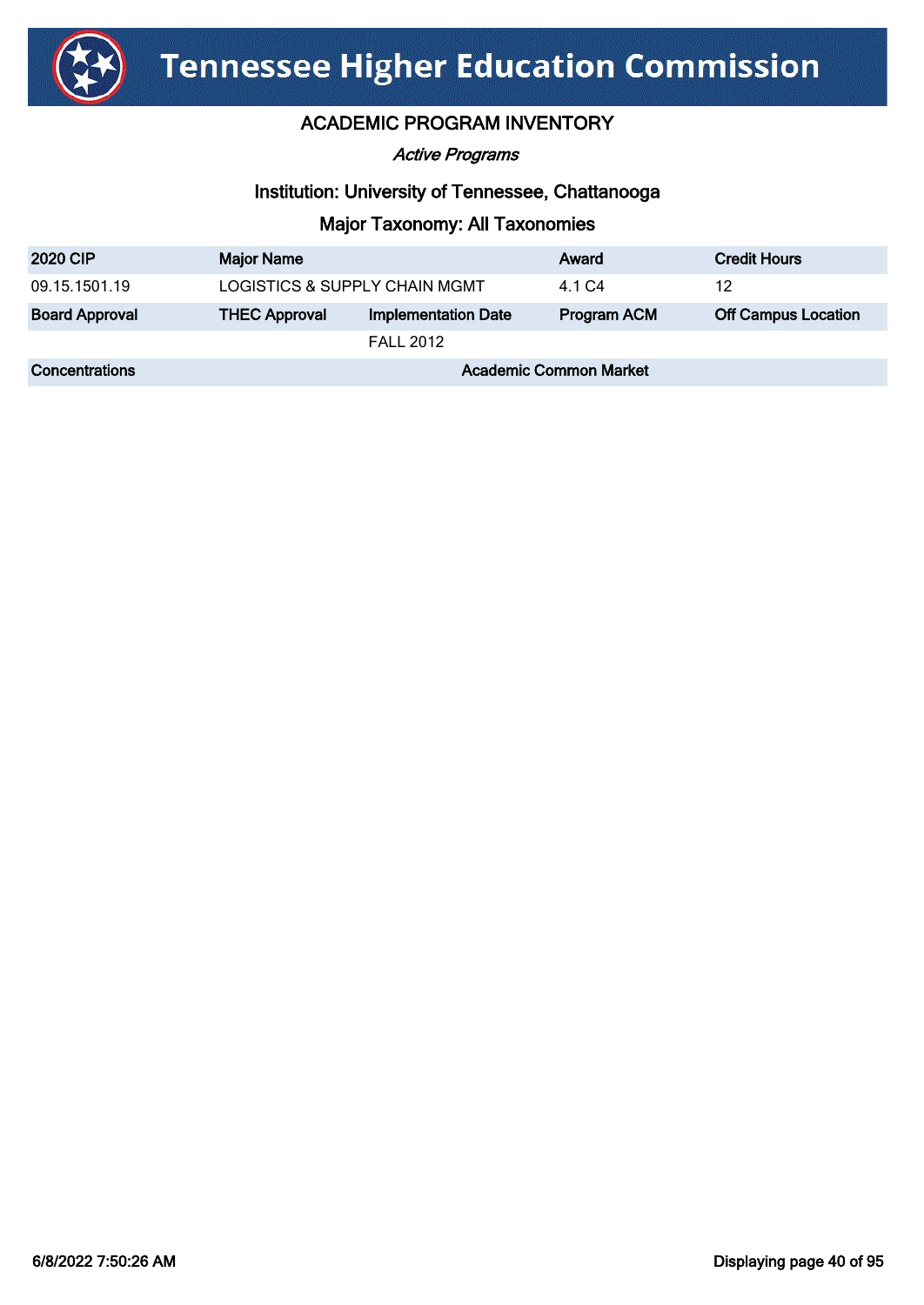

Active Programs

#### Institution: University of Tennessee, Chattanooga

### Major Taxonomy: All Taxonomies

| <b>2020 CIP</b>       | <b>Major Name</b>                                    |                            | Award       | <b>Credit Hours</b>        |
|-----------------------|------------------------------------------------------|----------------------------|-------------|----------------------------|
| 10.16.0101.00         | MODERN & CLASSICAL LANGUAGES &<br><b>LITERATURES</b> |                            | 2.5 BA      |                            |
| <b>Board Approval</b> | <b>THEC Approval</b>                                 | <b>Implementation Date</b> | Program ACM | <b>Off Campus Location</b> |

**Concentrations Concentrations Academic Common Market** 

**CLASSICS** FRENCH LATIN AMERICAN STUDIES SPANISH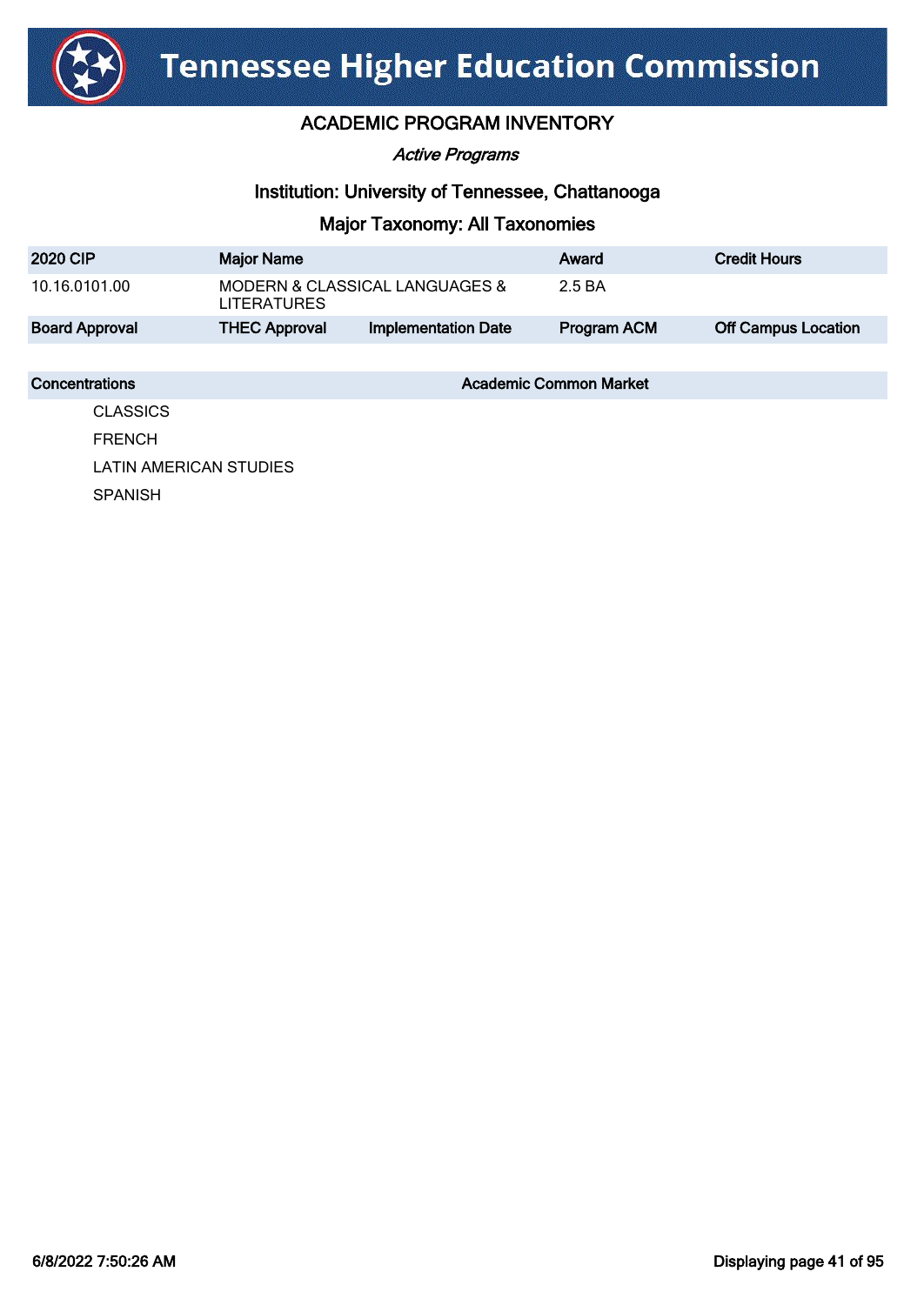

Active Programs

#### Institution: University of Tennessee, Chattanooga

### Major Taxonomy: All Taxonomies

| <b>2020 CIP</b>       | <b>Major Name</b>             |                            | Award       | <b>Credit Hours</b>        |
|-----------------------|-------------------------------|----------------------------|-------------|----------------------------|
| 15.23.0101.00         | <b>ENGLISH</b>                |                            | 2.5 BA      | 120                        |
| <b>Board Approval</b> | <b>THEC Approval</b>          | <b>Implementation Date</b> | Program ACM | <b>Off Campus Location</b> |
|                       |                               | <b>FALL 1887</b>           |             |                            |
| <b>Concentrations</b> | <b>Academic Common Market</b> |                            |             |                            |

CREATIVE WRITING LITERARY STUDIES

RHETORIC & PROFESSIONAL WRITING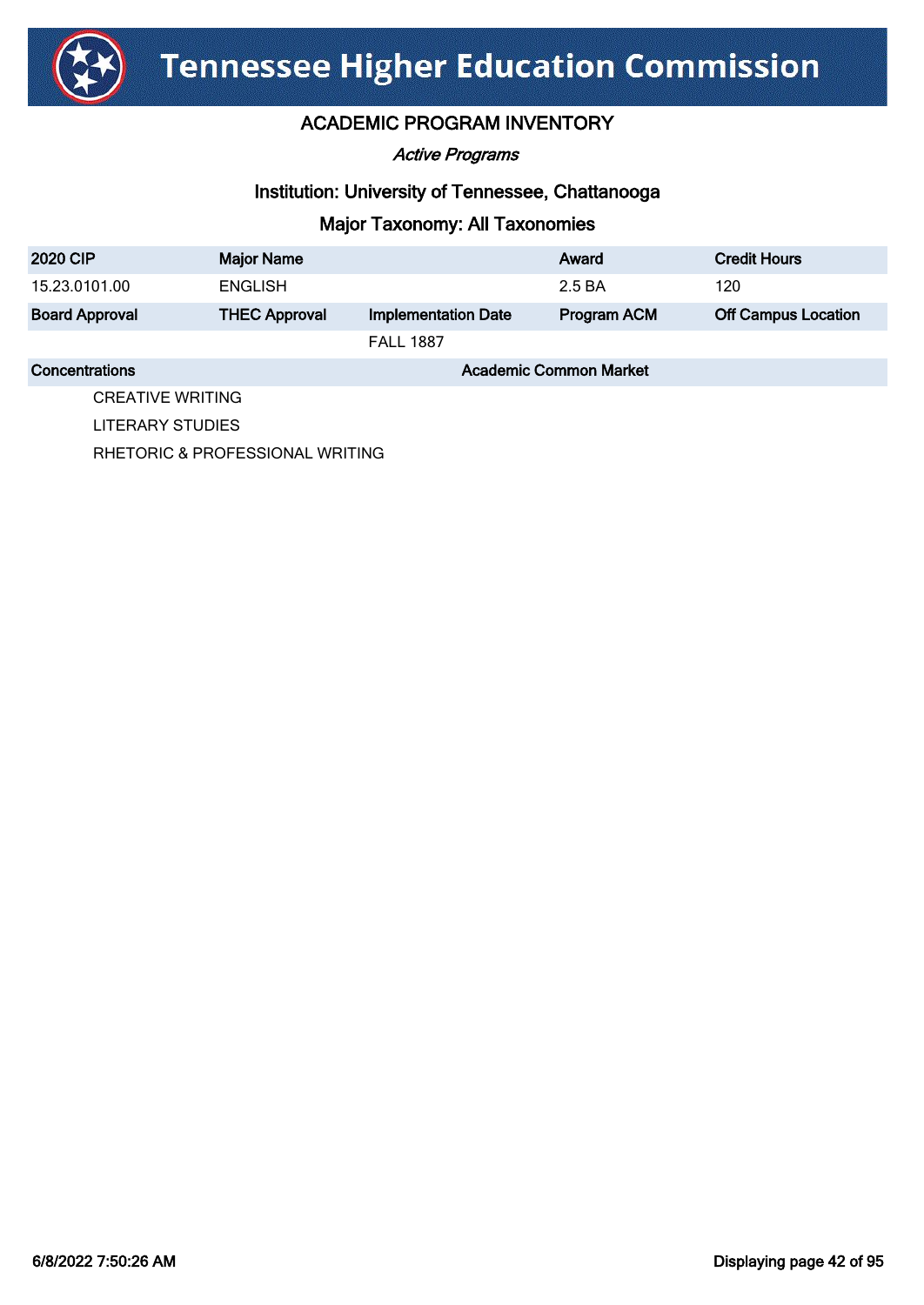

Active Programs

#### Institution: University of Tennessee, Chattanooga

### Major Taxonomy: All Taxonomies

| <b>2020 CIP</b>       | <b>Major Name</b>             |                            | Award       | <b>Credit Hours</b>        |
|-----------------------|-------------------------------|----------------------------|-------------|----------------------------|
| 15.23.0101.00         | <b>ENGLISH</b>                |                            | 4.2 MA      | 33                         |
| <b>Board Approval</b> | <b>THEC Approval</b>          | <b>Implementation Date</b> | Program ACM | <b>Off Campus Location</b> |
|                       | 05/20/83                      | <b>FALL 1983</b>           |             |                            |
| Concentrations        | <b>Academic Common Market</b> |                            |             |                            |

CREATIVE WRITING

LITERARY STUDIES

RHETORIC & PROFESSIONAL WRITING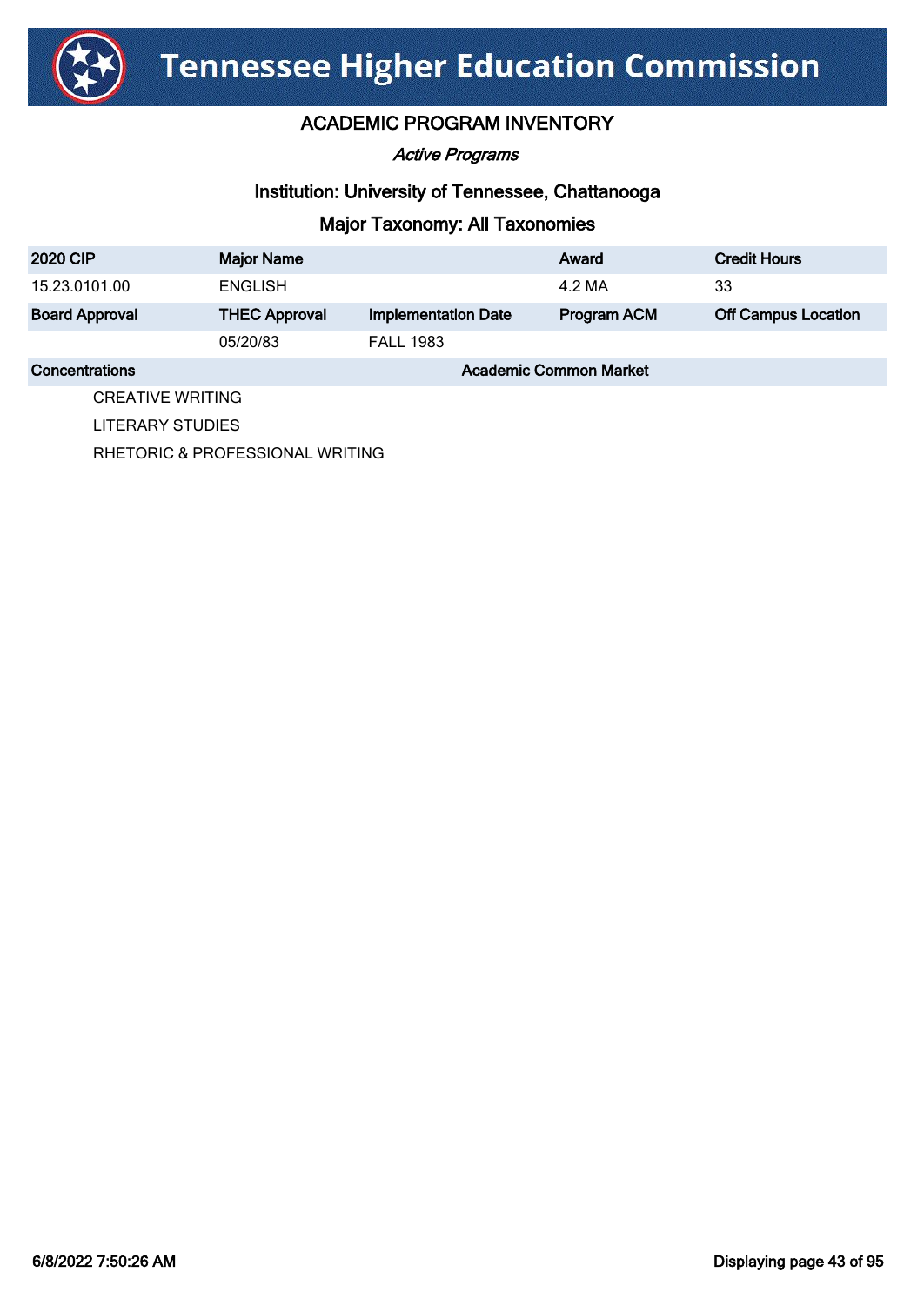

Active Programs

#### Institution: University of Tennessee, Chattanooga

# Major Taxonomy: All Taxonomies

| <b>2020 CIP</b>       | <b>Major Name</b>             |                            | Award       | <b>Credit Hours</b>        |
|-----------------------|-------------------------------|----------------------------|-------------|----------------------------|
| 16.24.0103.00         | <b>HUMANITIES</b>             |                            | 2.5 BA      | 120                        |
| <b>Board Approval</b> | <b>THEC Approval</b>          | <b>Implementation Date</b> | Program ACM | <b>Off Campus Location</b> |
|                       |                               | <b>FALL 1964</b>           |             |                            |
| <b>Concentrations</b> | <b>Academic Common Market</b> |                            |             |                            |

INTERNATIONAL STUDIES LIBERAL ARTS WOMEN, GENDER & SEXUALITY STUDIES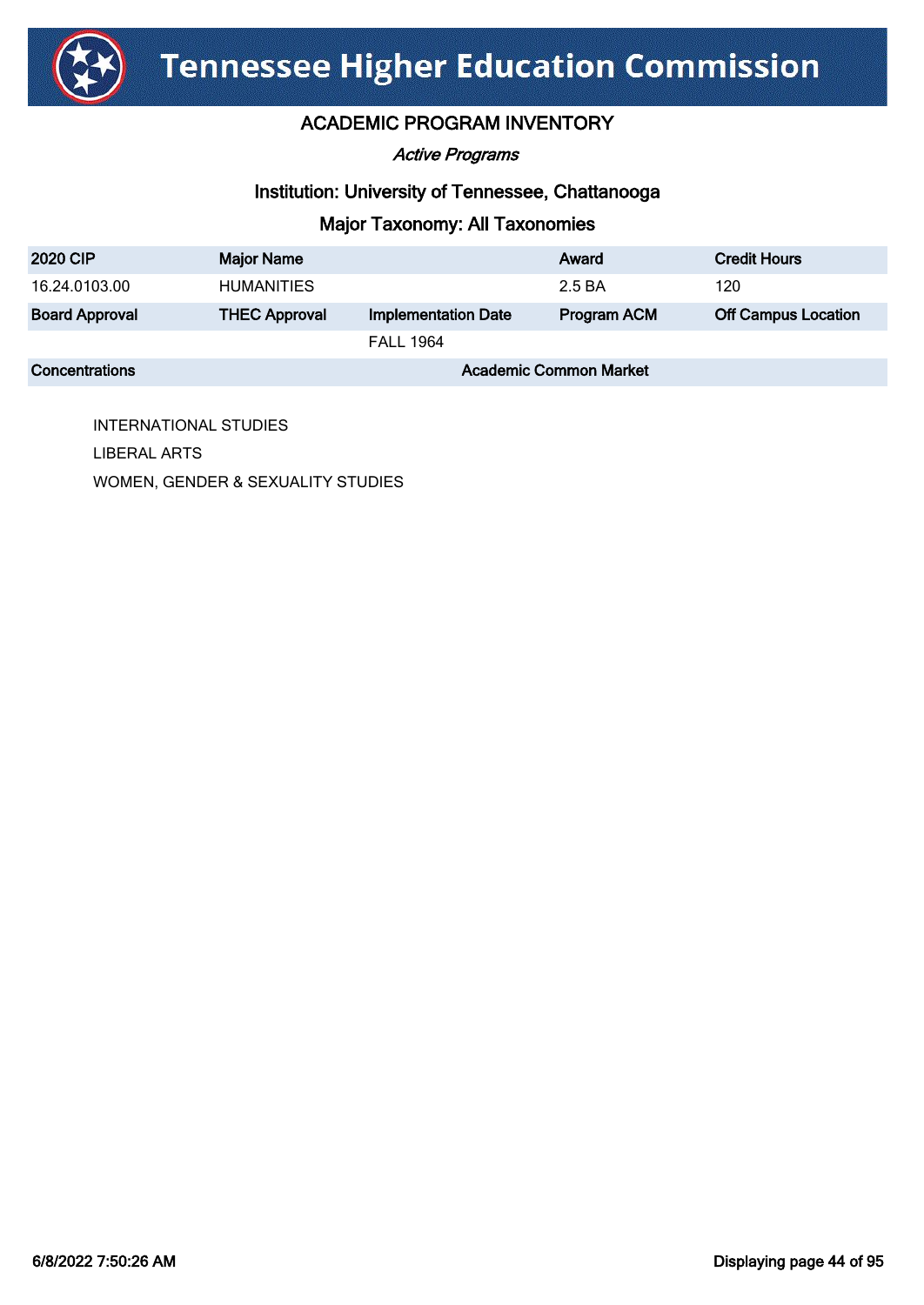

Active Programs

#### Institution: University of Tennessee, Chattanooga

# Major Taxonomy: All Taxonomies

| <b>2020 CIP</b>       | <b>Major Name</b>             |                            | Award       | <b>Credit Hours</b>        |
|-----------------------|-------------------------------|----------------------------|-------------|----------------------------|
| 18.26.0101.00         | <b>BIOLOGY</b>                |                            | 2.5 BS      | 120                        |
| <b>Board Approval</b> | <b>THEC Approval</b>          | <b>Implementation Date</b> | Program ACM | <b>Off Campus Location</b> |
|                       |                               | <b>FALL 1887</b>           |             |                            |
| <b>Concentrations</b> | <b>Academic Common Market</b> |                            |             |                            |

GENERAL BIOLOGY PRE-PROFESSIONAL STEM EDUCATION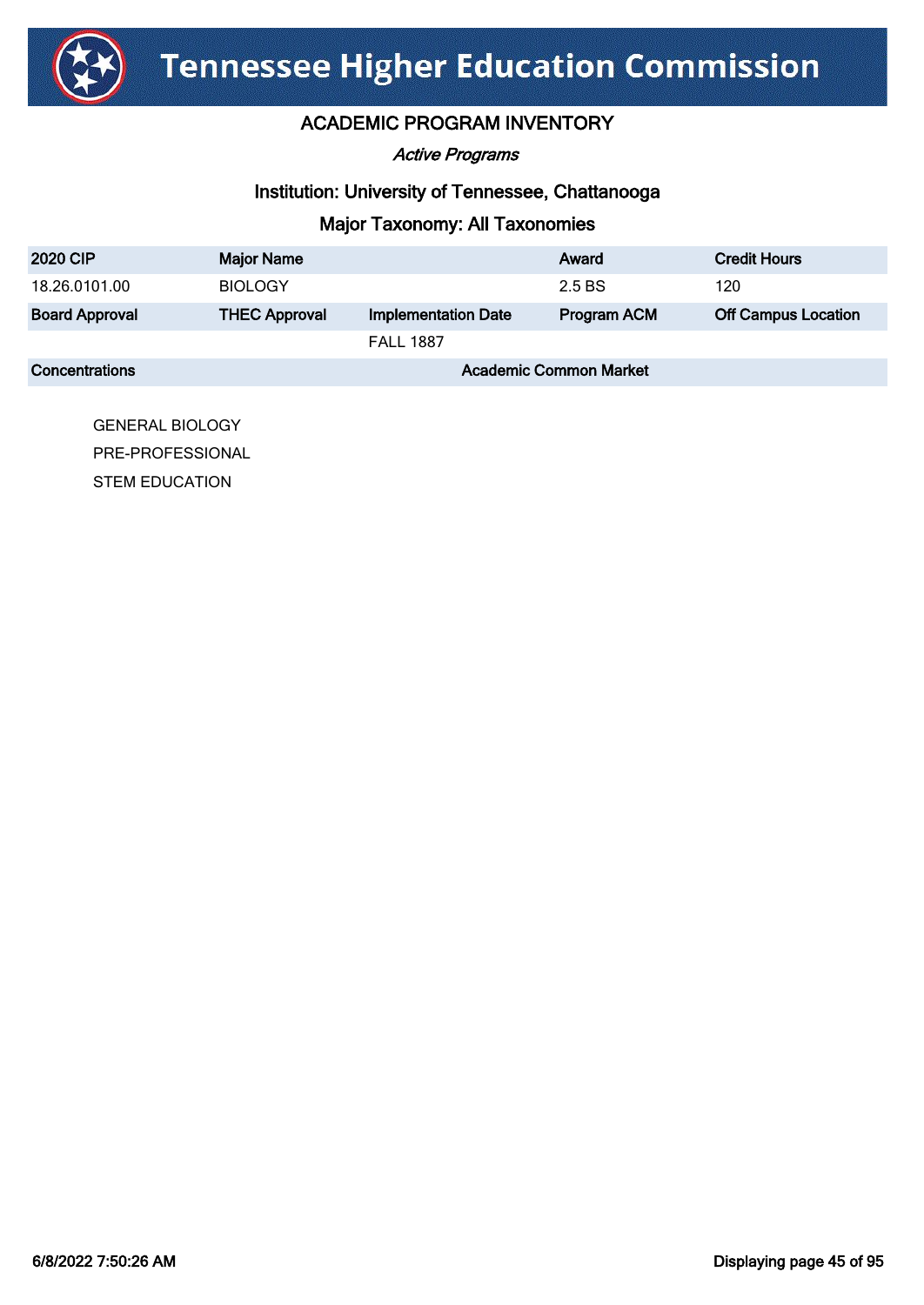

### ACADEMIC PROGRAM INVENTORY

Active Programs

#### Institution: University of Tennessee, Chattanooga

### Major Taxonomy: All Taxonomies

| <b>2020 CIP</b>       | <b>Major Name</b>             |                            | Award              | <b>Credit Hours</b>        |
|-----------------------|-------------------------------|----------------------------|--------------------|----------------------------|
| 19.27.0101.00         | <b>MATHEMATICS</b>            |                            | 4.2 MS             | 36                         |
| <b>Board Approval</b> | <b>THEC Approval</b>          | <b>Implementation Date</b> | <b>Program ACM</b> | <b>Off Campus Location</b> |
|                       | 08/05/09                      | <b>FALL 2009</b>           |                    |                            |
| <b>Concentrations</b> | <b>Academic Common Market</b> |                            |                    |                            |

APPLIED MATHEMATICS APPLIED STATISTICS EDUCATION PRE-PROFESSIONAL MATHEMATICS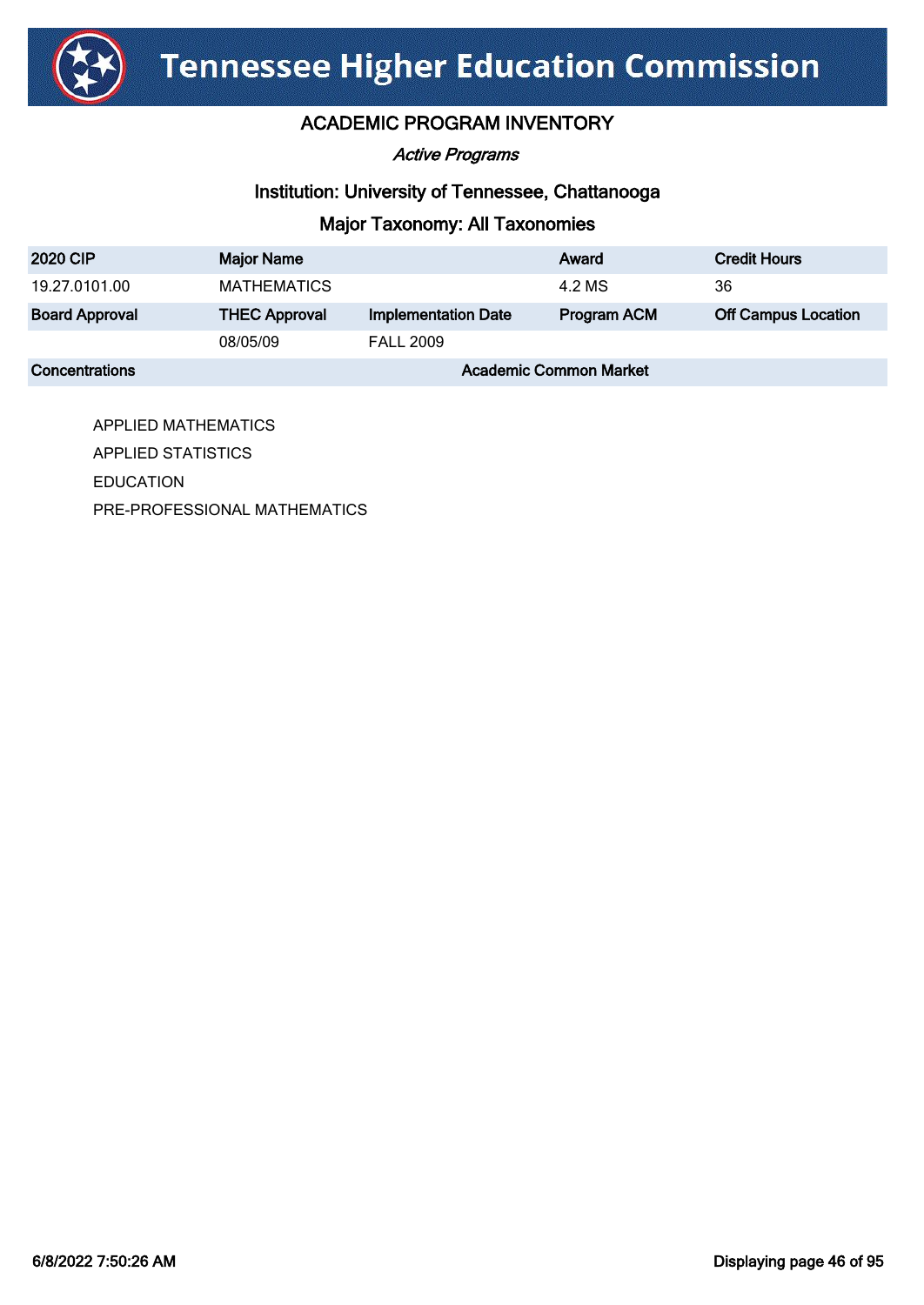

#### ACADEMIC PROGRAM INVENTORY

Active Programs

#### Institution: University of Tennessee, Chattanooga

### Major Taxonomy: All Taxonomies

| <b>2020 CIP</b>       | <b>Major Name</b>    |                            | Award              | <b>Credit Hours</b>        |
|-----------------------|----------------------|----------------------------|--------------------|----------------------------|
| 19.27.0101.00         | MATHEMATICS          |                            | 2.5 BS             |                            |
| <b>Board Approval</b> | <b>THEC Approval</b> | <b>Implementation Date</b> | <b>Program ACM</b> | <b>Off Campus Location</b> |

**Concentrations Concentrations** Academic Common Market

ACTUARIAL SCIENCE GENERAL MATHEMATICS STEM EDUCATION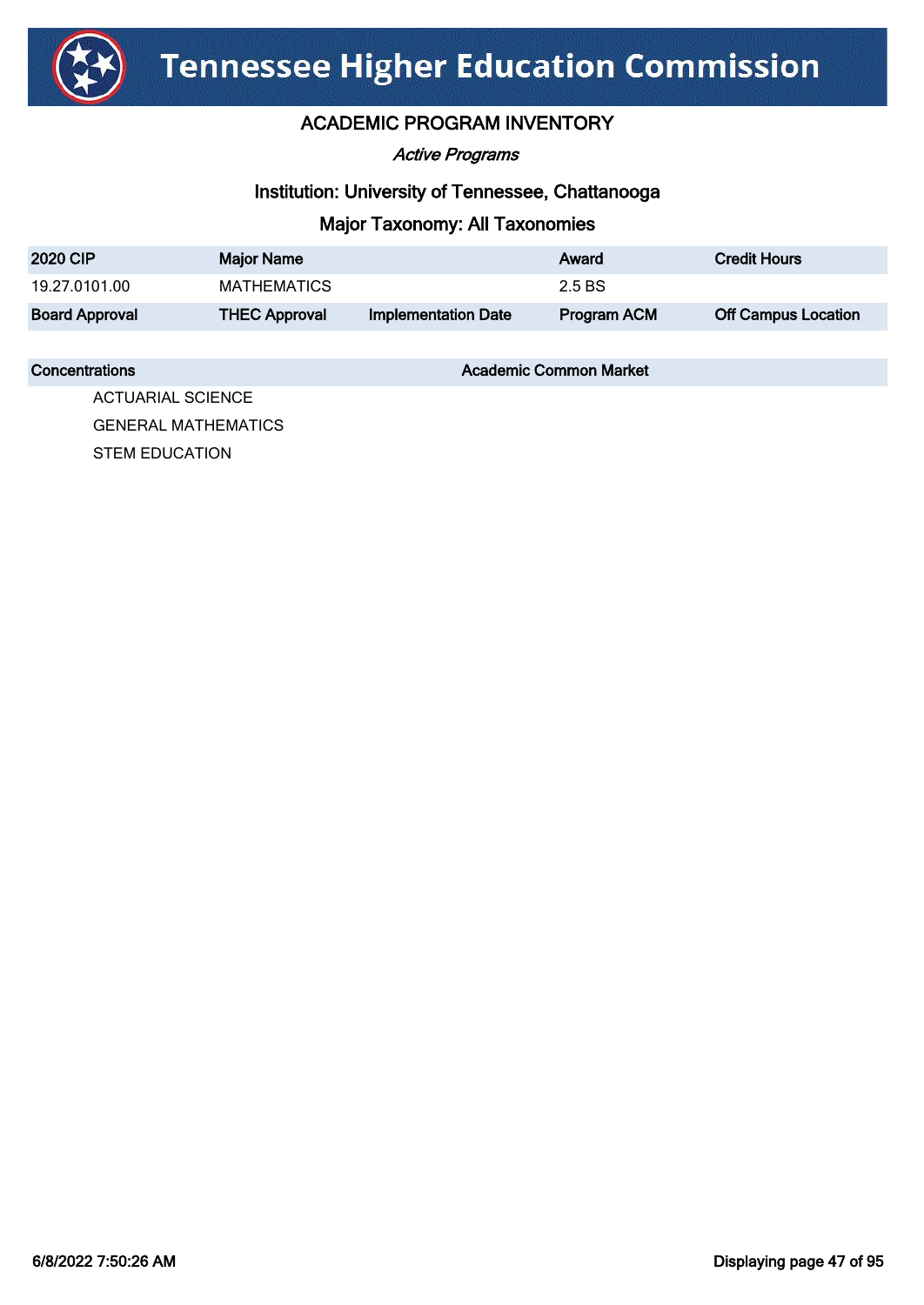

#### Active Programs

#### Institution: University of Tennessee, Chattanooga

| <b>2020 CIP</b>       | <b>Major Name</b>             |                                             | Award              | <b>Credit Hours</b>        |
|-----------------------|-------------------------------|---------------------------------------------|--------------------|----------------------------|
| 19.27.0101.11         |                               | COMPUTATIONAL AND APPLIED STATISTICS 4.1 C4 |                    | 15                         |
| <b>Board Approval</b> | <b>THEC Approval</b>          | <b>Implementation Date</b>                  | <b>Program ACM</b> | <b>Off Campus Location</b> |
| <b>JUNE 2018</b>      |                               | <b>AUG 2018</b>                             |                    |                            |
| <b>Concentrations</b> | <b>Academic Common Market</b> |                                             |                    |                            |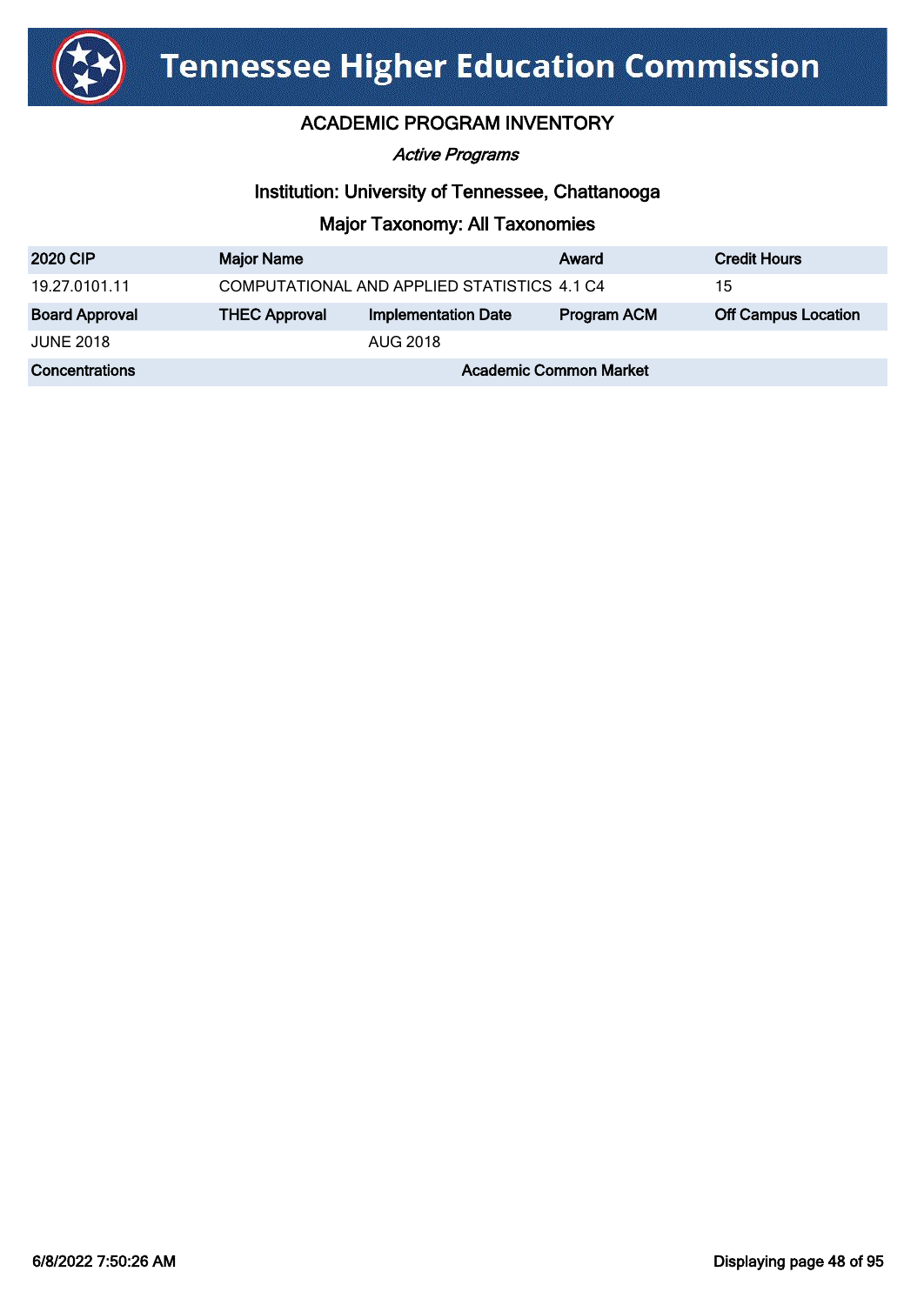

Active Programs

#### Institution: University of Tennessee, Chattanooga

#### Major Taxonomy: All Taxonomies

| <b>2020 CIP</b>       | <b>Major Name</b>             |                            | Award              | <b>Credit Hours</b>        |  |
|-----------------------|-------------------------------|----------------------------|--------------------|----------------------------|--|
| 21.30.0000.00         | INTEGRATED STUDIES            |                            | 2.5 BIS            | 120                        |  |
| <b>Board Approval</b> | <b>THEC Approval</b>          | <b>Implementation Date</b> | <b>Program ACM</b> | <b>Off Campus Location</b> |  |
|                       | AUG 2013                      |                            |                    |                            |  |
| Concentrations        | <b>Academic Common Market</b> |                            |                    |                            |  |

INTEGRATED STUDIES

professional studies (po fall 2021)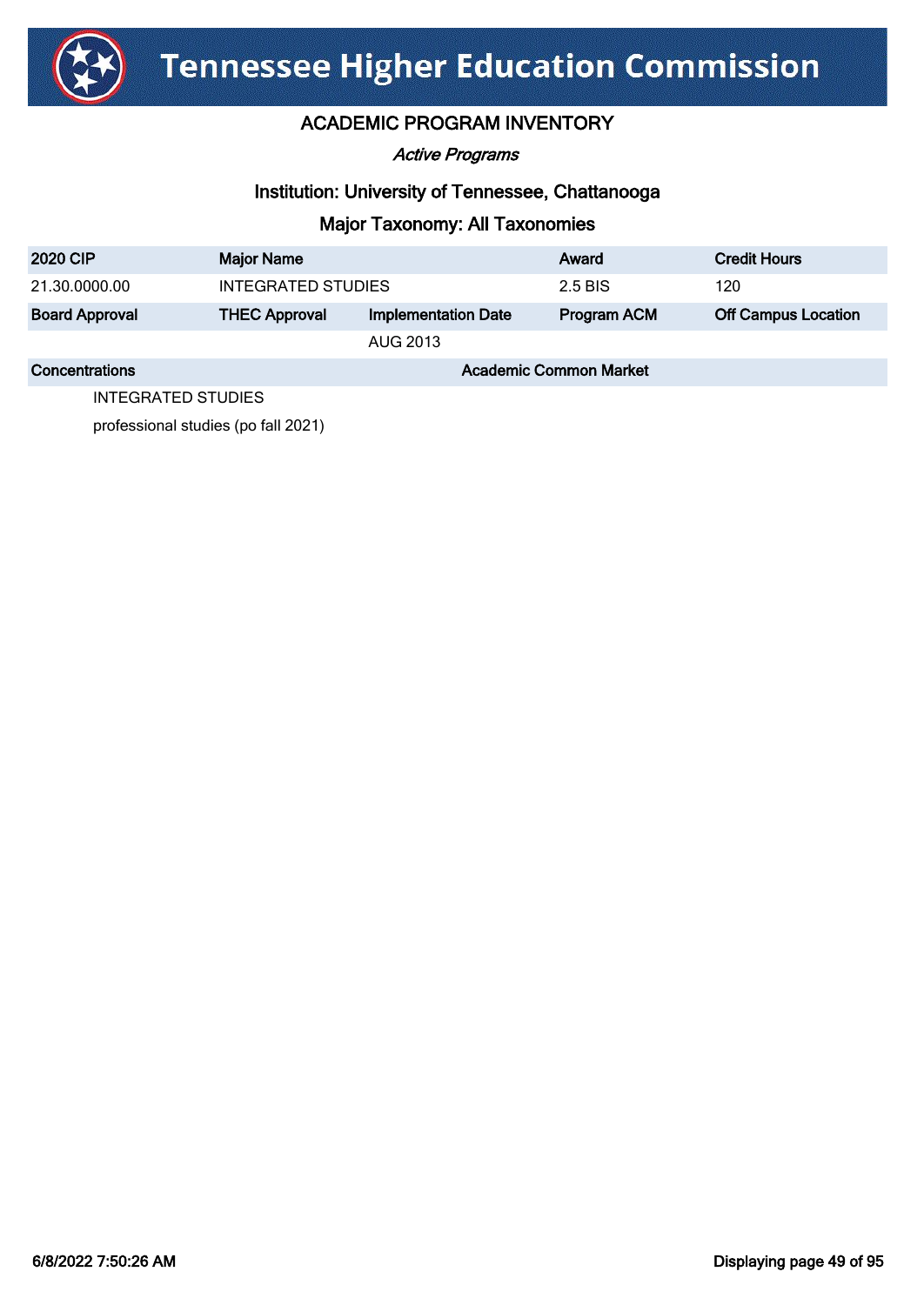

#### ACADEMIC PROGRAM INVENTORY

Active Programs

#### Institution: University of Tennessee, Chattanooga

#### Major Taxonomy: All Taxonomies

| <b>2020 CIP</b>       | <b>Major Name</b>     |                            | Award       | <b>Credit Hours</b>        |
|-----------------------|-----------------------|----------------------------|-------------|----------------------------|
| 21.30.3001.00         | COMPUTATIONAL SCIENCE |                            | 4.4 PhD     | 72                         |
| <b>Board Approval</b> | <b>THEC Approval</b>  | <b>Implementation Date</b> | Program ACM | <b>Off Campus Location</b> |

**Concentrations Concentrations** Academic Common Market

COMPUTATIONAL AND APPLIED MATHEMATICS

COMPUTATIONAL ENGINEERING

COMPUTER SCIENCE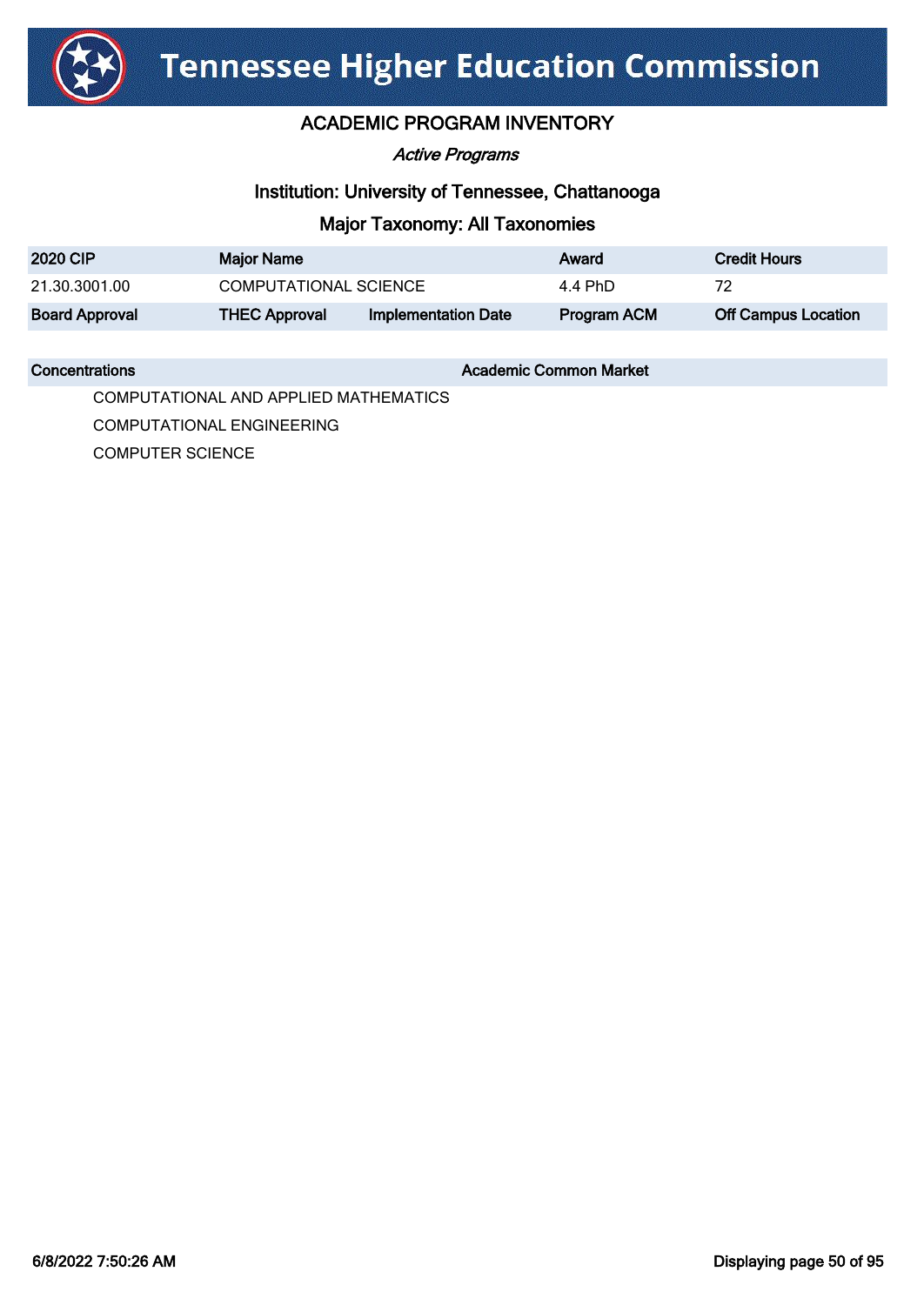

#### Active Programs

#### Institution: University of Tennessee, Chattanooga

#### Major Taxonomy: All Taxonomies

| <b>2020 CIP</b>       | <b>Major Name</b>                   |                            | Award              | <b>Credit Hours</b>        |
|-----------------------|-------------------------------------|----------------------------|--------------------|----------------------------|
| 22.31.0505.00         | <b>HEALTH AND HUMAN PERFORMANCE</b> |                            | 2.5 BS             | 120                        |
| <b>Board Approval</b> | <b>THEC Approval</b>                | <b>Implementation Date</b> | <b>Program ACM</b> | <b>Off Campus Location</b> |
|                       | <b>FALL 1991</b>                    |                            |                    |                            |
| <b>Concentrations</b> | <b>Academic Common Market</b>       |                            |                    |                            |

EXERCISE & HEALTH SCIENCE HEALTH & PHY ED K-12 SPORT, OUTDOOR RECREATION & TOURISM MGMT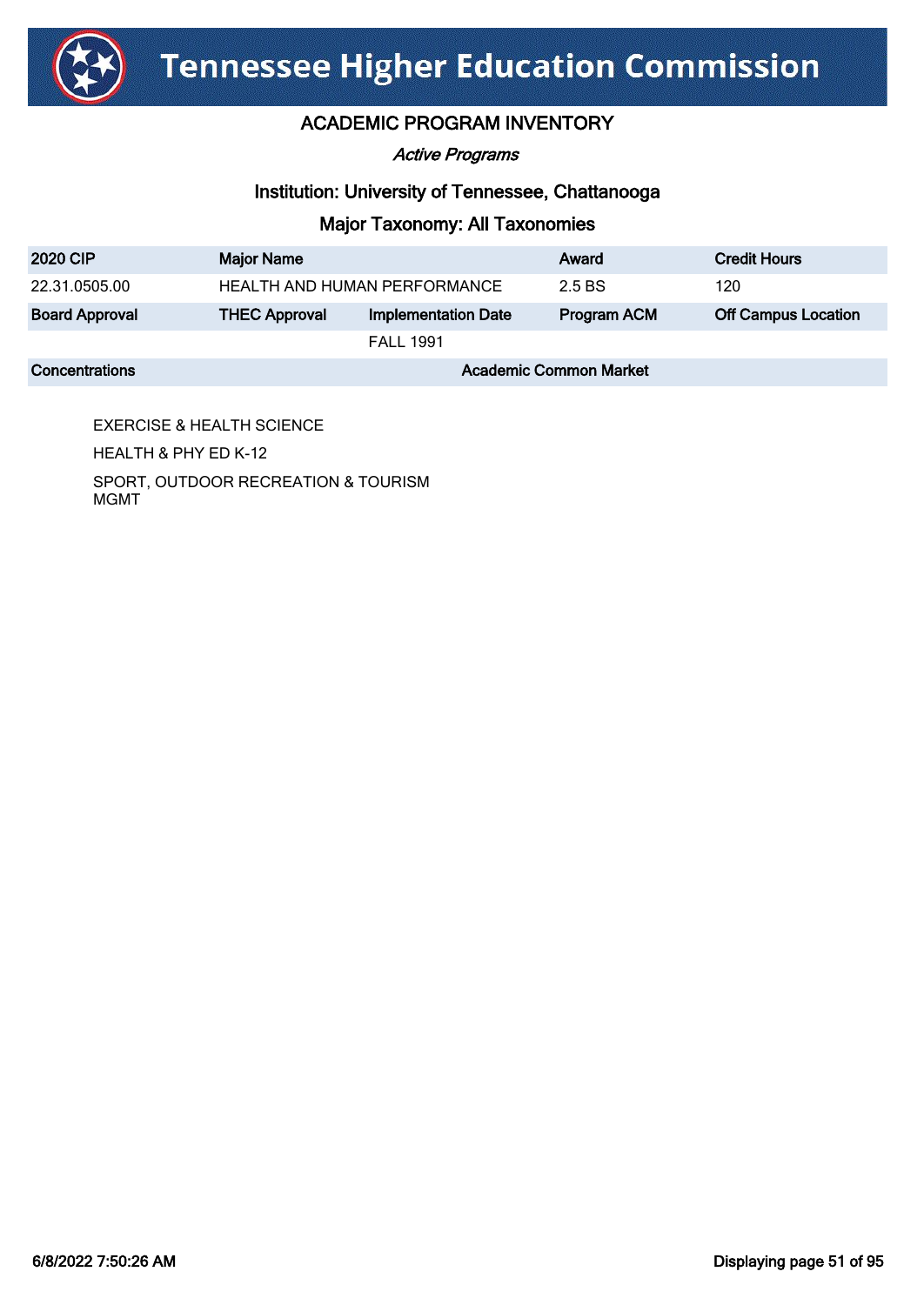

Active Programs

#### Institution: University of Tennessee, Chattanooga

| 2020 CIP                                                | <b>Major Name</b>            |                            | Award                         | <b>Credit Hours</b>        |
|---------------------------------------------------------|------------------------------|----------------------------|-------------------------------|----------------------------|
| 24.38.9999.01                                           | PHILOSOPHY & RELIGION        |                            | 2.5 BA                        | 120                        |
| <b>Board Approval</b>                                   | <b>THEC Approval</b>         | <b>Implementation Date</b> | <b>Program ACM</b>            | <b>Off Campus Location</b> |
|                                                         | 02/28/75                     | <b>FALL 1975</b>           |                               |                            |
| Concentrations                                          |                              |                            | <b>Academic Common Market</b> |                            |
|                                                         | COMBINED CONCENTRATION       |                            |                               |                            |
| PHILOSOPHIES OF HEALTH, MEDICINE, AND<br><b>ILLNESS</b> |                              |                            |                               |                            |
| <b>PHILOSOPHY</b>                                       |                              |                            |                               |                            |
|                                                         | PRE-LAW, ETHICS, AND JUSTICE |                            |                               |                            |
| <b>RELIGIOUS STUDIES</b>                                |                              |                            |                               |                            |
|                                                         |                              |                            |                               |                            |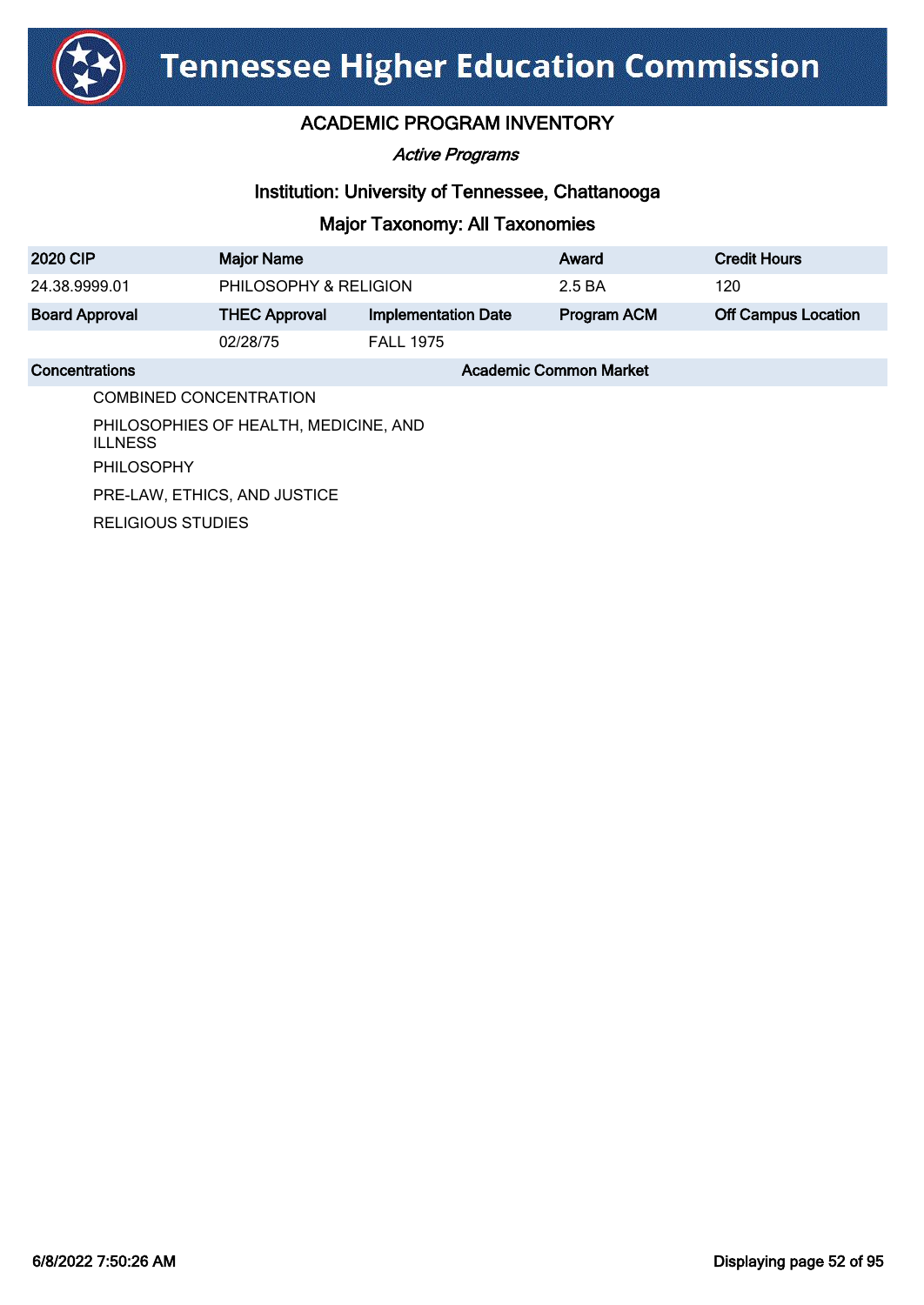

#### ACADEMIC PROGRAM INVENTORY

Active Programs

#### Institution: University of Tennessee, Chattanooga

#### Major Taxonomy: All Taxonomies

| <b>2020 CIP</b>       | <b>Major Name</b>    |                            | Award       | <b>Credit Hours</b>        |
|-----------------------|----------------------|----------------------------|-------------|----------------------------|
| 25.40.0501.00         | <b>CHEMISTRY</b>     |                            | 2.5 BS      | 120                        |
| <b>Board Approval</b> | <b>THEC Approval</b> | <b>Implementation Date</b> | Program ACM | <b>Off Campus Location</b> |

#### **Concentrations Concentrations** Academic Common Market

**BIOCHEMISTRY CHEMISTRY** STEM EDCUATION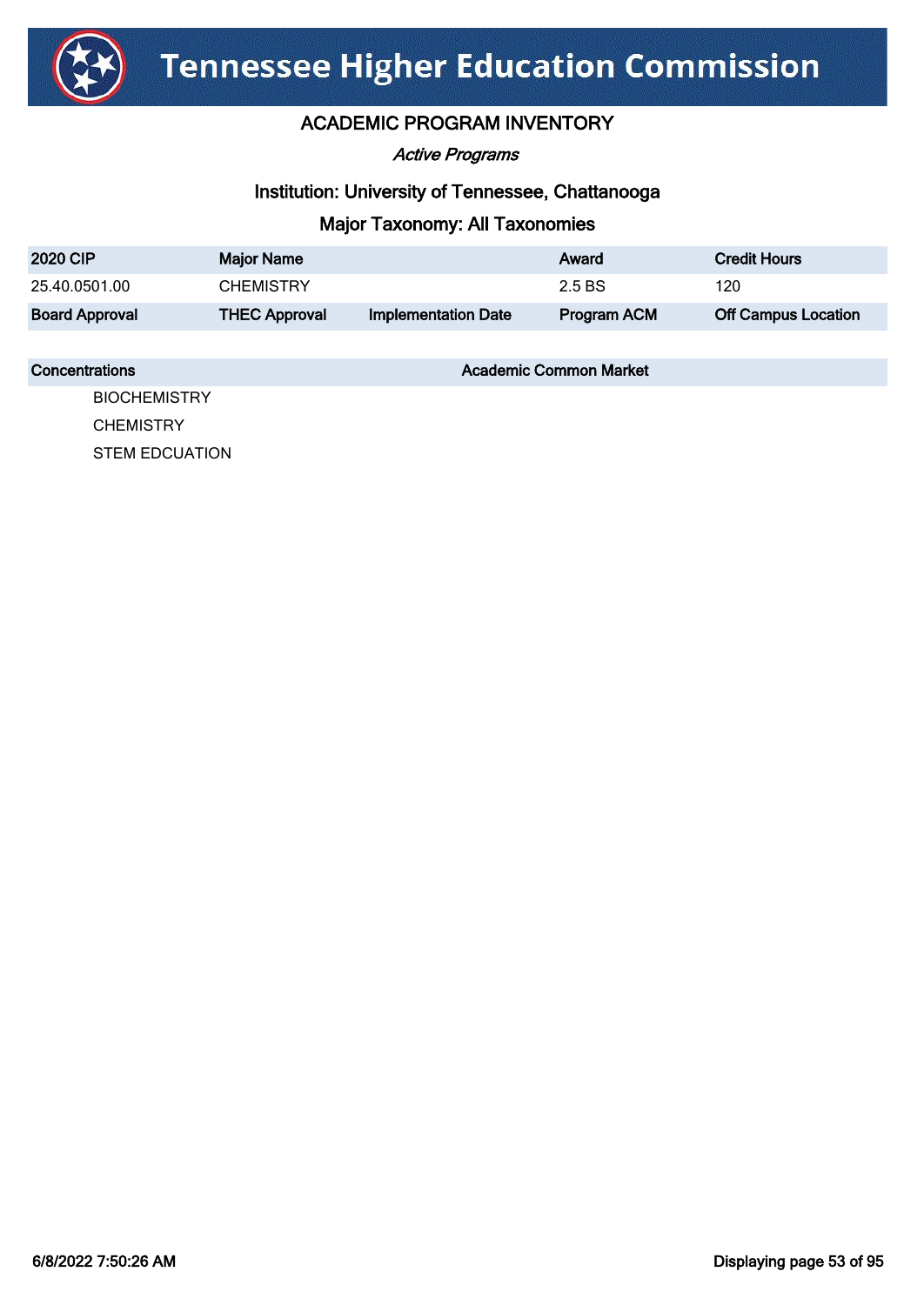

#### ACADEMIC PROGRAM INVENTORY

Active Programs

#### Institution: University of Tennessee, Chattanooga

#### Major Taxonomy: All Taxonomies

| <b>2020 CIP</b>       | <b>Major Name</b>    |                            | Award              | <b>Credit Hours</b>        |
|-----------------------|----------------------|----------------------------|--------------------|----------------------------|
| 25.40.0601.00         | <b>GEOLOGY</b>       |                            | 2.5 BS             | 120                        |
| <b>Board Approval</b> | <b>THEC Approval</b> | <b>Implementation Date</b> | <b>Program ACM</b> | <b>Off Campus Location</b> |

#### **Concentrations Concentrations** Academic Common Market

ENVIRONMENTAL GEOLOGY GEOLOGY

STEM EDUCATION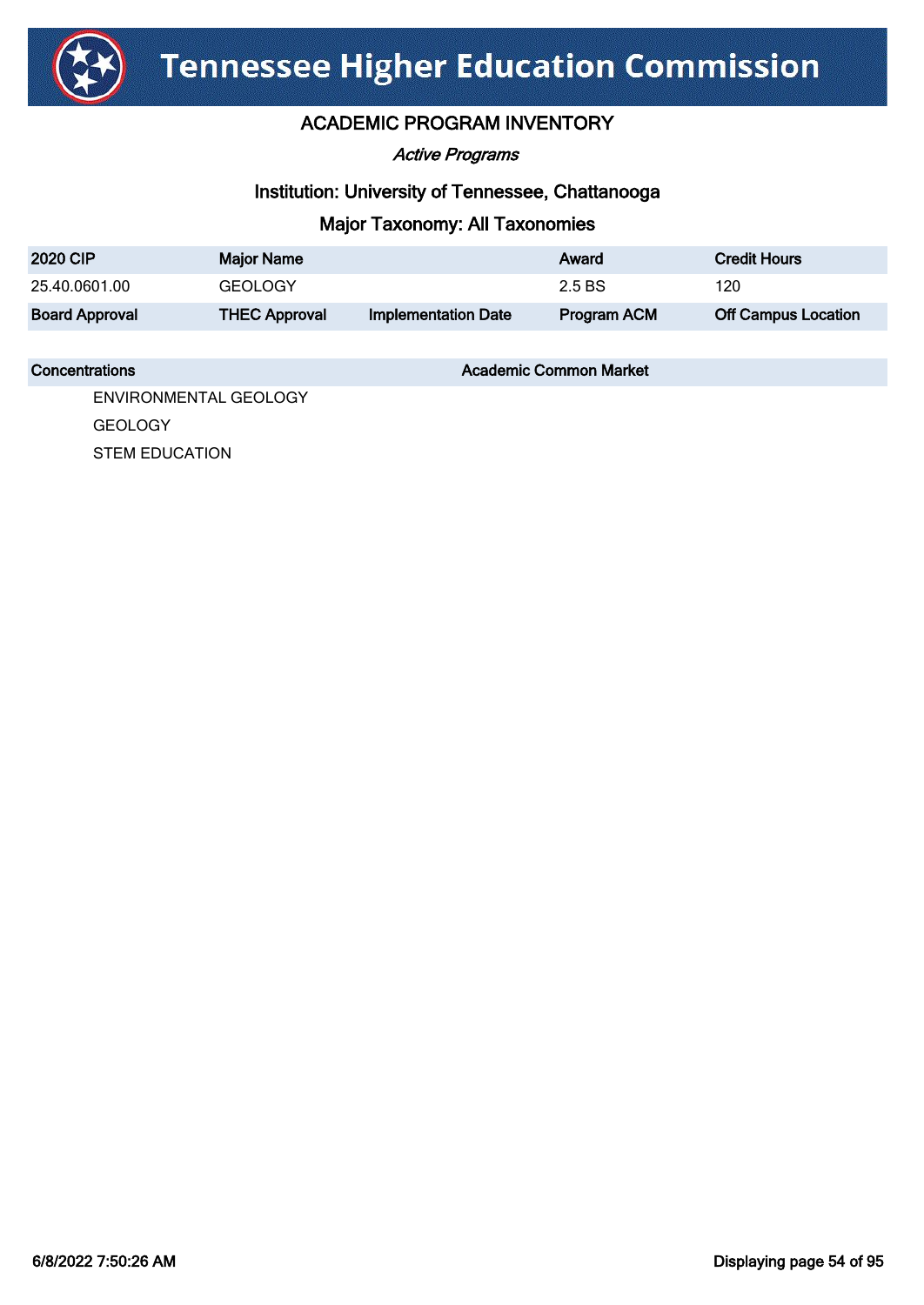

Active Programs

#### Institution: University of Tennessee, Chattanooga

#### Major Taxonomy: All Taxonomies

| <b>2020 CIP</b>       | <b>Major Name</b>    |                            | Award              | <b>Credit Hours</b>        |
|-----------------------|----------------------|----------------------------|--------------------|----------------------------|
| 25.40.0801.00         | <b>PHYSICS</b>       |                            | 2.5 BS             | 120                        |
| <b>Board Approval</b> | <b>THEC Approval</b> | <b>Implementation Date</b> | <b>Program ACM</b> | <b>Off Campus Location</b> |

#### **Concentrations Concentrations** Academic Common Market

**BIOPHYSICS** PHYSICS STEM EDUCATION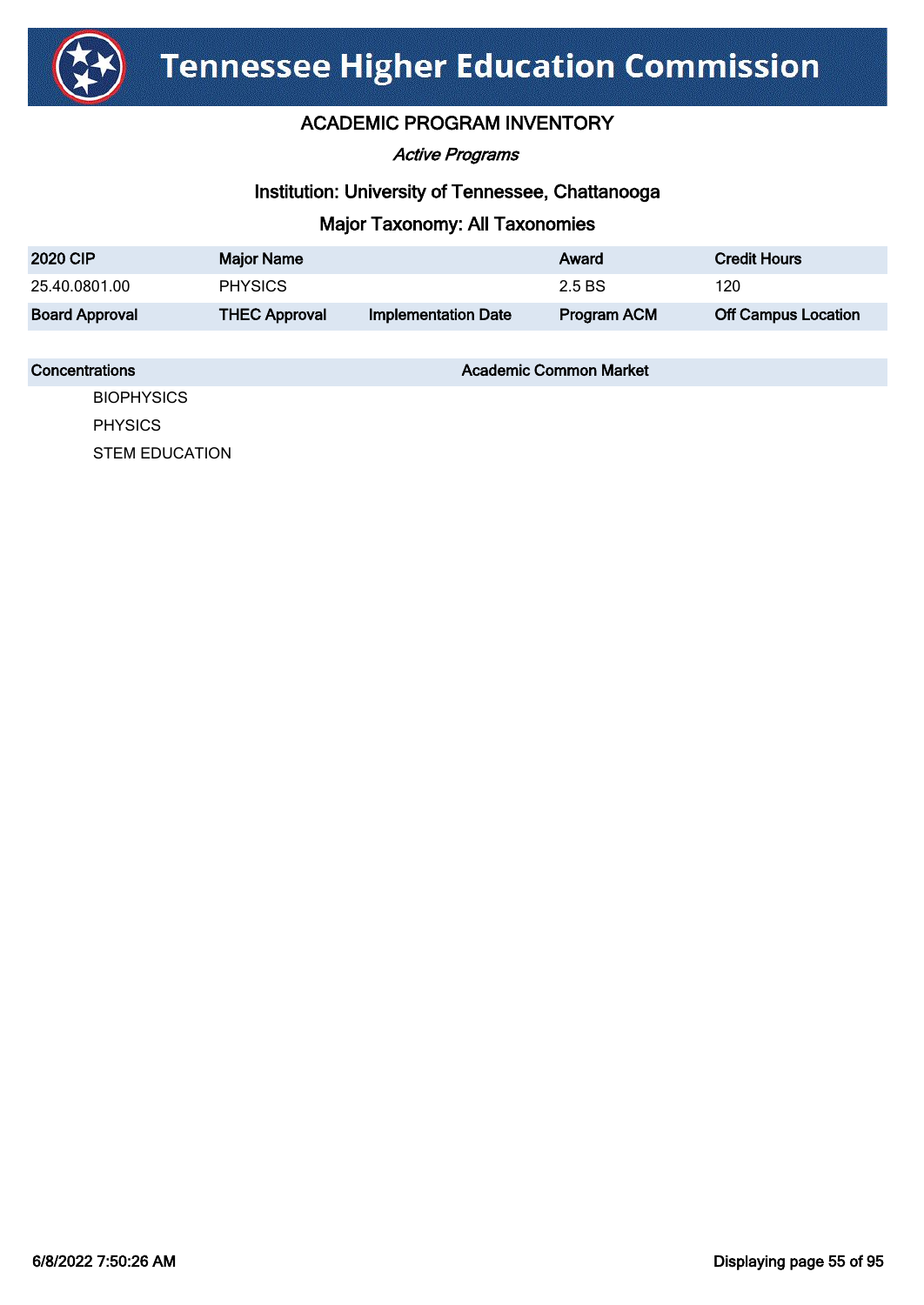

#### ACADEMIC PROGRAM INVENTORY

Active Programs

#### Institution: University of Tennessee, Chattanooga

#### Major Taxonomy: All Taxonomies

| <b>2020 CIP</b>       | <b>Major Name</b>    |                            | Award              | <b>Credit Hours</b>        |
|-----------------------|----------------------|----------------------------|--------------------|----------------------------|
| 26.42.0101.00         | <b>PSYCHOLOGY</b>    |                            | 2.5 BS             | 120                        |
| <b>Board Approval</b> | <b>THEC Approval</b> | <b>Implementation Date</b> | <b>Program ACM</b> | <b>Off Campus Location</b> |

**Concentrations Concentrations** Academic Common Market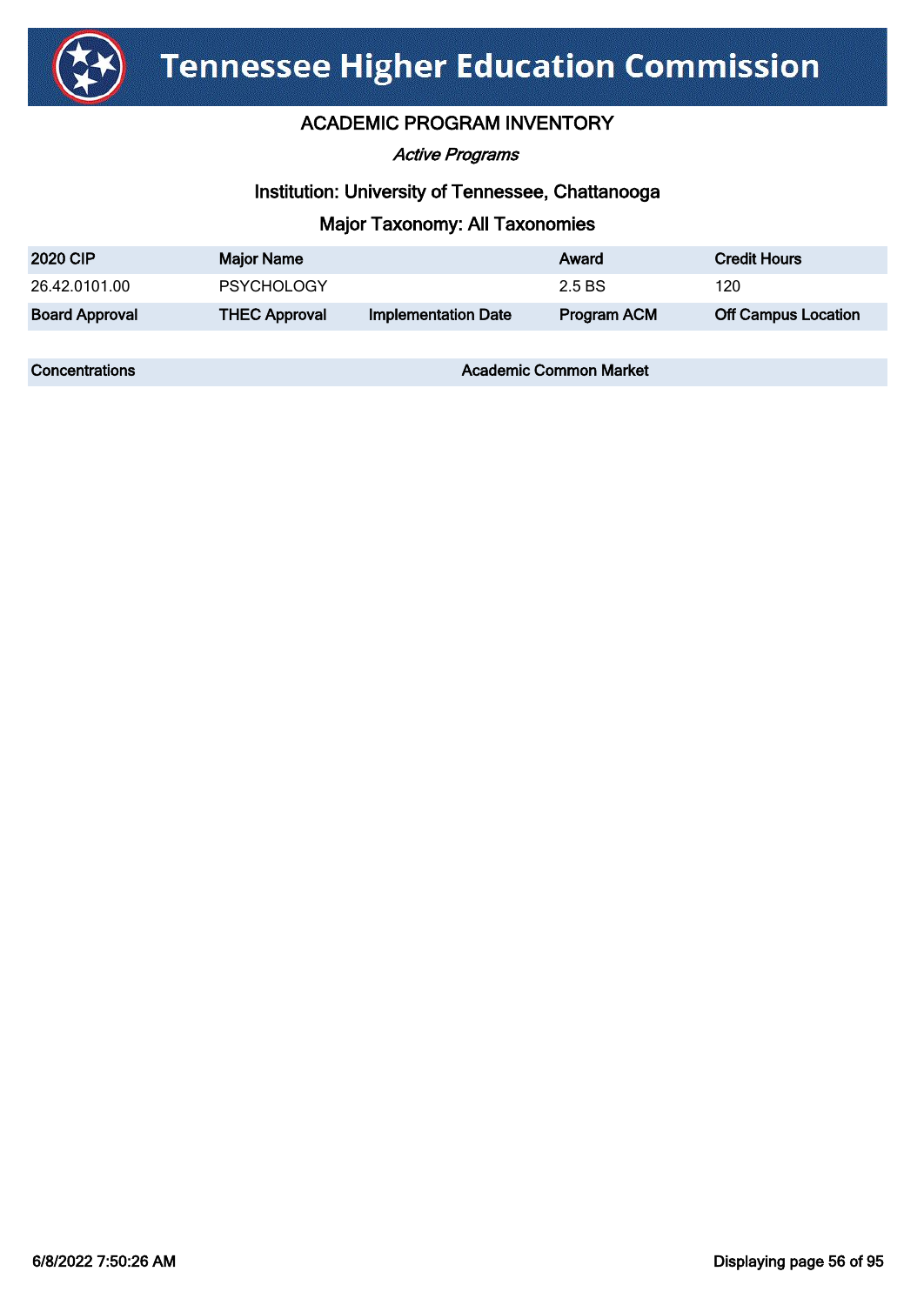

Active Programs

#### Institution: University of Tennessee, Chattanooga

### Major Taxonomy: All Taxonomies

| <b>2020 CIP</b>          | <b>Major Name</b>         |                            | Award                         | <b>Credit Hours</b>        |
|--------------------------|---------------------------|----------------------------|-------------------------------|----------------------------|
| 26.42.0101.00            | <b>PSYCHOLOGY</b>         |                            | 4.2 MS                        | 48                         |
| <b>Board Approval</b>    | <b>THEC Approval</b>      | <b>Implementation Date</b> | Program ACM                   | <b>Off Campus Location</b> |
|                          | 10/25/74                  | <b>FALL 1975</b>           | KY, GA, AR                    |                            |
| Concentrations           |                           |                            | <b>Academic Common Market</b> |                            |
|                          | INDUSTRIAL/ORG PSYCHOLOGY | AL LA AR MS                |                               |                            |
| DEVOLIOI OCIONI EOIENIOE |                           |                            |                               |                            |

PSYCHOLOGICAL SCIENCE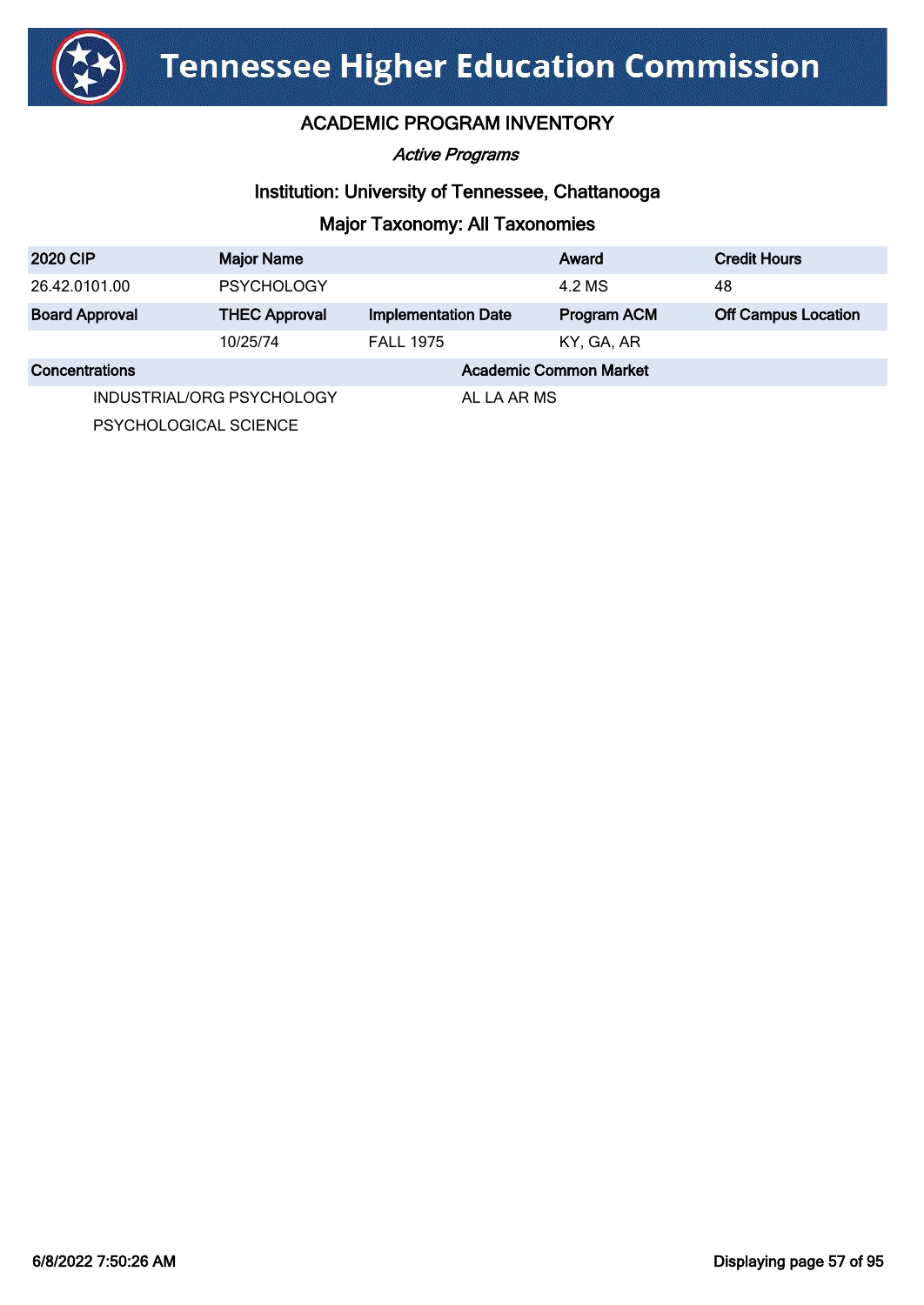

Active Programs

#### Institution: University of Tennessee, Chattanooga

| <b>2020 CIP</b>       | <b>Major Name</b>             |                            | Award              | <b>Credit Hours</b>        |
|-----------------------|-------------------------------|----------------------------|--------------------|----------------------------|
| 27.43.0103.00         | <b>CRIMINAL JUSTICE</b>       |                            | 2.5 BS             | 120                        |
| <b>Board Approval</b> | <b>THEC Approval</b>          | <b>Implementation Date</b> | <b>Program ACM</b> | <b>Off Campus Location</b> |
|                       | 02/22/74                      | <b>FALL 1975</b>           |                    |                            |
| <b>Concentrations</b> | <b>Academic Common Market</b> |                            |                    |                            |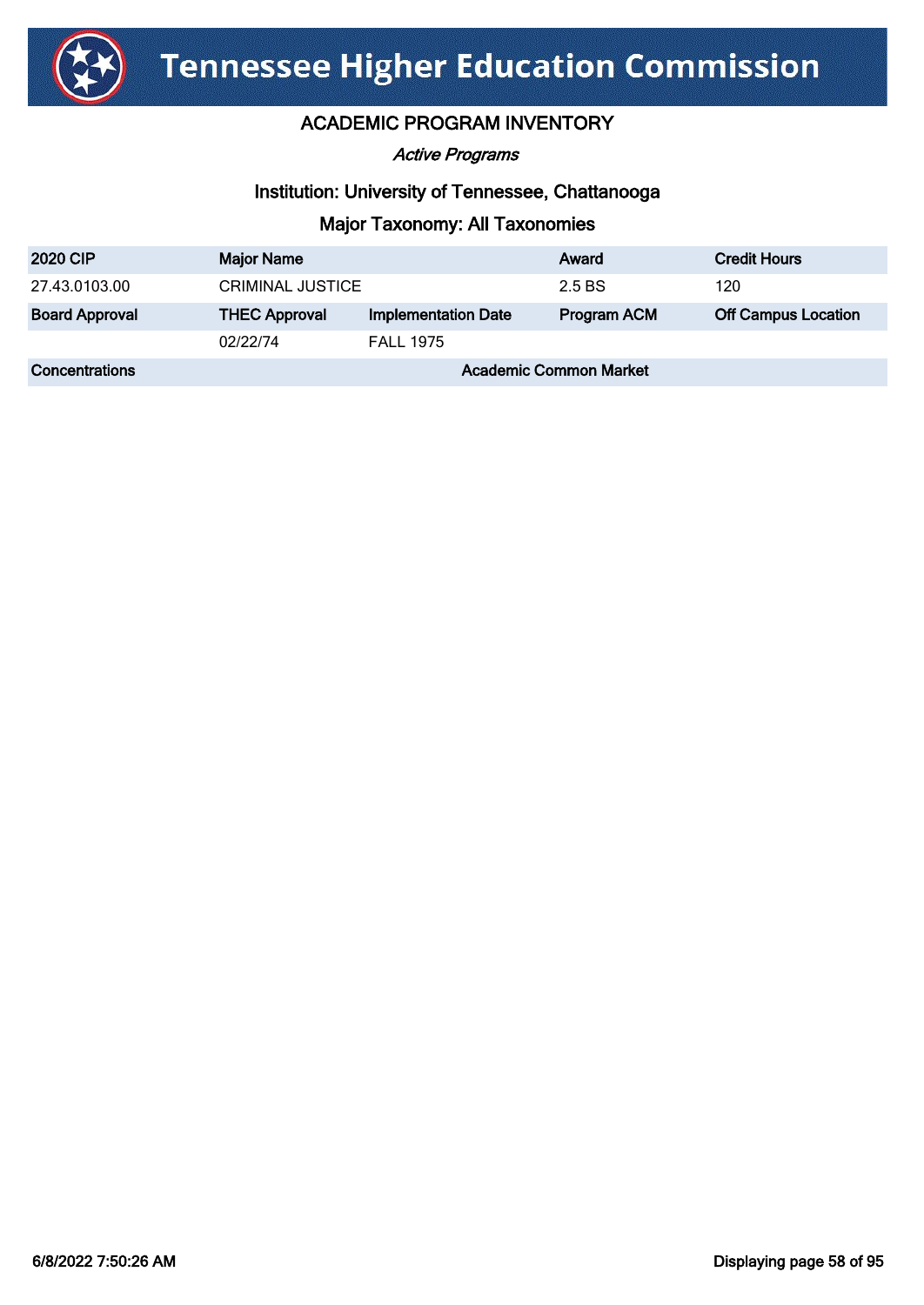

Active Programs

#### Institution: University of Tennessee, Chattanooga

| <b>2020 CIP</b>       | <b>Major Name</b>             |                            | Award              | <b>Credit Hours</b>        |
|-----------------------|-------------------------------|----------------------------|--------------------|----------------------------|
| 27.43.0103.00         | <b>CRIMINAL JUSTICE</b>       |                            | 4.2 MSCJ           | 36                         |
| <b>Board Approval</b> | <b>THEC Approval</b>          | <b>Implementation Date</b> | <b>Program ACM</b> | <b>Off Campus Location</b> |
|                       | 02/28/77                      | <b>FALL 1977</b>           |                    | 30                         |
| Concentrations        | <b>Academic Common Market</b> |                            |                    |                            |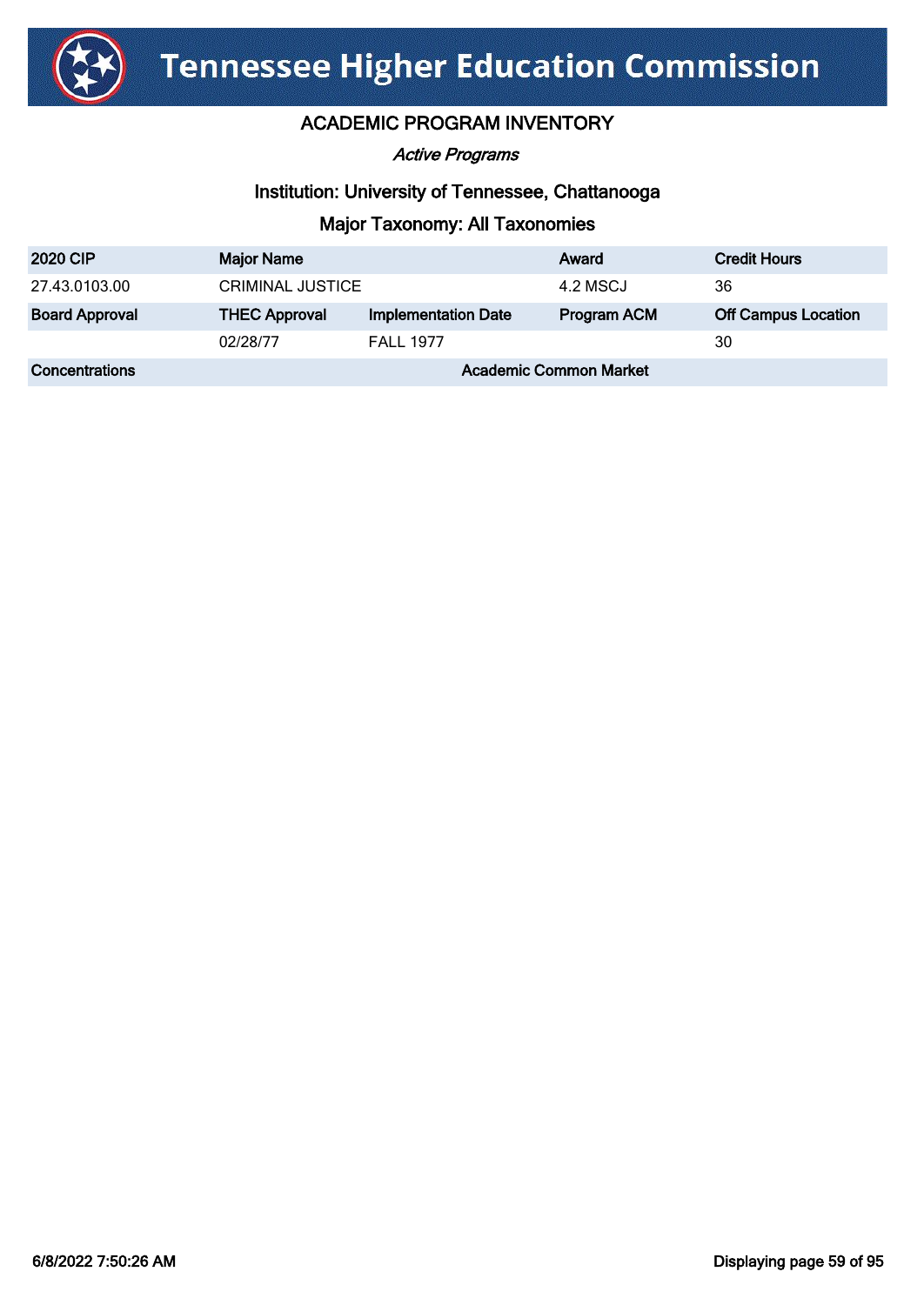

Active Programs

#### Institution: University of Tennessee, Chattanooga

# Major Taxonomy: All Taxonomies

| <b>2020 CIP</b>       | <b>Major Name</b>             |                            | Award              | <b>Credit Hours</b>        |
|-----------------------|-------------------------------|----------------------------|--------------------|----------------------------|
| 27.44.0401.00         | PUBLIC ADMINISTRATION         |                            | 4.2 MPA            | 36                         |
| <b>Board Approval</b> | <b>THEC Approval</b>          | <b>Implementation Date</b> | <b>Program ACM</b> | <b>Off Campus Location</b> |
|                       | 07/26/85                      | <b>FALL 1985</b>           |                    |                            |
| <b>Concentrations</b> | <b>Academic Common Market</b> |                            |                    |                            |
|                       |                               |                            |                    |                            |

LOCAL GOV'T MANAGEMENT

NON-PROFIT MGMT

PUBLIC ADMINISTRATION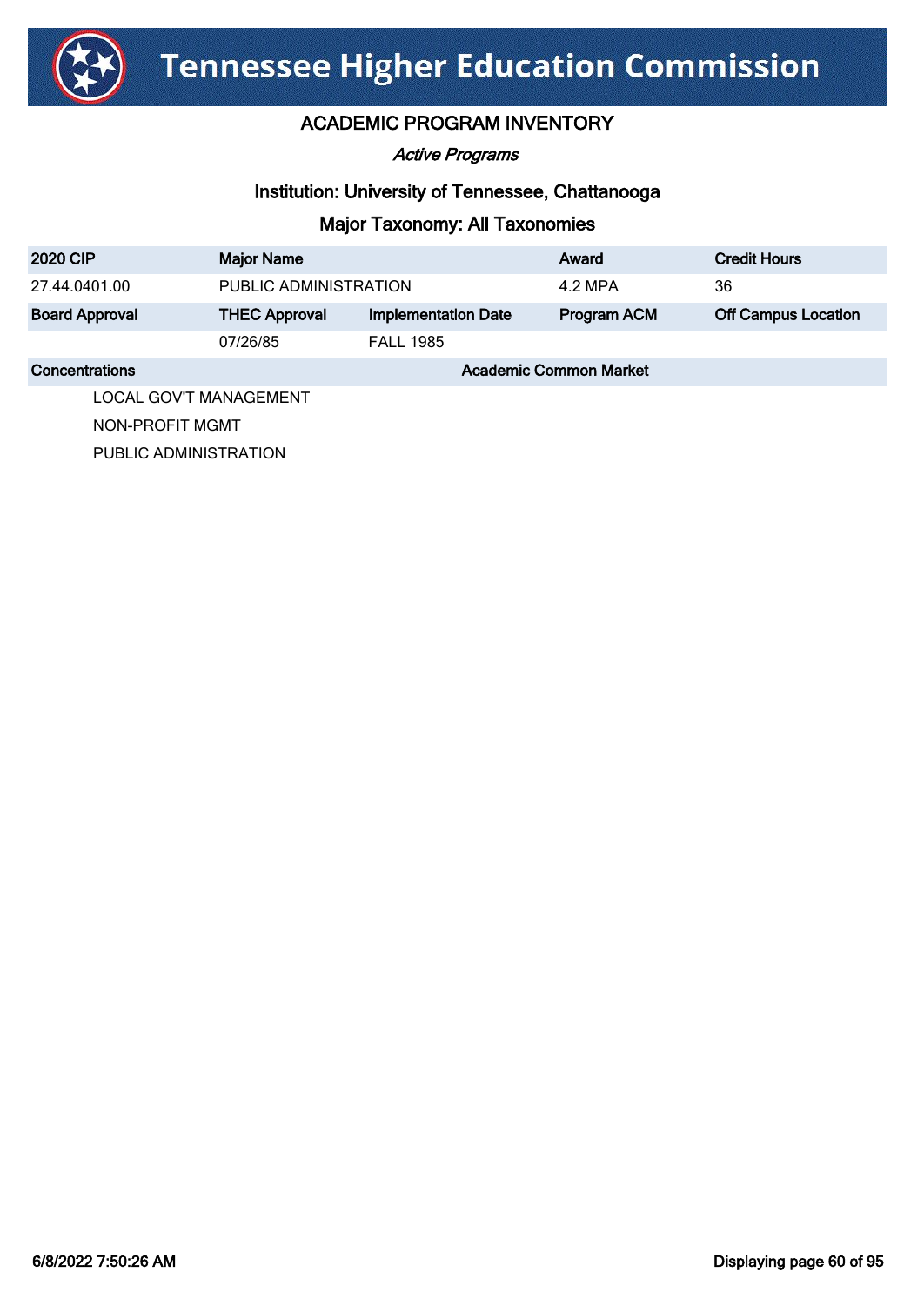

### ACADEMIC PROGRAM INVENTORY

Active Programs

#### Institution: University of Tennessee, Chattanooga

| <b>2020 CIP</b>       | <b>Major Name</b>             |                            | Award              | <b>Credit Hours</b>        |
|-----------------------|-------------------------------|----------------------------|--------------------|----------------------------|
| 27.44.0701.00         | <b>SOCIAL WORK</b>            |                            | 4.2 MSW            |                            |
| <b>Board Approval</b> | <b>THEC Approval</b>          | <b>Implementation Date</b> | <b>Program ACM</b> | <b>Off Campus Location</b> |
| <b>JUNE 2015</b>      | <b>JULY 2015</b>              | <b>FALL 2016</b>           |                    |                            |
| <b>Concentrations</b> | <b>Academic Common Market</b> |                            |                    |                            |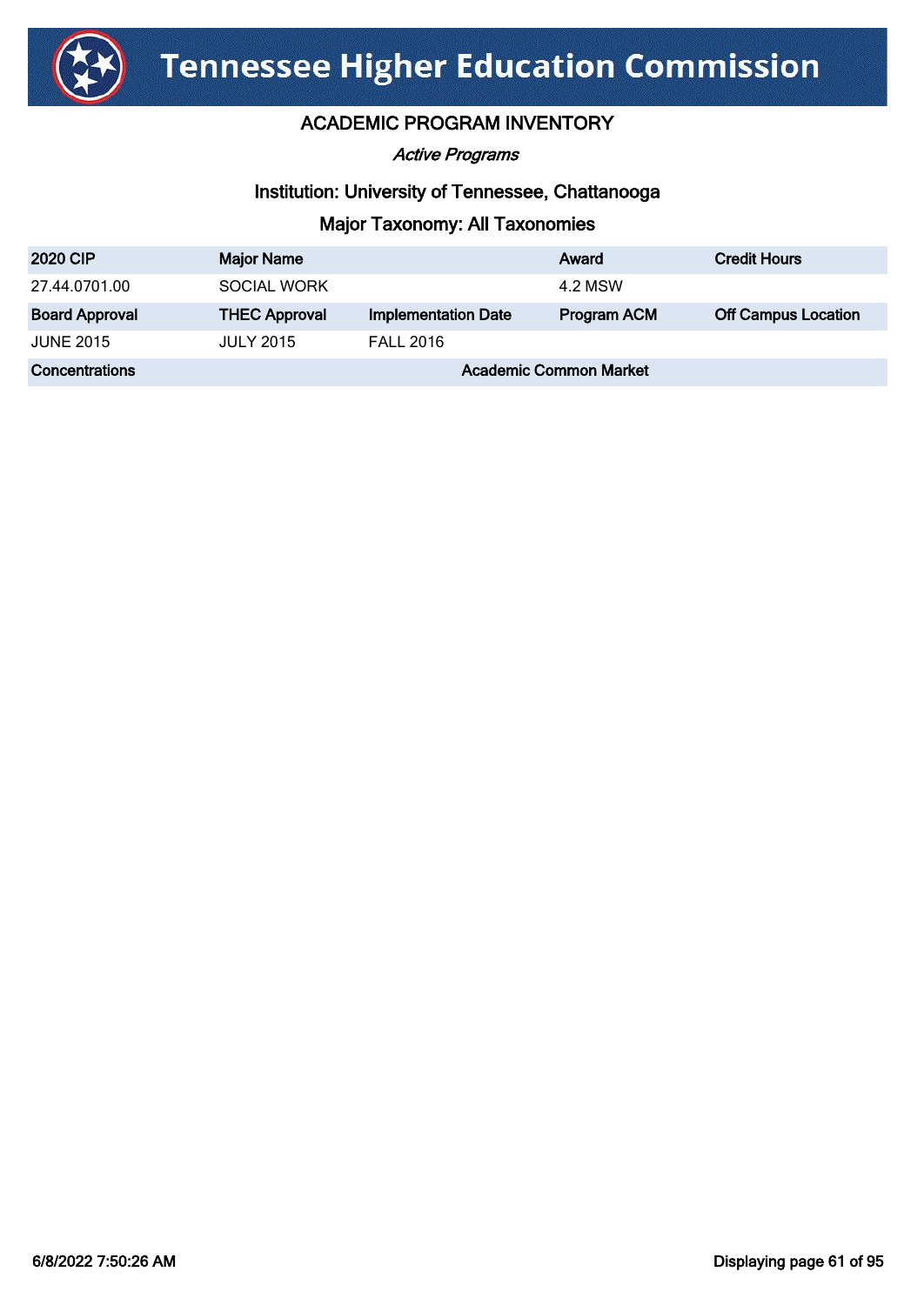

Active Programs

#### Institution: University of Tennessee, Chattanooga

| <b>2020 CIP</b>       | <b>Major Name</b>             |                            | Award              | <b>Credit Hours</b>        |
|-----------------------|-------------------------------|----------------------------|--------------------|----------------------------|
| 27.44.0701.00         | <b>SOCIAL WORK</b>            |                            | 2.5 BSW            | 120                        |
| <b>Board Approval</b> | <b>THEC Approval</b>          | <b>Implementation Date</b> | <b>Program ACM</b> | <b>Off Campus Location</b> |
|                       | 09/04/81                      | <b>FALL 1982</b>           |                    |                            |
| <b>Concentrations</b> | <b>Academic Common Market</b> |                            |                    |                            |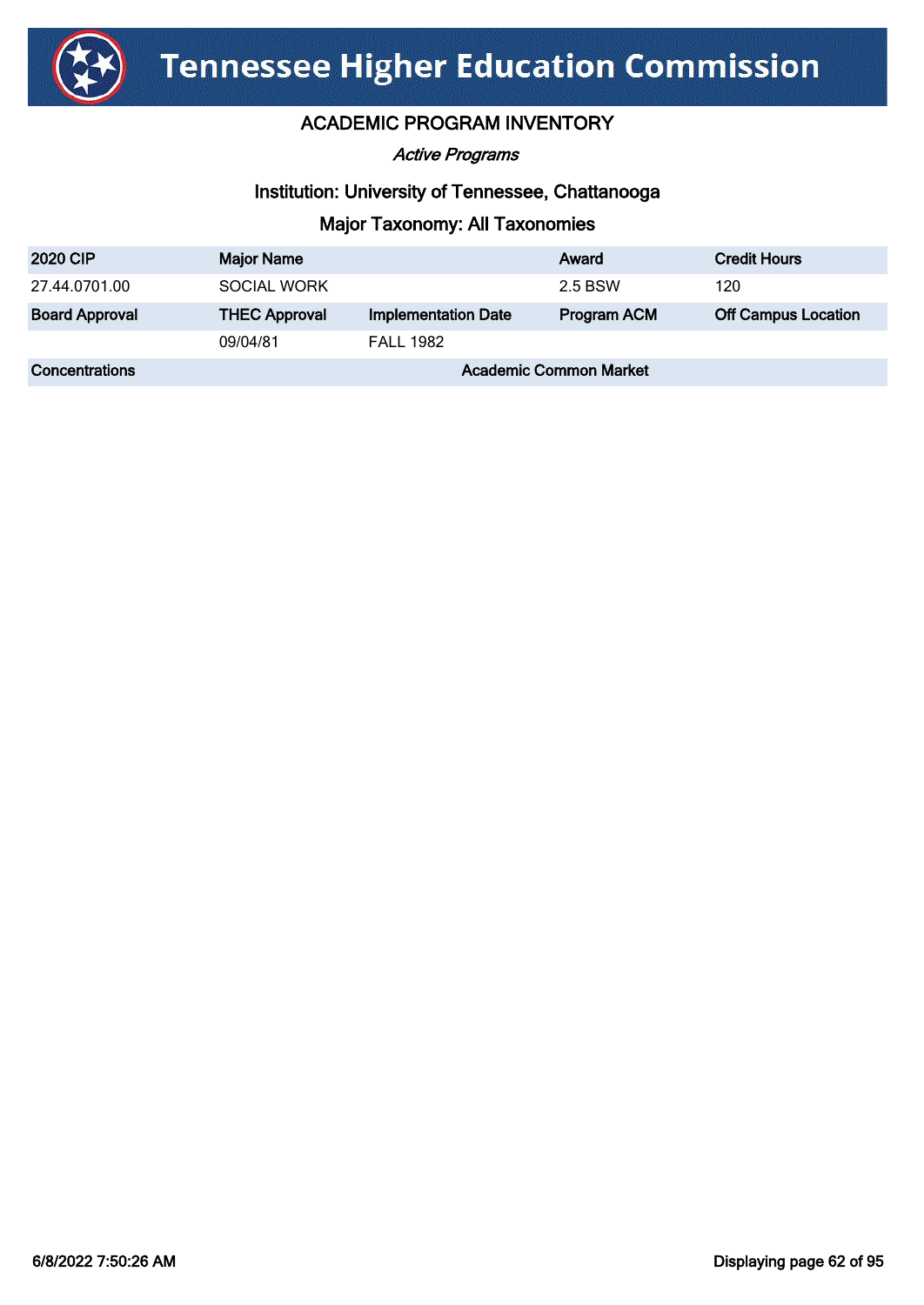

#### Active Programs

#### Institution: University of Tennessee, Chattanooga

| <b>2020 CIP</b>       | <b>Major Name</b>                                         |                            | Award              | <b>Credit Hours</b>        |
|-----------------------|-----------------------------------------------------------|----------------------------|--------------------|----------------------------|
| 27.44.9999.11         | PUBLIC ADMINISTRATION AND NON-PROFIT 4.1 C4<br>MANAGEMENT |                            |                    | 18                         |
| <b>Board Approval</b> | <b>THEC Approval</b>                                      | <b>Implementation Date</b> | <b>Program ACM</b> | <b>Off Campus Location</b> |
|                       |                                                           | S 2001                     |                    |                            |
| <b>Concentrations</b> | <b>Academic Common Market</b>                             |                            |                    |                            |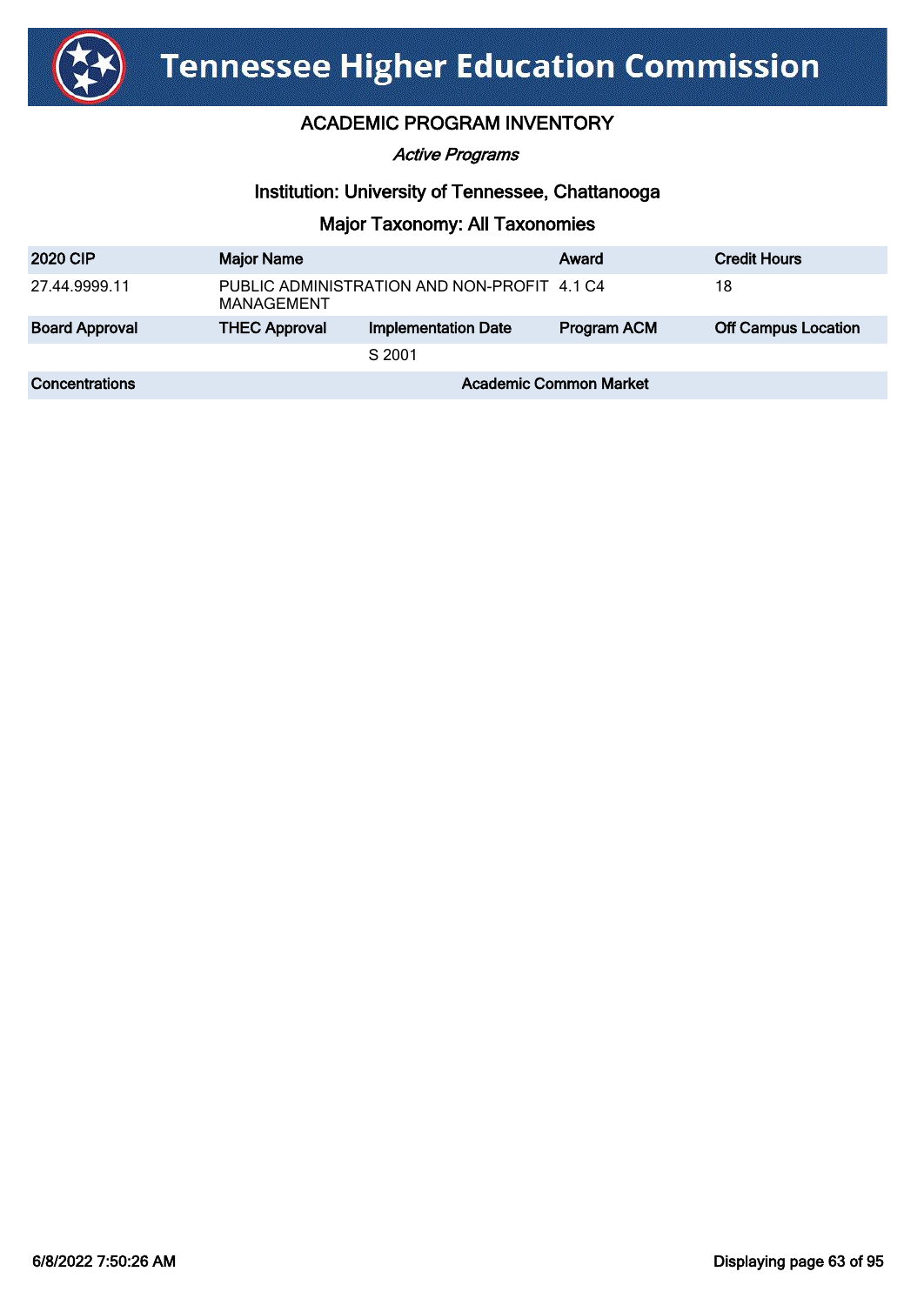

#### ACADEMIC PROGRAM INVENTORY

Active Programs

#### Institution: University of Tennessee, Chattanooga

#### Major Taxonomy: All Taxonomies

| <b>2020 CIP</b>       | <b>Major Name</b>    |                            | Award       | <b>Credit Hours</b>        |
|-----------------------|----------------------|----------------------------|-------------|----------------------------|
| 28.45.0601.00         | <b>ECONOMICS</b>     |                            | 2.5 BA      | 120                        |
| <b>Board Approval</b> | <b>THEC Approval</b> | <b>Implementation Date</b> | Program ACM | <b>Off Campus Location</b> |

**Concentrations Concentrations** Academic Common Market

INTERNATIONAL PUBLIC POLICY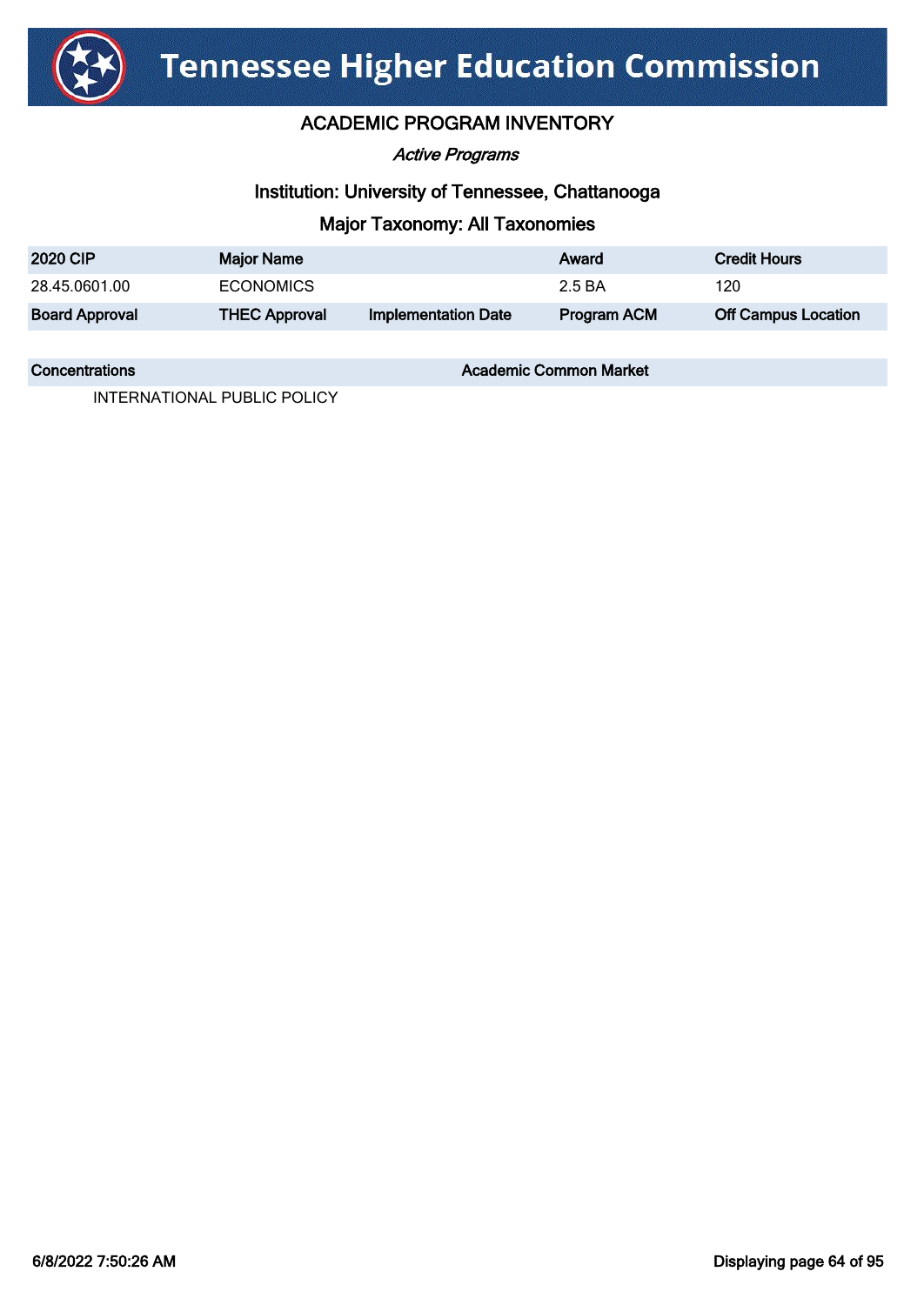

Active Programs

#### Institution: University of Tennessee, Chattanooga

#### Major Taxonomy: All Taxonomies

| <b>2020 CIP</b>       | <b>Major Name</b>    |                                    | Award       | <b>Credit Hours</b>        |
|-----------------------|----------------------|------------------------------------|-------------|----------------------------|
| 28.45.1001.00         |                      | POLITICAL SCIENCE & PUBLIC SERVICE | 2.5 BS      | 120                        |
| <b>Board Approval</b> | <b>THEC Approval</b> | Implementation Date                | Program ACM | <b>Off Campus Location</b> |

**Concentrations Concentrations** Academic Common Market

AMERICAN POLITICS INTERNATIONAL & COMP STUDIES POLITICS PUBLIC ADMIN & NON-PROFIT MGMT PUBLIC LAW PUBLIC POLICY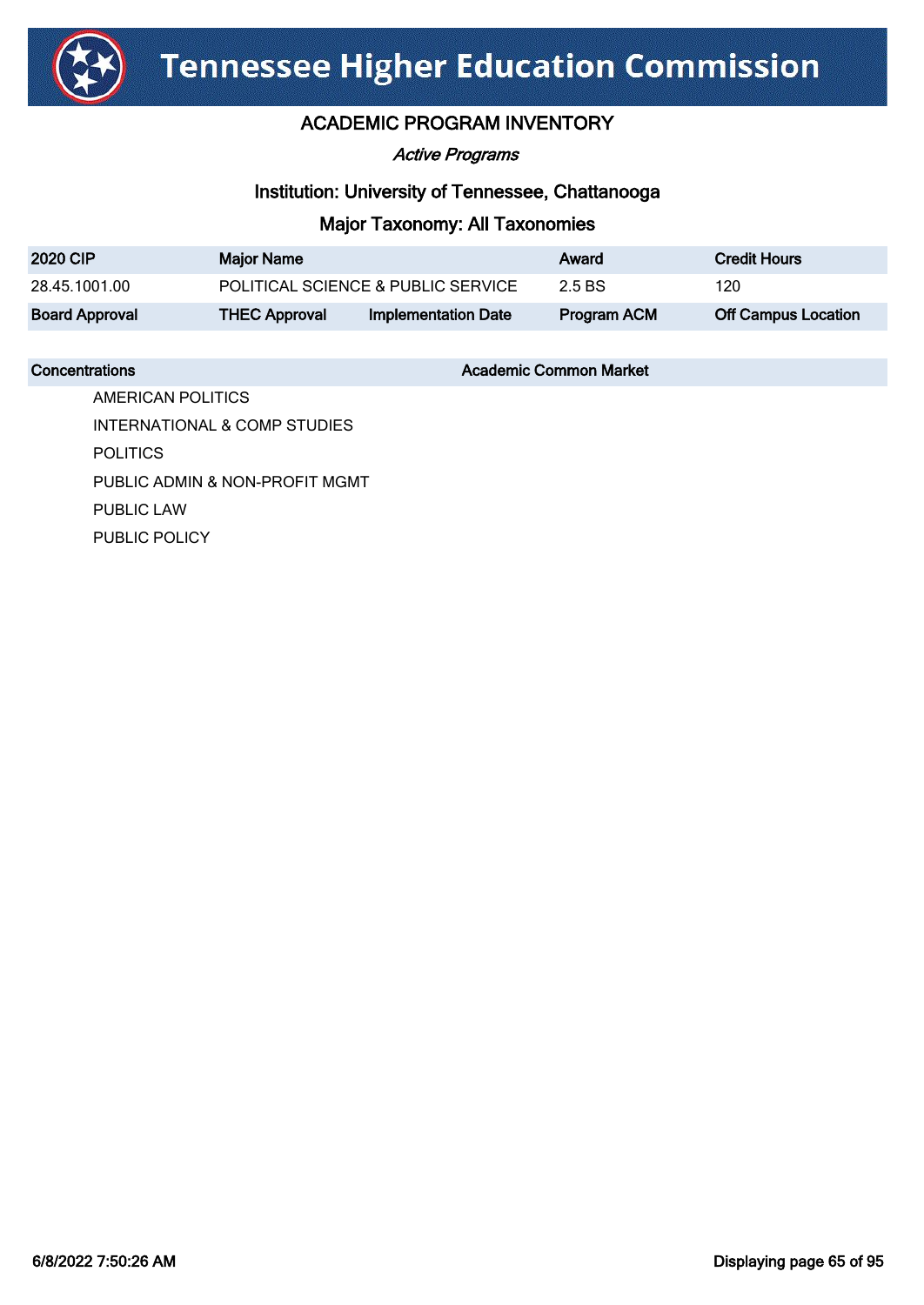

#### ACADEMIC PROGRAM INVENTORY

#### Active Programs

#### Institution: University of Tennessee, Chattanooga

#### Major Taxonomy: All Taxonomies

| <b>2020 CIP</b>       | <b>Major Name</b>        |                            | Award       | <b>Credit Hours</b>        |
|-----------------------|--------------------------|----------------------------|-------------|----------------------------|
| 28.45.9999.01         | SOCIOLOGY & ANTHROPOLOGY |                            | 2.5 BA      | 120                        |
| <b>Board Approval</b> | <b>THEC Approval</b>     | <b>Implementation Date</b> | Program ACM | <b>Off Campus Location</b> |

**Concentrations Concentrations** Academic Common Market

ANTHROPOLOGY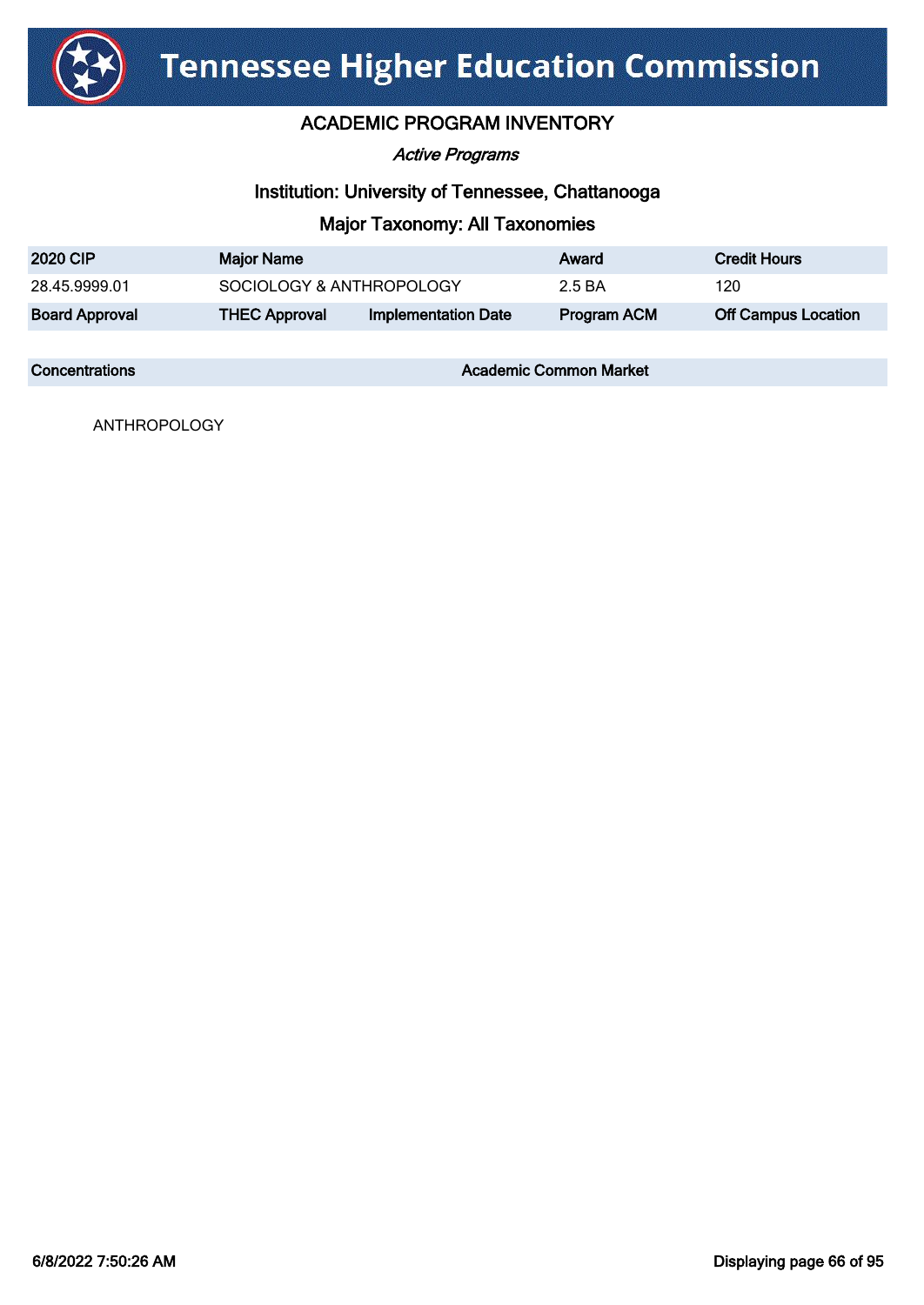

Active Programs

#### Institution: University of Tennessee, Chattanooga

### Major Taxonomy: All Taxonomies

| <b>2020 CIP</b>       | <b>Major Name</b>        |                            | Award                         | <b>Credit Hours</b>        |
|-----------------------|--------------------------|----------------------------|-------------------------------|----------------------------|
| 28.45.9999.01         | SOCIOLOGY & ANTHROPOLOGY |                            | 2.5 BS                        | 120                        |
| <b>Board Approval</b> | <b>THEC Approval</b>     | <b>Implementation Date</b> | Program ACM                   | <b>Off Campus Location</b> |
|                       | 02/28/75                 | <b>FALL 1975</b>           |                               |                            |
| Concentrations        |                          |                            | <b>Academic Common Market</b> |                            |
| ANITHROPOI OCV        |                          |                            |                               |                            |

ANTHROPOLOGY

**SOCIOLOGY**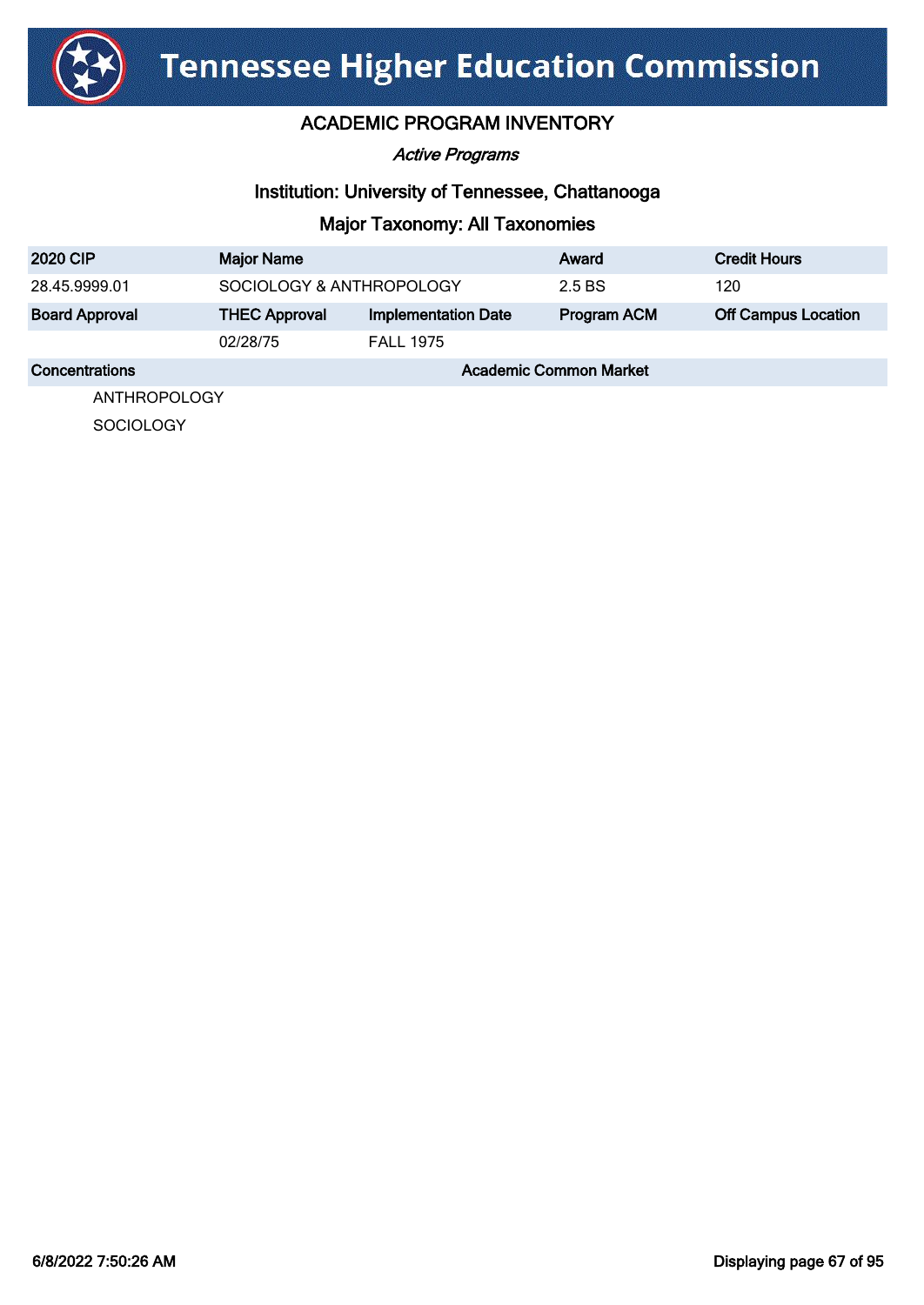

#### ACADEMIC PROGRAM INVENTORY

Active Programs

#### Institution: University of Tennessee, Chattanooga

#### Major Taxonomy: All Taxonomies

| <b>2020 CIP</b>       | Major Name           |                            | Award       | <b>Credit Hours</b>        |
|-----------------------|----------------------|----------------------------|-------------|----------------------------|
| 28.54.0101.00         | <b>HISTORY</b>       |                            | 2.5 BA      | 120                        |
| <b>Board Approval</b> | <b>THEC Approval</b> | <b>Implementation Date</b> | Program ACM | <b>Off Campus Location</b> |

**Concentrations Concentrations** Academic Common Market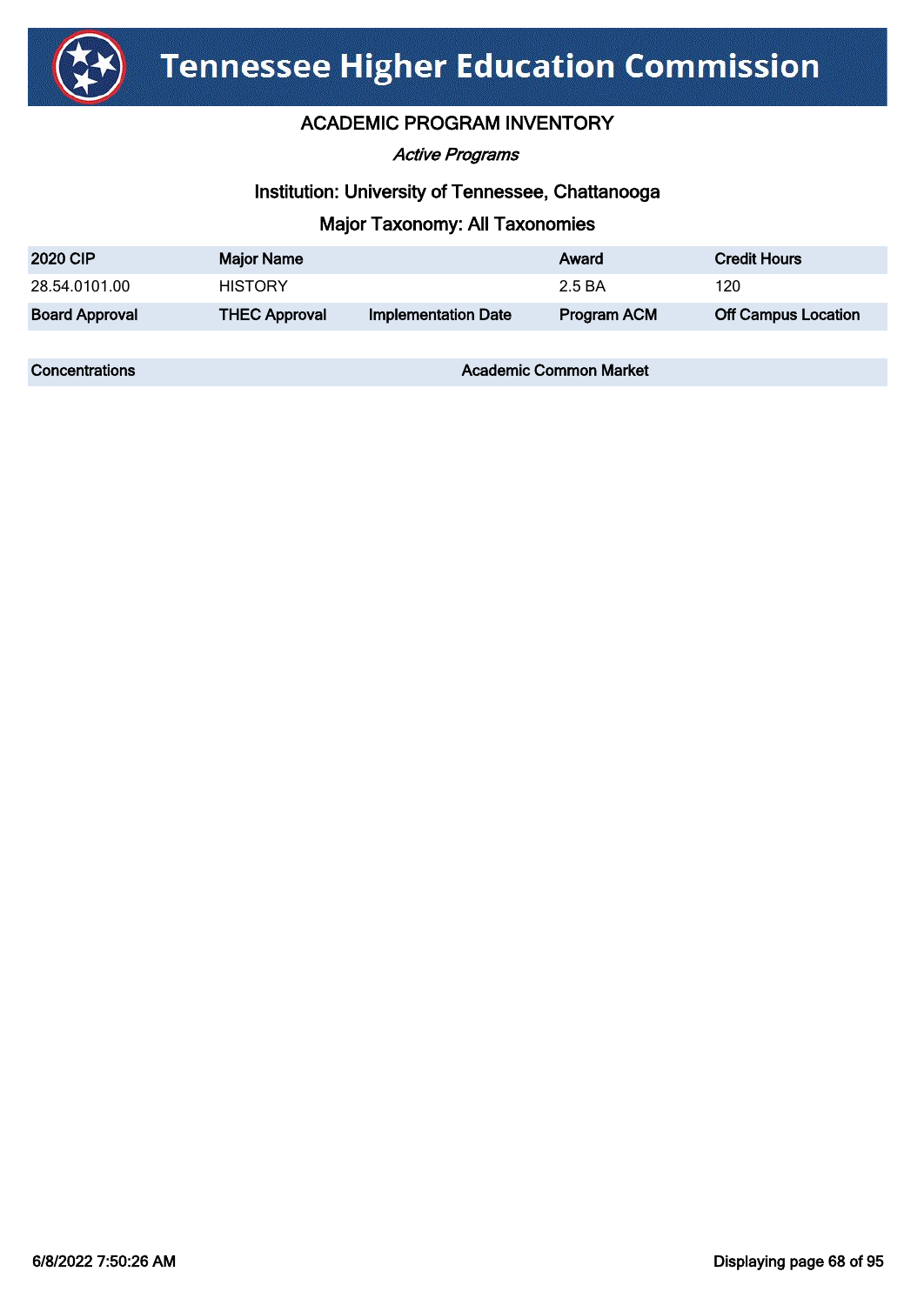

Active Programs

#### Institution: University of Tennessee, Chattanooga

### Major Taxonomy: All Taxonomies

| <b>2020 CIP</b>       | <b>Major Name</b>    |                     | Award       | <b>Credit Hours</b>        |
|-----------------------|----------------------|---------------------|-------------|----------------------------|
| 30.50.0501.00         | THEATRE              |                     | 2.5 BA      | 120                        |
| <b>Board Approval</b> | <b>THEC Approval</b> | Implementation Date | Program ACM | <b>Off Campus Location</b> |

**Concentrations Concentrations** Academic Common Market

ACTING DESIGN/TECHNICAL DIRECTING THEATRE EDUCATION THEATRE ENTREPRENEURSHIP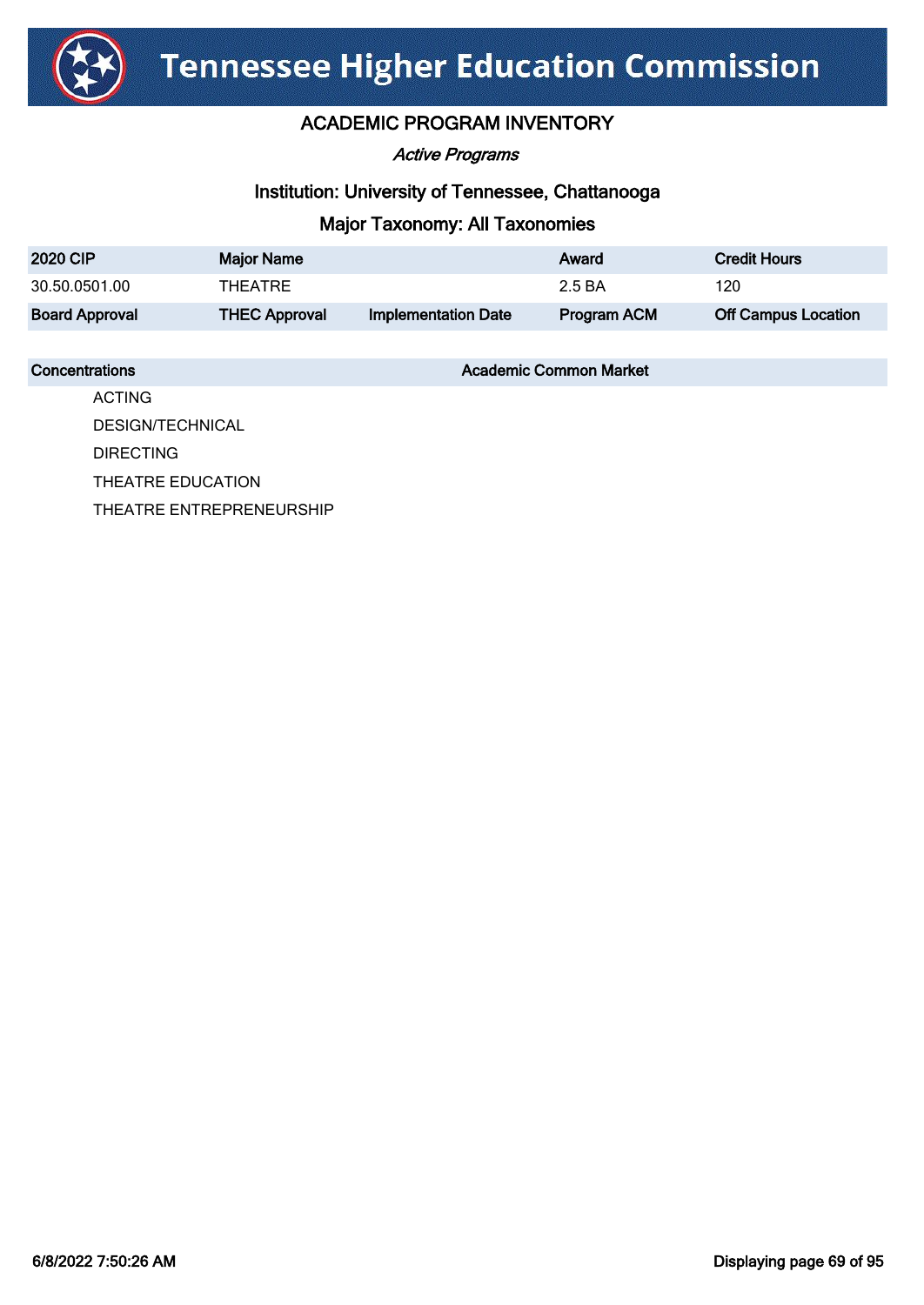

Active Programs

#### Institution: University of Tennessee, Chattanooga

### Major Taxonomy: All Taxonomies

| <b>2020 CIP</b>       | <b>Major Name</b>    |                            | Award       | <b>Credit Hours</b>        |
|-----------------------|----------------------|----------------------------|-------------|----------------------------|
| 30.50.0701.00         | ART                  |                            | 2.5 BA      | 120                        |
| <b>Board Approval</b> | <b>THEC Approval</b> | <b>Implementation Date</b> | Program ACM | <b>Off Campus Location</b> |

#### **Concentrations Concentrations** Academic Common Market

ART EDUCATION ART HISTORY STUDIO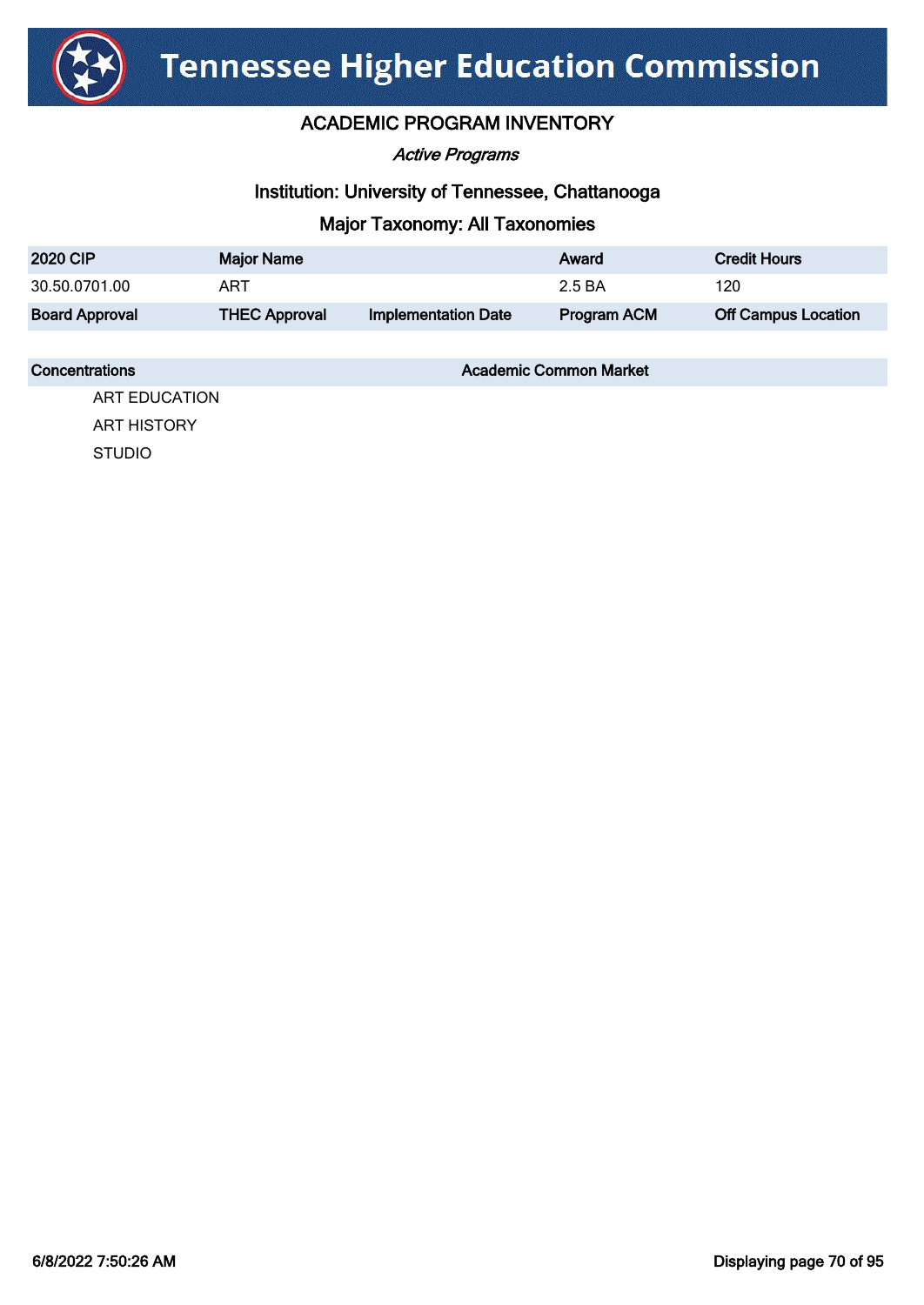

Active Programs

#### Institution: University of Tennessee, Chattanooga

# Major Taxonomy: All Taxonomies

| <b>2020 CIP</b>       | <b>Major Name</b>         |                            | Award                         | <b>Credit Hours</b>        |
|-----------------------|---------------------------|----------------------------|-------------------------------|----------------------------|
| 30.50.0701.00         | <b>ART</b>                |                            | 2.5 BFA                       | 120                        |
| <b>Board Approval</b> | <b>THEC Approval</b>      | <b>Implementation Date</b> | Program ACM                   | <b>Off Campus Location</b> |
|                       | 08/28/78                  | <b>FALL 1979</b>           |                               |                            |
| <b>Concentrations</b> |                           |                            | <b>Academic Common Market</b> |                            |
| <b>GRAPHIC DESIGN</b> |                           |                            |                               |                            |
| PAINTING & DRAWING    |                           |                            |                               |                            |
|                       | PHOTOGRAPHY AND MEDIA ART |                            |                               |                            |

**SCULPTURE**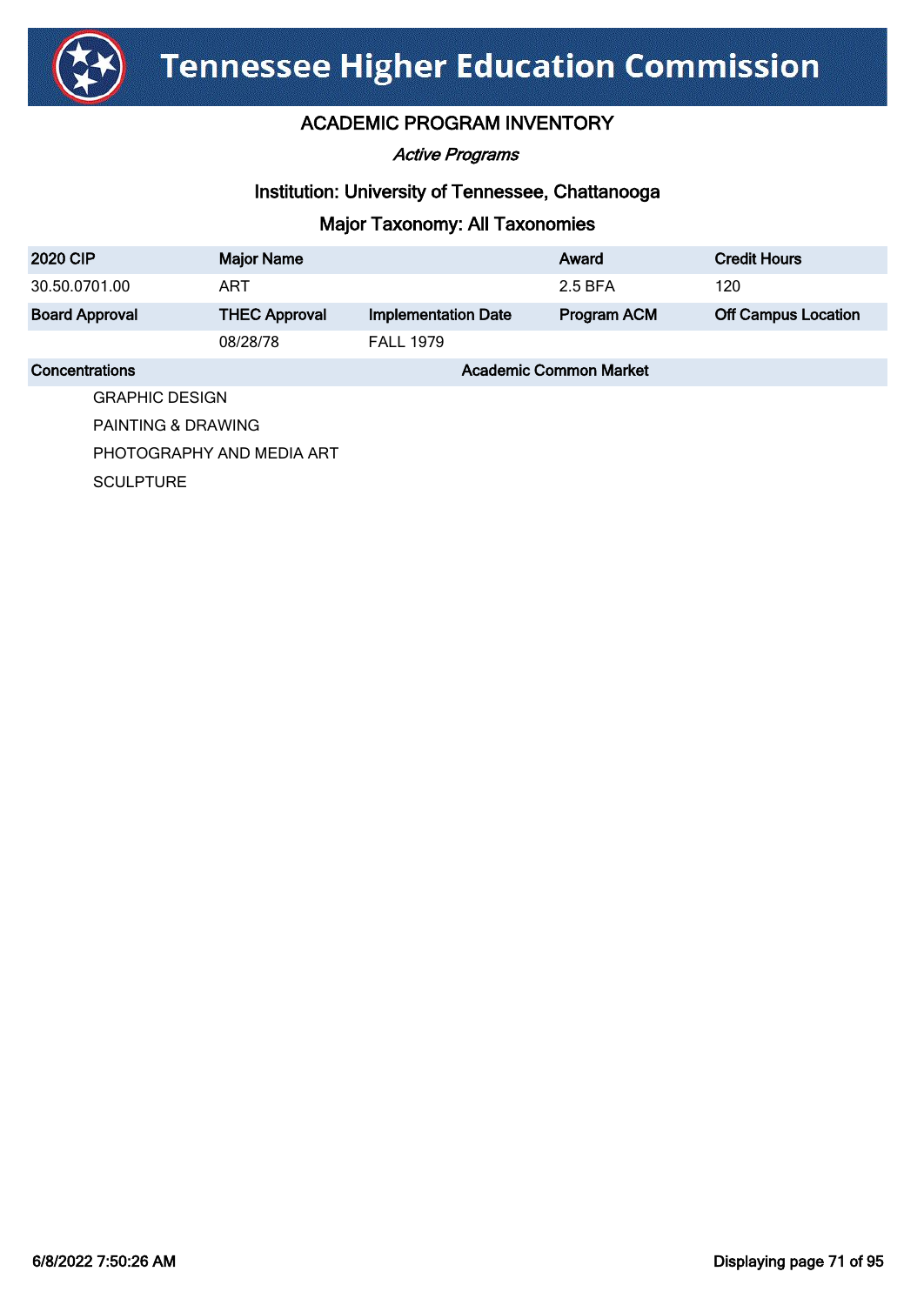

#### ACADEMIC PROGRAM INVENTORY

Active Programs

#### Institution: University of Tennessee, Chattanooga

#### Major Taxonomy: All Taxonomies

| <b>2020 CIP</b>       | <b>Major Name</b>    |                            | Award       | <b>Credit Hours</b>        |
|-----------------------|----------------------|----------------------------|-------------|----------------------------|
| 30.50.0901.00         | <b>MUSIC</b>         |                            | 2.5 BA      | 120                        |
| <b>Board Approval</b> | <b>THEC Approval</b> | <b>Implementation Date</b> | Program ACM | <b>Off Campus Location</b> |

**Concentrations Concentrations** Academic Common Market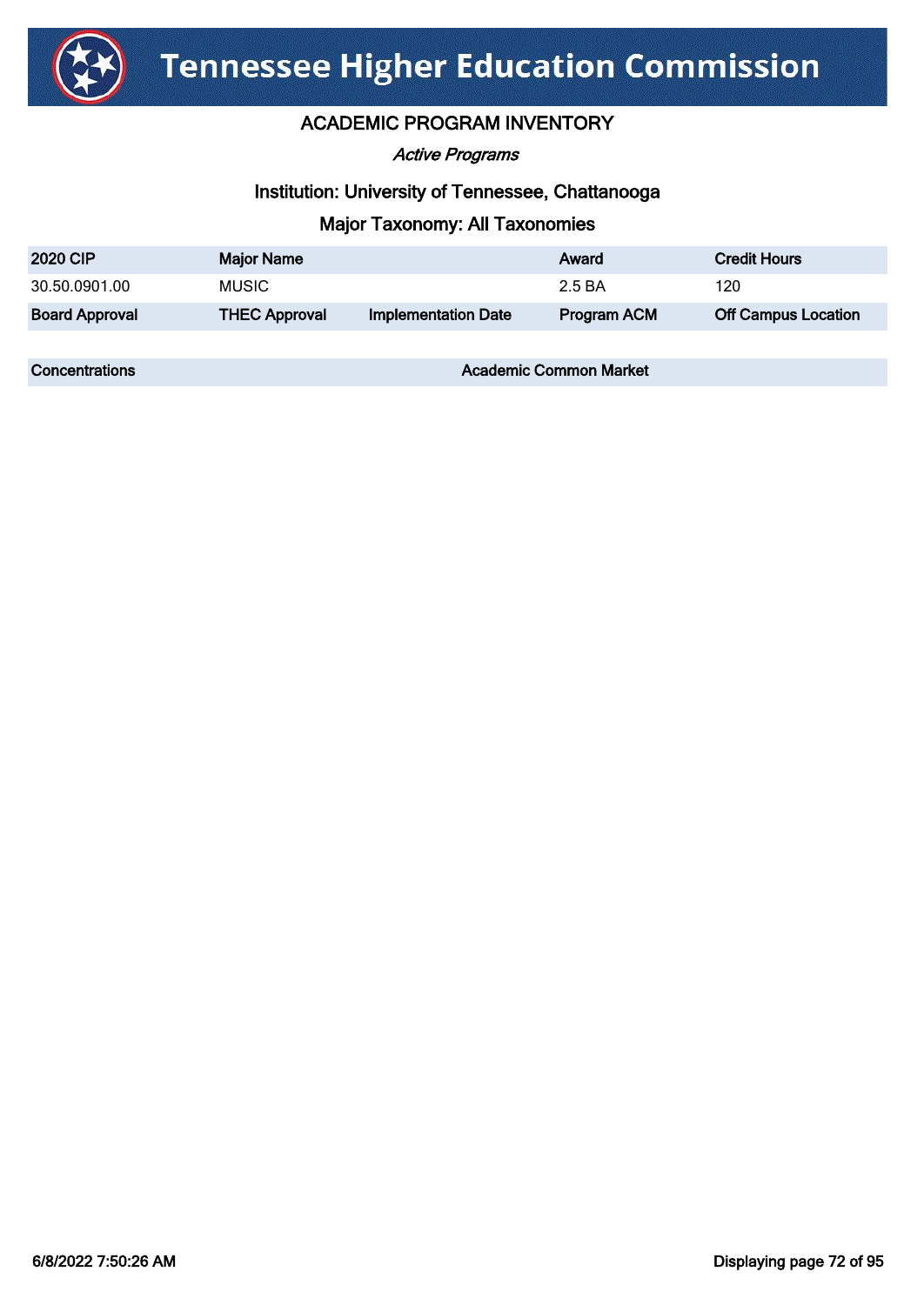

Active Programs

### Institution: University of Tennessee, Chattanooga

| <b>2020 CIP</b>          | <b>Major Name</b>            |                            | Award                         | <b>Credit Hours</b>        |
|--------------------------|------------------------------|----------------------------|-------------------------------|----------------------------|
| 30.50.0901.00            | <b>MUSIC</b>                 |                            | 2.5 BM                        | 120                        |
| <b>Board Approval</b>    | <b>THEC Approval</b>         | <b>Implementation Date</b> | Program ACM                   | <b>Off Campus Location</b> |
|                          | 02/28/75                     | <b>FALL 1975</b>           |                               |                            |
| Concentrations           |                              |                            | <b>Academic Common Market</b> |                            |
| <b>COMPOSITION</b>       |                              |                            |                               |                            |
|                          | INSTRUMENTAL MUSIC EDUCATION |                            |                               |                            |
|                          | INSTRUMENTAL PERFORMANCE     |                            |                               |                            |
| <b>MUSIC THERAPY</b>     |                              |                            |                               |                            |
|                          | PIANO PERFORMANCE & PEDAGOGY |                            |                               |                            |
|                          | <b>VOCAL MUSIC EDUCATION</b> |                            |                               |                            |
| <b>VOCAL PERFORMANCE</b> |                              |                            |                               |                            |
|                          |                              |                            |                               |                            |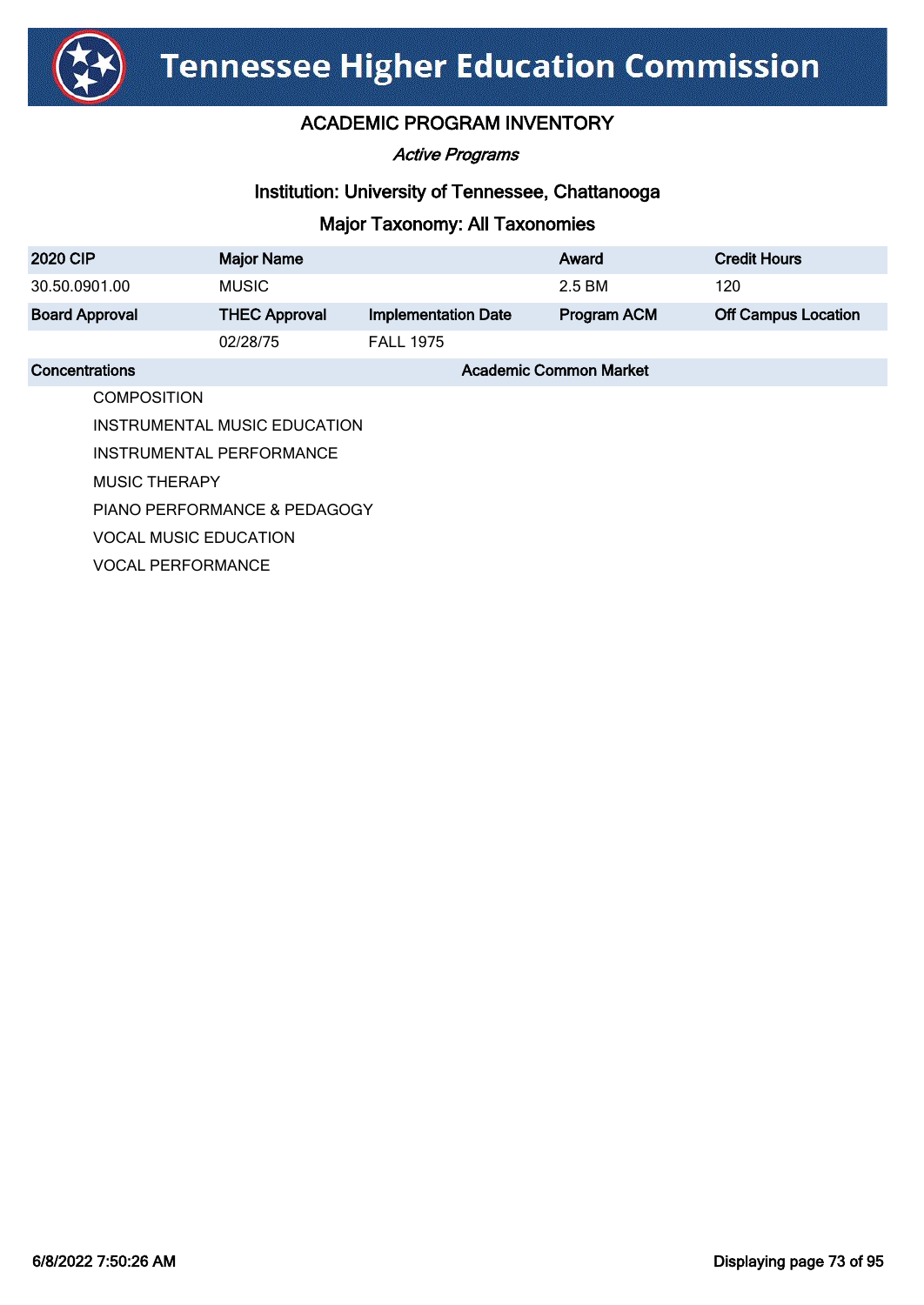

Active Programs

### Institution: University of Tennessee, Chattanooga

# Major Taxonomy: All Taxonomies

| <b>2020 CIP</b>       | <b>Major Name</b>    |                            | Award                         | <b>Credit Hours</b>        |  |
|-----------------------|----------------------|----------------------------|-------------------------------|----------------------------|--|
| 30.50.0901.00         | <b>MUSIC</b>         |                            | 4.2 MM                        | 33                         |  |
| <b>Board Approval</b> | <b>THEC Approval</b> | <b>Implementation Date</b> | Program ACM                   | <b>Off Campus Location</b> |  |
|                       | 10/30/78             | <b>FALL 1979</b>           |                               |                            |  |
| Concentrations        |                      |                            | <b>Academic Common Market</b> |                            |  |
|                       | MUSIC EDUCATION      |                            |                               |                            |  |

MUSIC EDUCATION

PERFORMANCE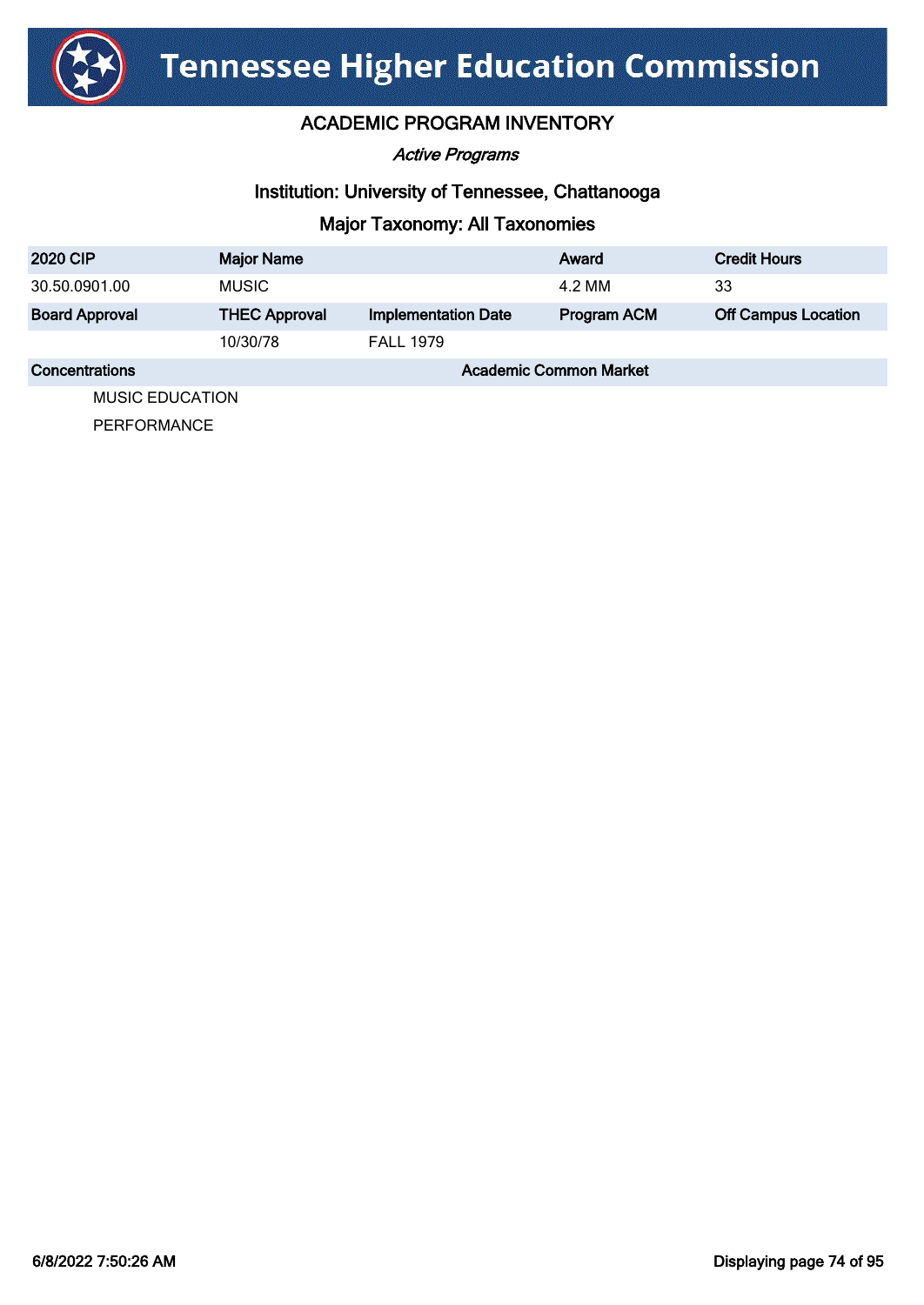

Active Programs

### Institution: University of Tennessee, Chattanooga

| <b>2020 CIP</b>       | <b>Major Name</b>             |                            | Award              | <b>Credit Hours</b>        |
|-----------------------|-------------------------------|----------------------------|--------------------|----------------------------|
| 31.51.0913.00         | ATHLETIC TRAINING             |                            | 4.2 MS             |                            |
| <b>Board Approval</b> | <b>THEC Approval</b>          | <b>Implementation Date</b> | <b>Program ACM</b> | <b>Off Campus Location</b> |
| 10/08                 | 02/24/09                      | <b>FALL 2009</b>           | AL, MS, SC, VA     |                            |
| Concentrations        | <b>Academic Common Market</b> |                            |                    |                            |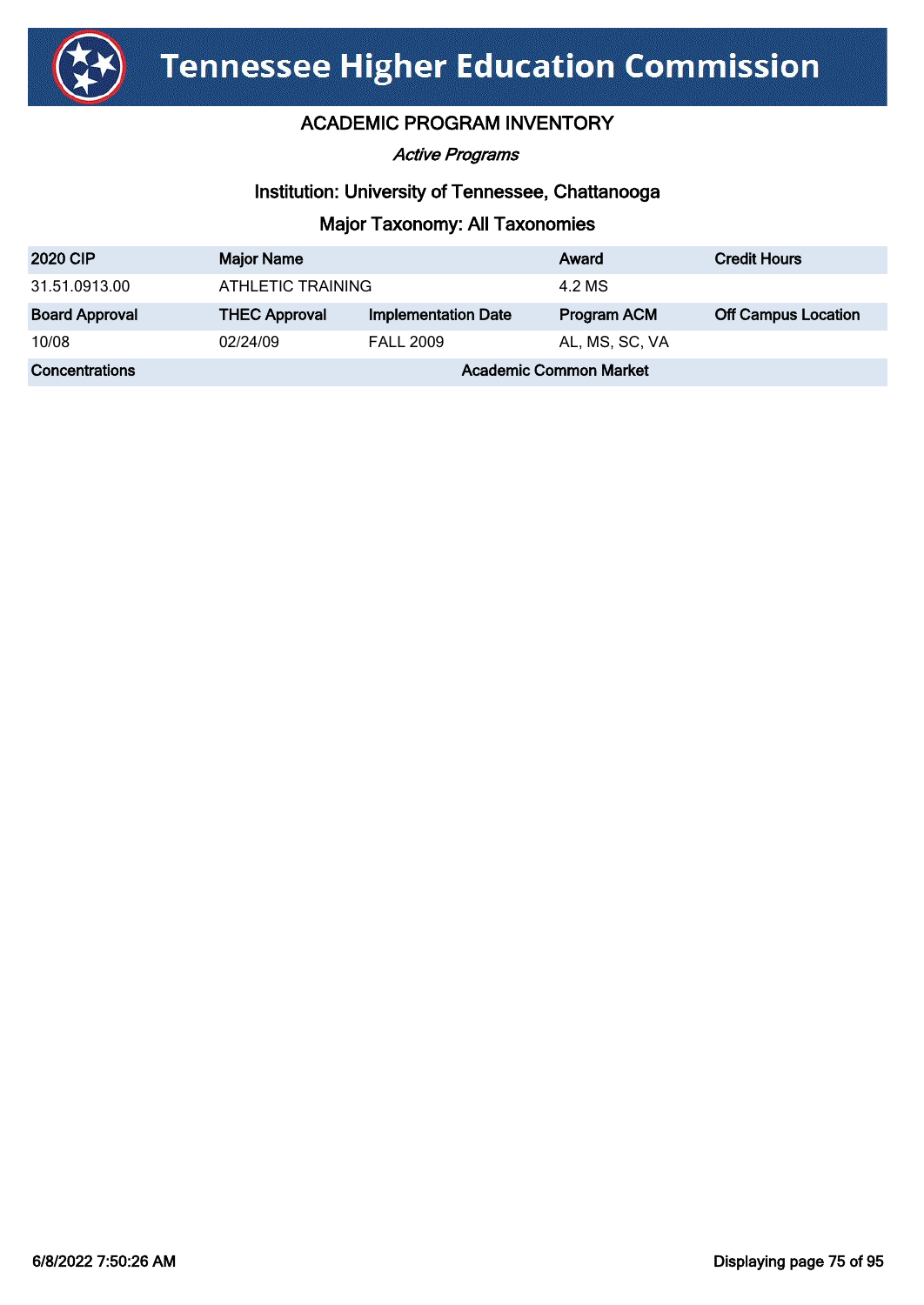

#### Active Programs

#### Institution: University of Tennessee, Chattanooga

| <b>2020 CIP</b>       | <b>Major Name</b>                 |                            | Award              | <b>Credit Hours</b>        |
|-----------------------|-----------------------------------|----------------------------|--------------------|----------------------------|
| 31.51.1508.11         | CLINICAL MENTAL HEALTH COUNSELING |                            | 4.1 C <sub>4</sub> | 12                         |
| <b>Board Approval</b> | <b>THEC Approval</b>              | <b>Implementation Date</b> | Program ACM        | <b>Off Campus Location</b> |
|                       |                                   | <b>FALL 2012</b>           |                    |                            |
| Concentrations        | <b>Academic Common Market</b>     |                            |                    |                            |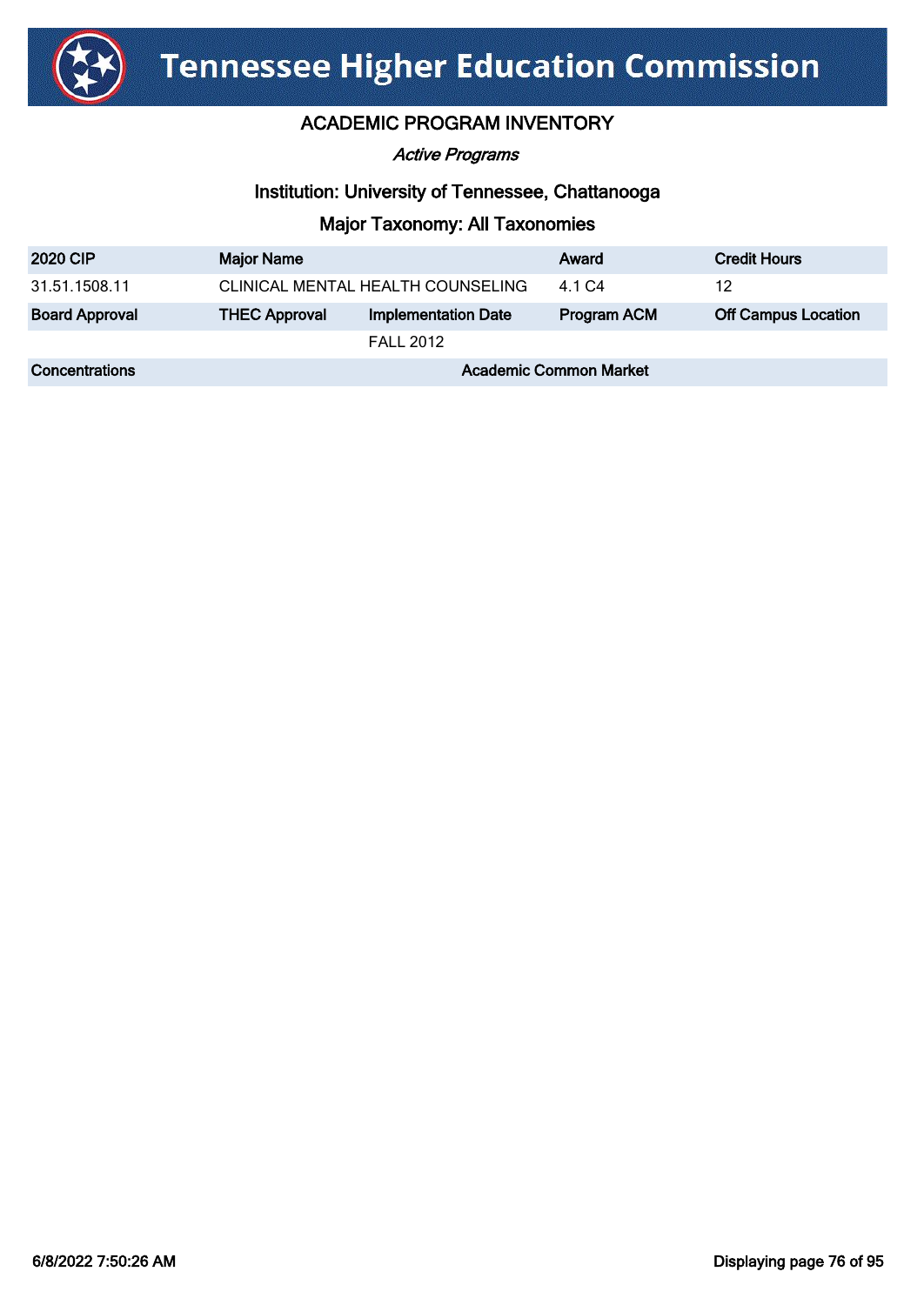

Active Programs

### Institution: University of Tennessee, Chattanooga

# Major Taxonomy: All Taxonomies

| <b>2020 CIP</b>       | <b>Major Name</b>             |                            | Award       | <b>Credit Hours</b>        |
|-----------------------|-------------------------------|----------------------------|-------------|----------------------------|
| 31.51.2299.00         | PUBLIC HEALTH                 |                            | 4.2 MPH     | 42                         |
| <b>Board Approval</b> | <b>THEC Approval</b>          | <b>Implementation Date</b> | Program ACM | <b>Off Campus Location</b> |
| NOV 2017              | <b>NOV 2017</b>               |                            |             |                            |
| Concentrations        | <b>Academic Common Market</b> |                            |             |                            |

NUTRITION AND DIETETICS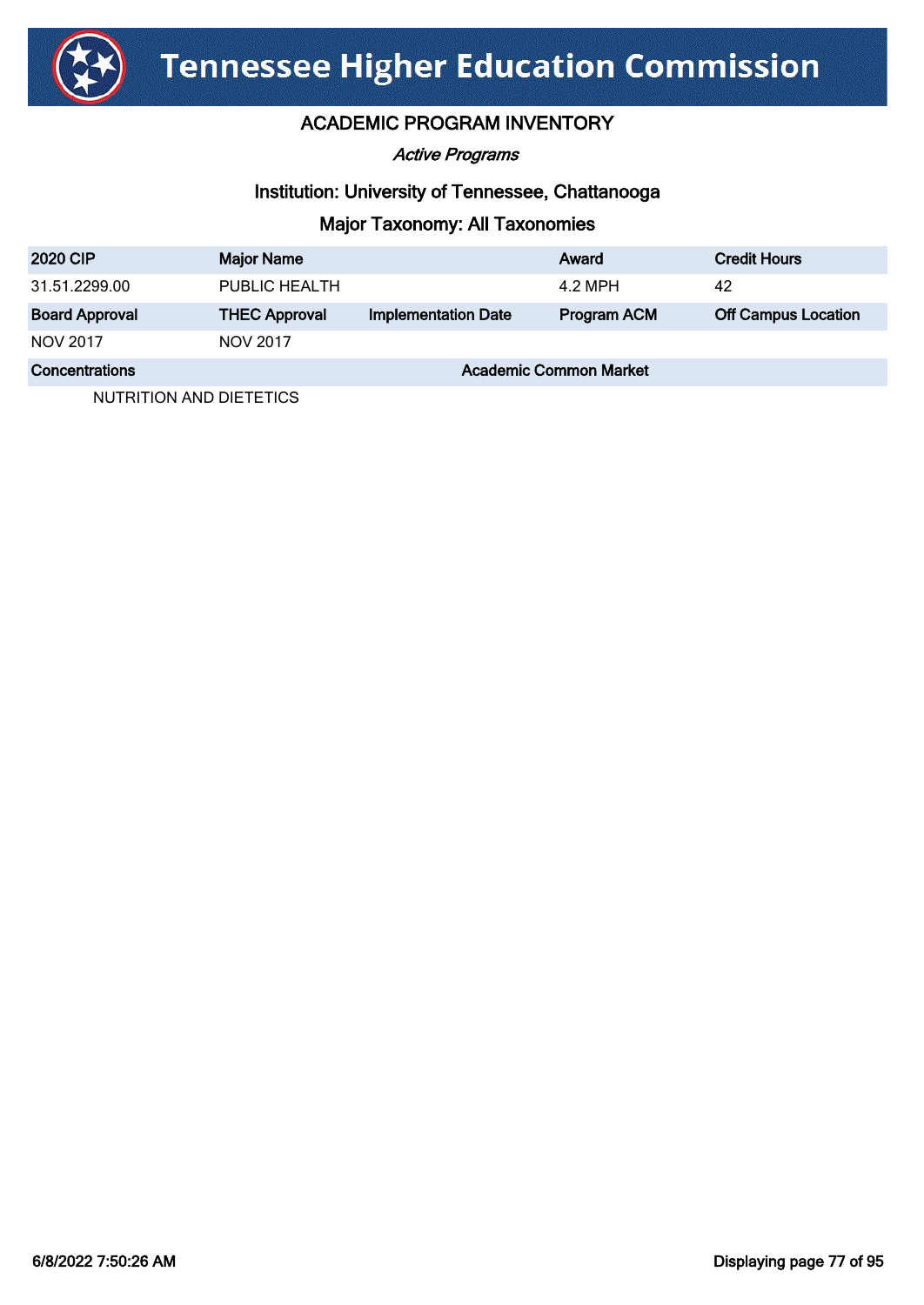

Active Programs

### Institution: University of Tennessee, Chattanooga

| <b>2020 CIP</b>       | <b>Major Name</b>             |                            | Award                            | <b>Credit Hours</b>        |
|-----------------------|-------------------------------|----------------------------|----------------------------------|----------------------------|
| 31.51.2306.00         | OCCUPATIONAL THERAPY          |                            | 4.4 OTD                          | 117                        |
| <b>Board Approval</b> | <b>THEC Approval</b>          | <b>Implementation Date</b> | Program ACM                      | <b>Off Campus Location</b> |
|                       | <b>July 2012</b>              | AUG 2013                   | AL, GA, KY, LA, MS,<br><b>WV</b> |                            |
| Concentrations        | <b>Academic Common Market</b> |                            |                                  |                            |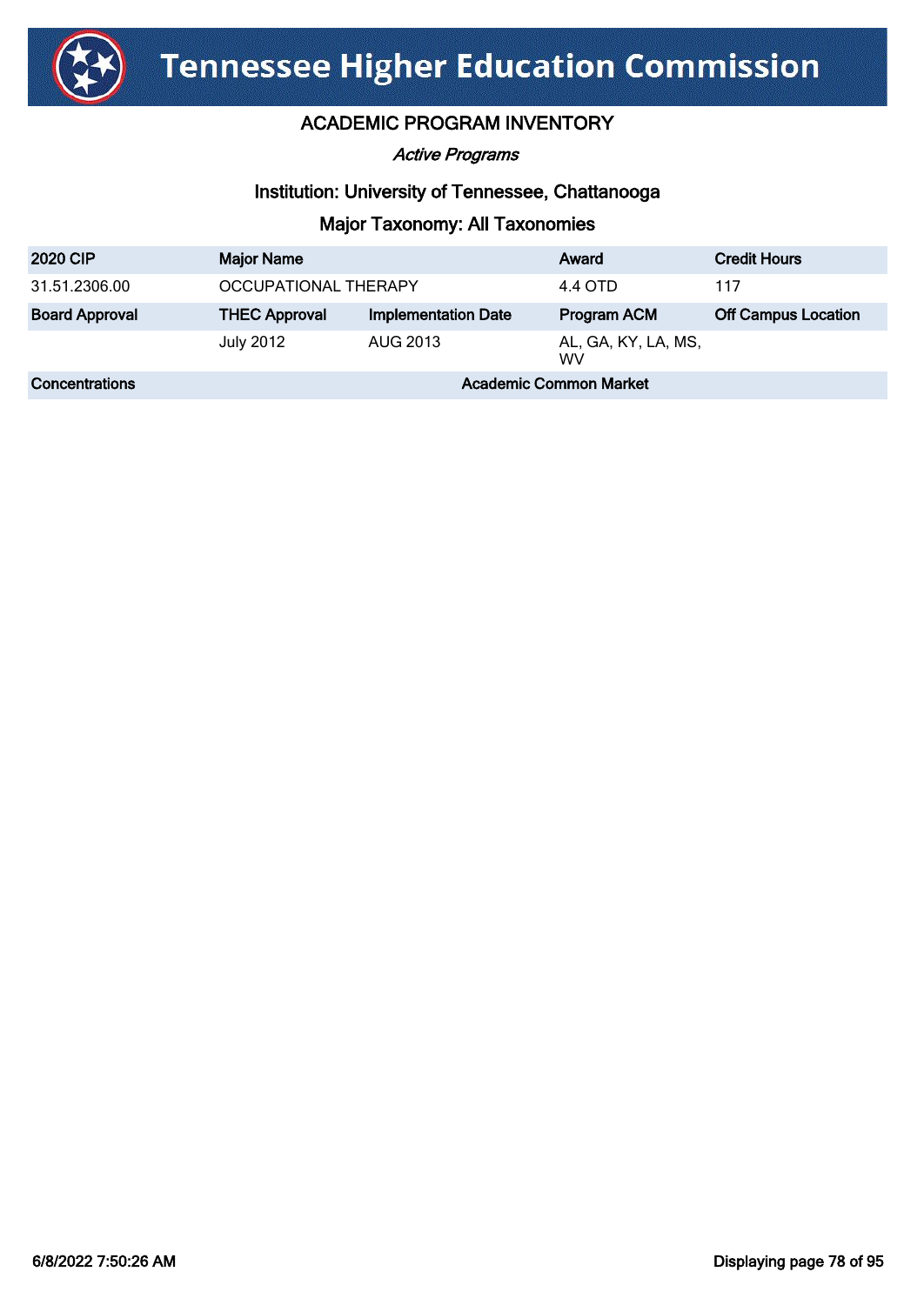

# ACADEMIC PROGRAM INVENTORY

#### Active Programs

#### Institution: University of Tennessee, Chattanooga

# Major Taxonomy: All Taxonomies

| <b>2020 CIP</b>       | <b>Major Name</b>             |                            | Award              | <b>Credit Hours</b>        |
|-----------------------|-------------------------------|----------------------------|--------------------|----------------------------|
| 31.51.2308.00         | PHYSICAL THERAPY              |                            | 4.4 DPT            |                            |
| <b>Board Approval</b> | <b>THEC Approval</b>          | <b>Implementation Date</b> | <b>Program ACM</b> | <b>Off Campus Location</b> |
|                       | 04/17/03                      | 04-2003                    |                    |                            |
| <b>Concentrations</b> | <b>Academic Common Market</b> |                            |                    |                            |

PHYSICAL THERAPY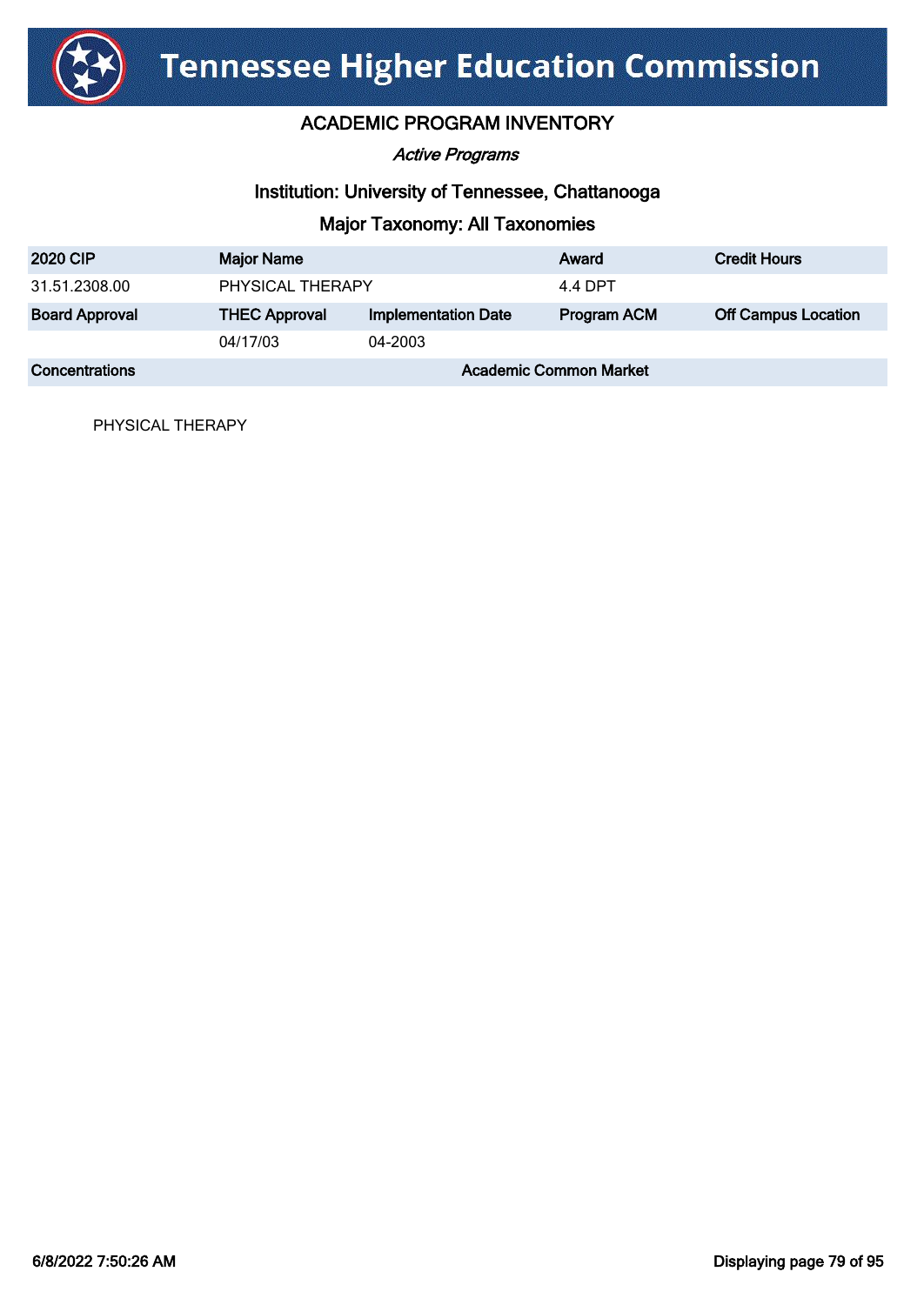

### ACADEMIC PROGRAM INVENTORY

Active Programs

### Institution: University of Tennessee, Chattanooga

# Major Taxonomy: All Taxonomies

| <b>2020 CIP</b>       | <b>Major Name</b>    |                            | Award       | <b>Credit Hours</b>        |
|-----------------------|----------------------|----------------------------|-------------|----------------------------|
| 31.51.3203.11         | NURSING EDUCATION    |                            | 4.1 C4      | 15                         |
| <b>Board Approval</b> | <b>THEC Approval</b> | <b>Implementation Date</b> | Program ACM | <b>Off Campus Location</b> |

**Concentrations Concentrations** Academic Common Market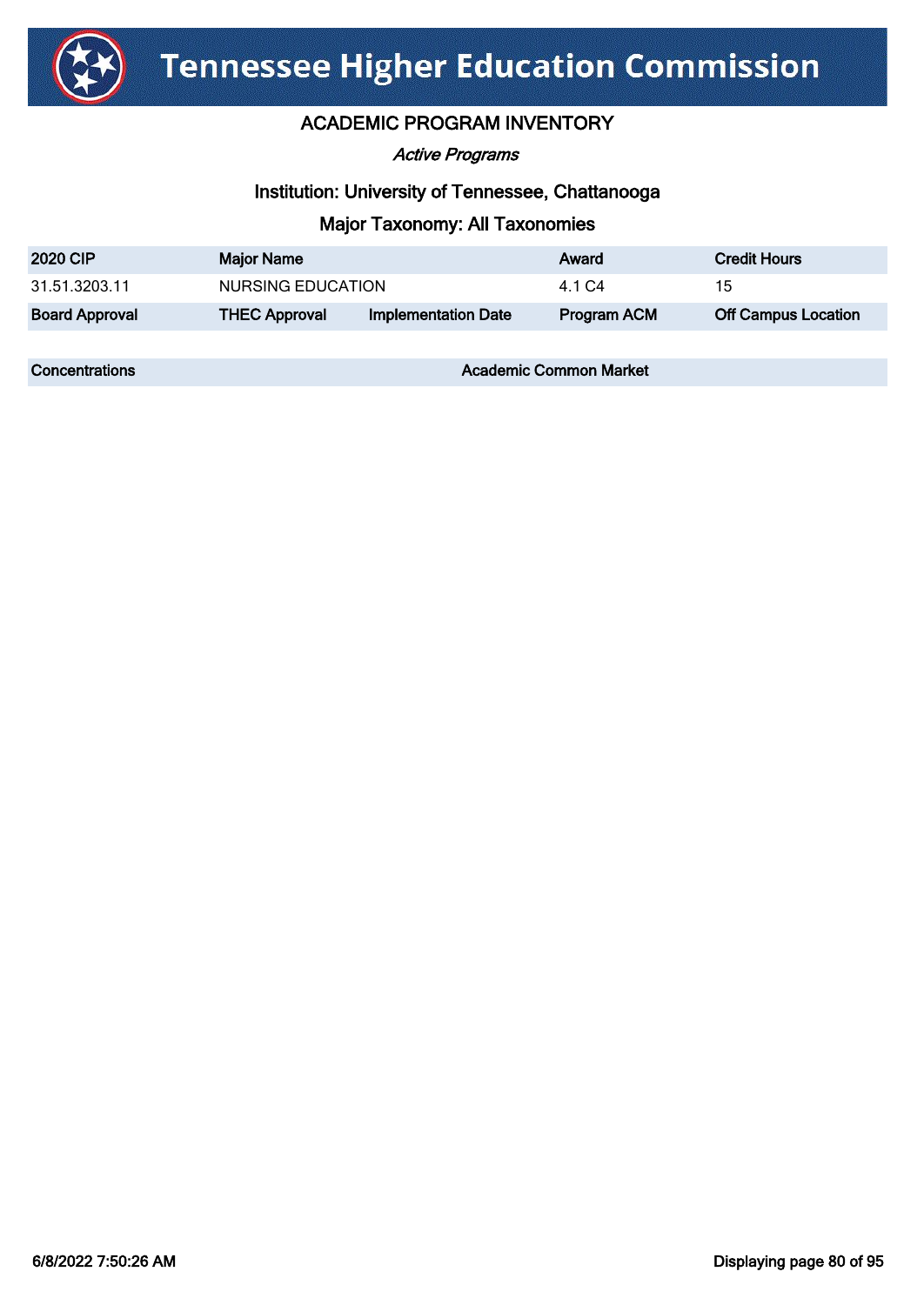

Active Programs

### Institution: University of Tennessee, Chattanooga

# Major Taxonomy: All Taxonomies

| <b>2020 CIP</b>       | <b>Major Name</b>             |                            | Award              | <b>Credit Hours</b>        |
|-----------------------|-------------------------------|----------------------------|--------------------|----------------------------|
| 31.51.3801.00         | <b>NURSING</b>                |                            | 2.5 BSN            | 120                        |
| <b>Board Approval</b> | <b>THEC Approval</b>          | <b>Implementation Date</b> | <b>Program ACM</b> | <b>Off Campus Location</b> |
|                       |                               | <b>FALL 1970</b>           |                    |                            |
| Concentrations        | <b>Academic Common Market</b> |                            |                    |                            |

RN TO BSN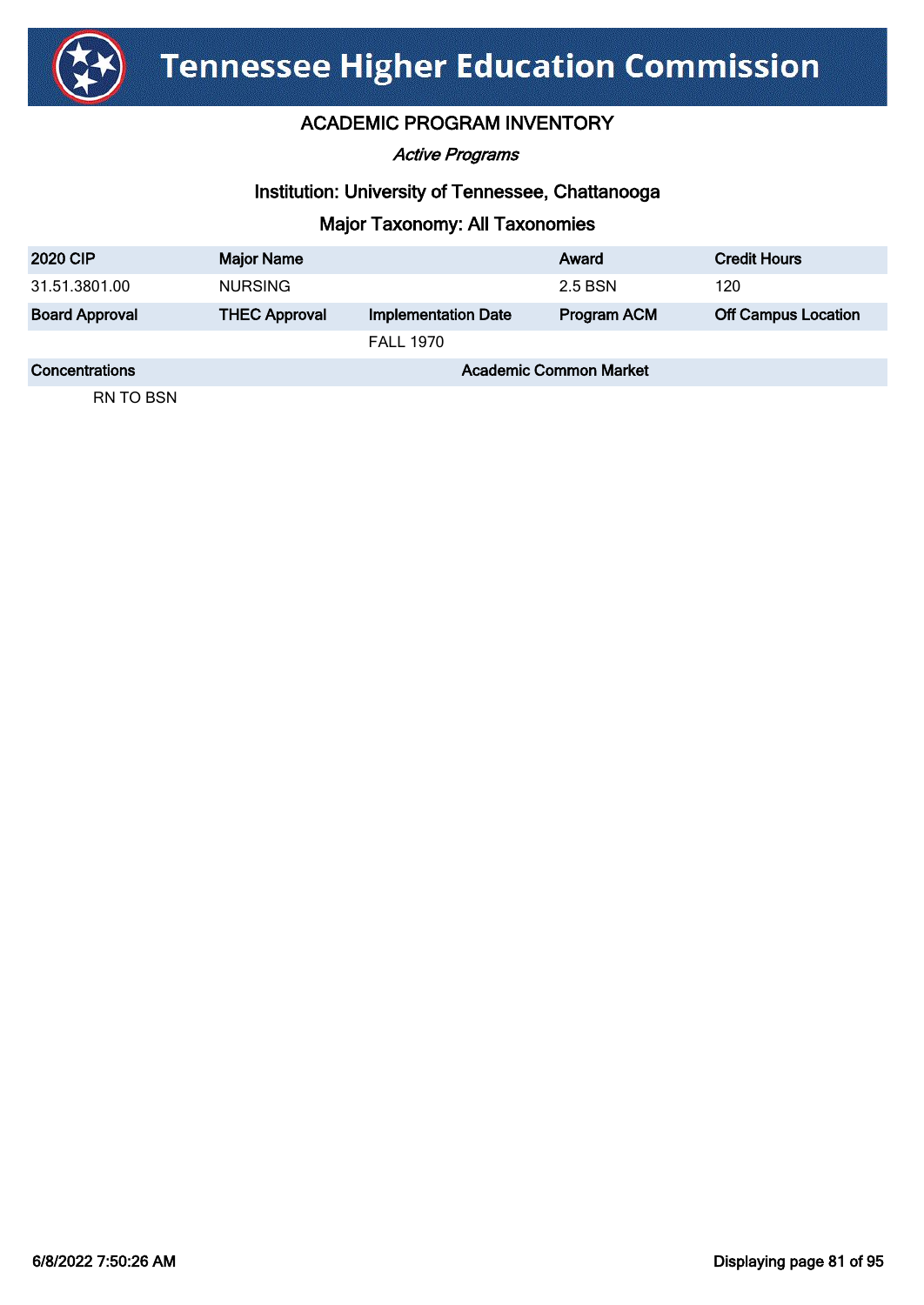

### ACADEMIC PROGRAM INVENTORY

Active Programs

### Institution: University of Tennessee, Chattanooga

| <b>2020 CIP</b>       | <b>Major Name</b>                         |                            | Award                         | <b>Credit Hours</b>        |  |
|-----------------------|-------------------------------------------|----------------------------|-------------------------------|----------------------------|--|
| 31.51.3818.00         | <b>NURSING</b>                            |                            | 4.4 DNP                       |                            |  |
| <b>Board Approval</b> | <b>THEC Approval</b>                      | <b>Implementation Date</b> | Program ACM                   | <b>Off Campus Location</b> |  |
|                       |                                           | 08/2010                    |                               |                            |  |
| Concentrations        |                                           |                            | <b>Academic Common Market</b> |                            |  |
| <b>PRACTITIONER</b>   | ADULT GERONTOLOGY ACUTE CARE NURSE        |                            |                               |                            |  |
|                       | <b>FAMILY NURSE PRACTITIONER LIFESPAN</b> |                            |                               |                            |  |
| NURSE ANESTHESIA      |                                           |                            |                               |                            |  |
| <b>NURSING</b>        |                                           |                            |                               |                            |  |
| NURSING ADMIN SYSTEMS |                                           |                            |                               |                            |  |
|                       |                                           |                            |                               |                            |  |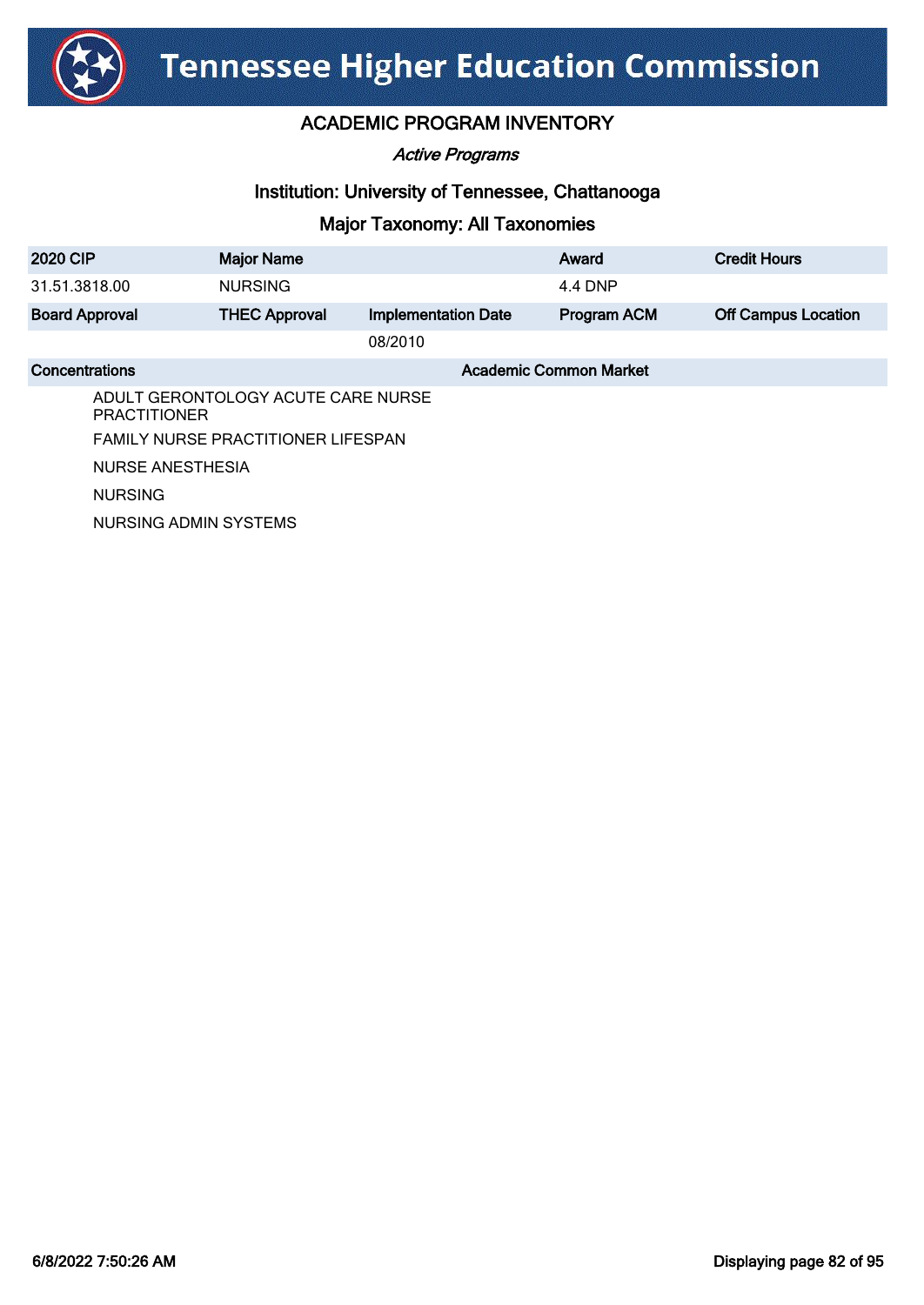

Active Programs

### Institution: University of Tennessee, Chattanooga

# Major Taxonomy: All Taxonomies

| <b>2020 CIP</b>       | <b>Major Name</b>             |                            | Award       | <b>Credit Hours</b>        |
|-----------------------|-------------------------------|----------------------------|-------------|----------------------------|
| 32.52.0201.00         | MANAGEMENT                    |                            | 2.5 BSBA    | 120                        |
| <b>Board Approval</b> | <b>THEC Approval</b>          | <b>Implementation Date</b> | Program ACM | <b>Off Campus Location</b> |
| <b>MARCH 2018</b>     | <b>MARCH 2018</b>             | <b>AUG 2018</b>            |             |                            |
| Concentrations        | <b>Academic Common Market</b> |                            |             |                            |

BUSINESS ANALYTICS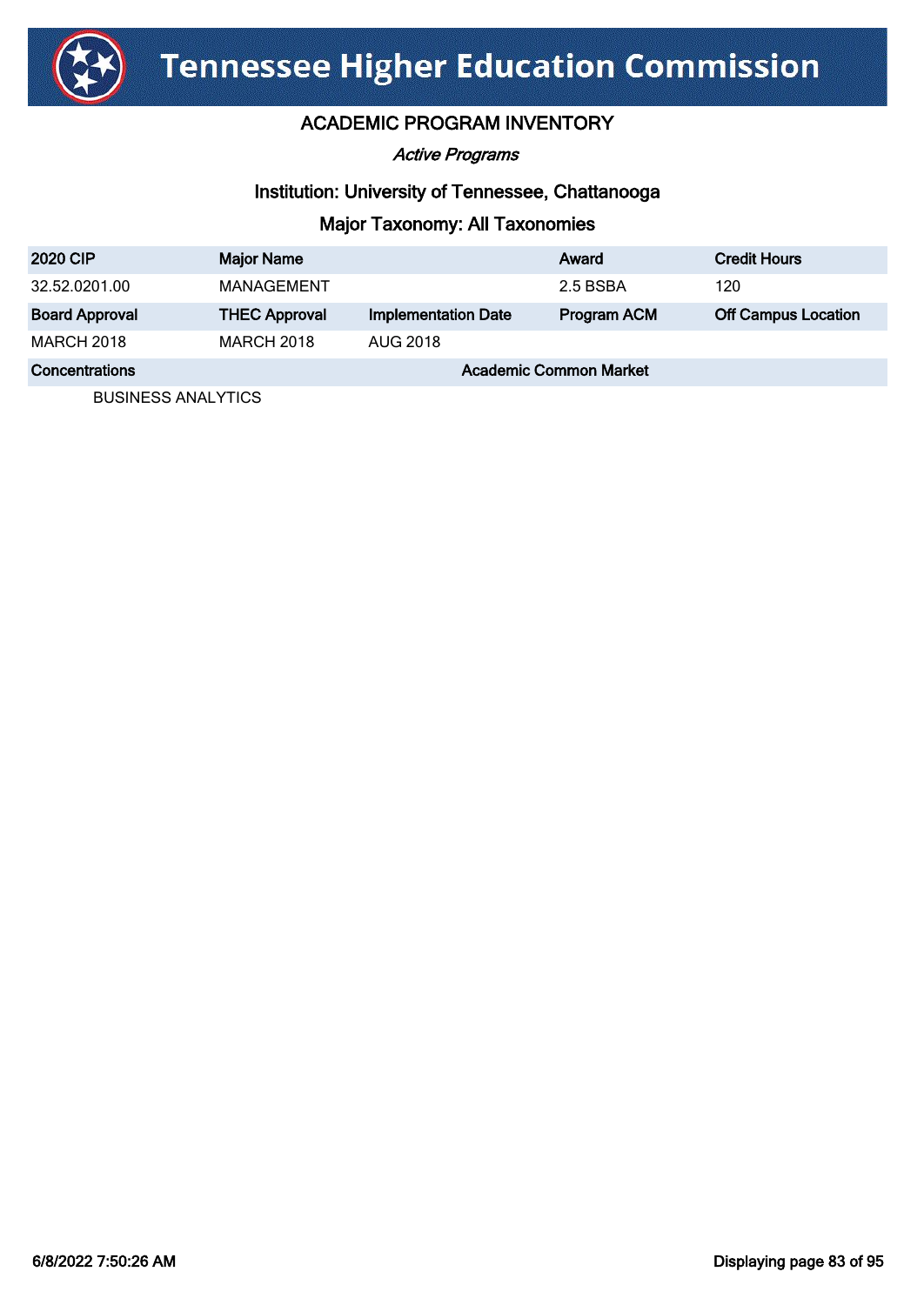

# ACADEMIC PROGRAM INVENTORY

#### Active Programs

### Institution: University of Tennessee, Chattanooga

# Major Taxonomy: All Taxonomies

| <b>2020 CIP</b>       | <b>Major Name</b>              |                            | Award       | <b>Credit Hours</b>        |
|-----------------------|--------------------------------|----------------------------|-------------|----------------------------|
| 32.52.0201.00         | <b>BUSINESS ADMINISTRATION</b> |                            | 4.2 MBA     | 48                         |
| <b>Board Approval</b> | <b>THEC Approval</b>           | <b>Implementation Date</b> | Program ACM | <b>Off Campus Location</b> |
|                       |                                | <b>FALL 1961</b>           |             |                            |
| Concentrations        | <b>Academic Common Market</b>  |                            |             |                            |

BUSINESS ADMINISTRATION (inactive) BUSINESS ANALYTICS FINANCE GENERAL HEALTHCARE ADMINISTRATION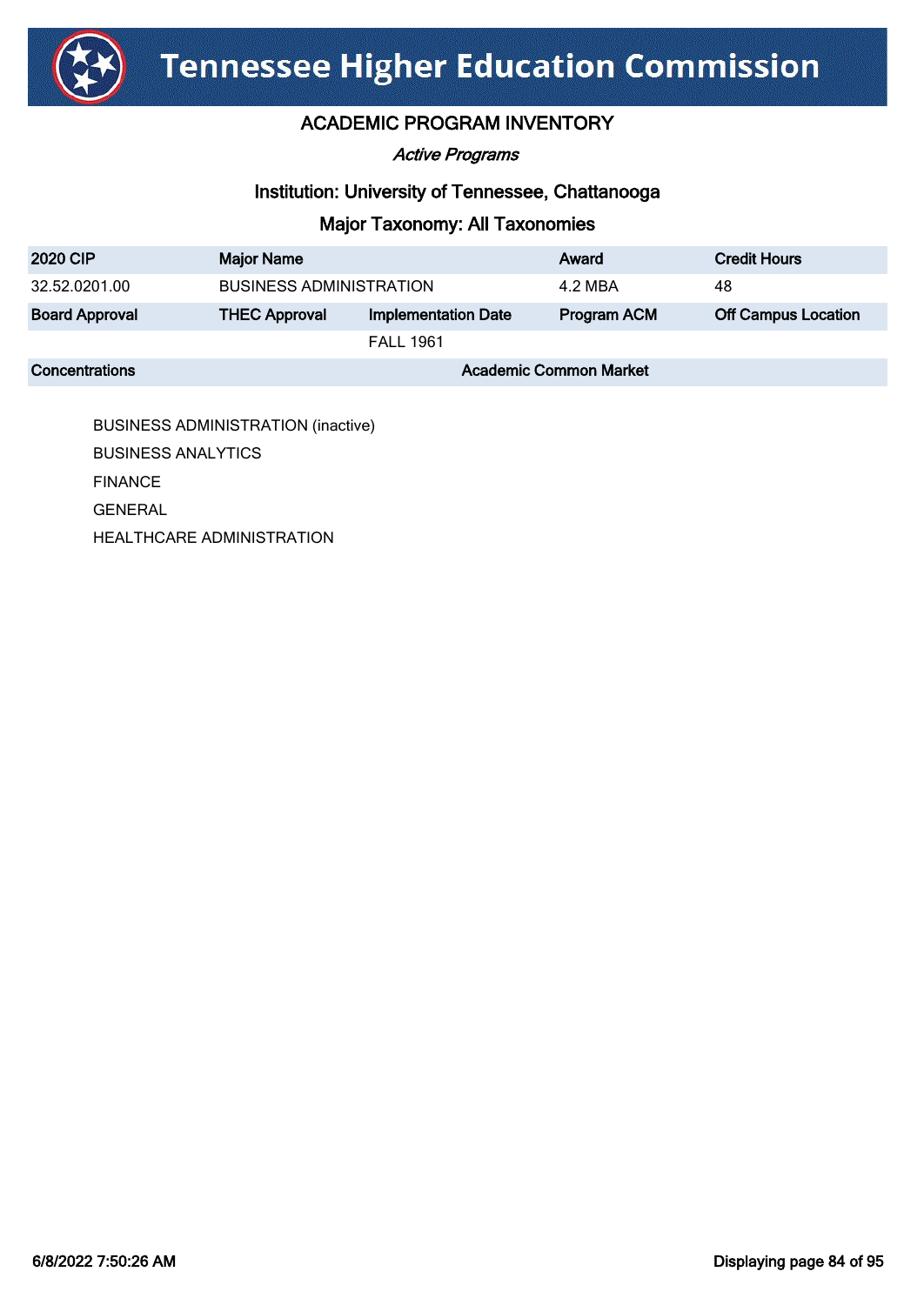

### ACADEMIC PROGRAM INVENTORY

Active Programs

### Institution: University of Tennessee, Chattanooga

### Major Taxonomy: All Taxonomies

| <b>2020 CIP</b>       | <b>Major Name</b>         |                            | Award       | <b>Credit Hours</b>        |
|-----------------------|---------------------------|----------------------------|-------------|----------------------------|
| 32.52.0201.11         | <b>BUSINESS ANALYTICS</b> |                            | 4 1 C.4     | 12                         |
| <b>Board Approval</b> | <b>THEC Approval</b>      | <b>Implementation Date</b> | Program ACM | <b>Off Campus Location</b> |

**Concentrations Concentrations** Academic Common Market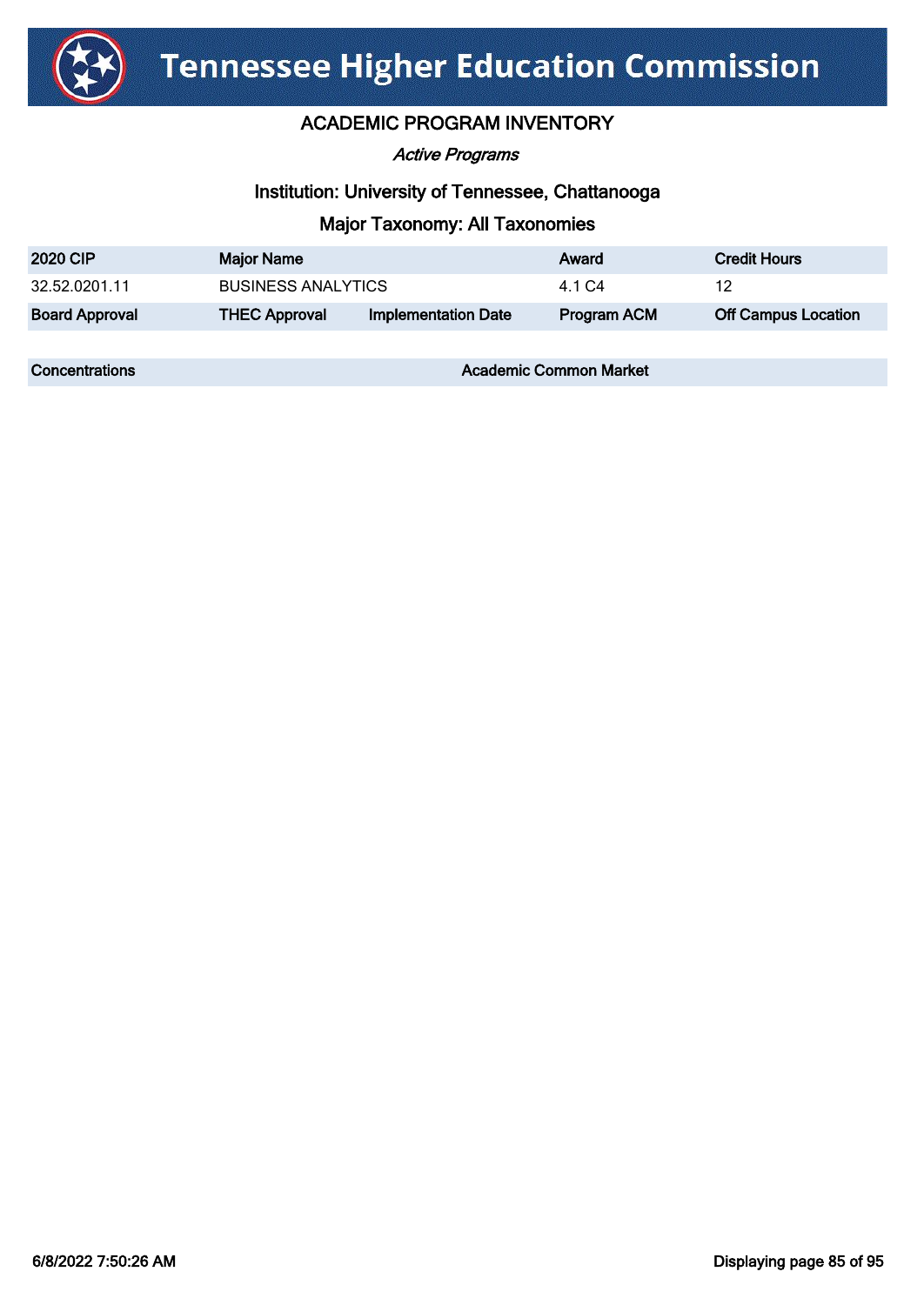

Active Programs

### Institution: University of Tennessee, Chattanooga

| <b>2020 CIP</b>       | <b>Major Name</b>             |                            | Award              | <b>Credit Hours</b>        |
|-----------------------|-------------------------------|----------------------------|--------------------|----------------------------|
| 32.52.0213.00         | APPLIED LEADERSHIP            |                            | 2.5 BAS            | 120                        |
| <b>Board Approval</b> | <b>THEC Approval</b>          | <b>Implementation Date</b> | <b>Program ACM</b> | <b>Off Campus Location</b> |
| <b>JUNE 2021</b>      | <b>JULY 2021</b>              | <b>FALL 2021</b>           |                    |                            |
| <b>Concentrations</b> | <b>Academic Common Market</b> |                            |                    |                            |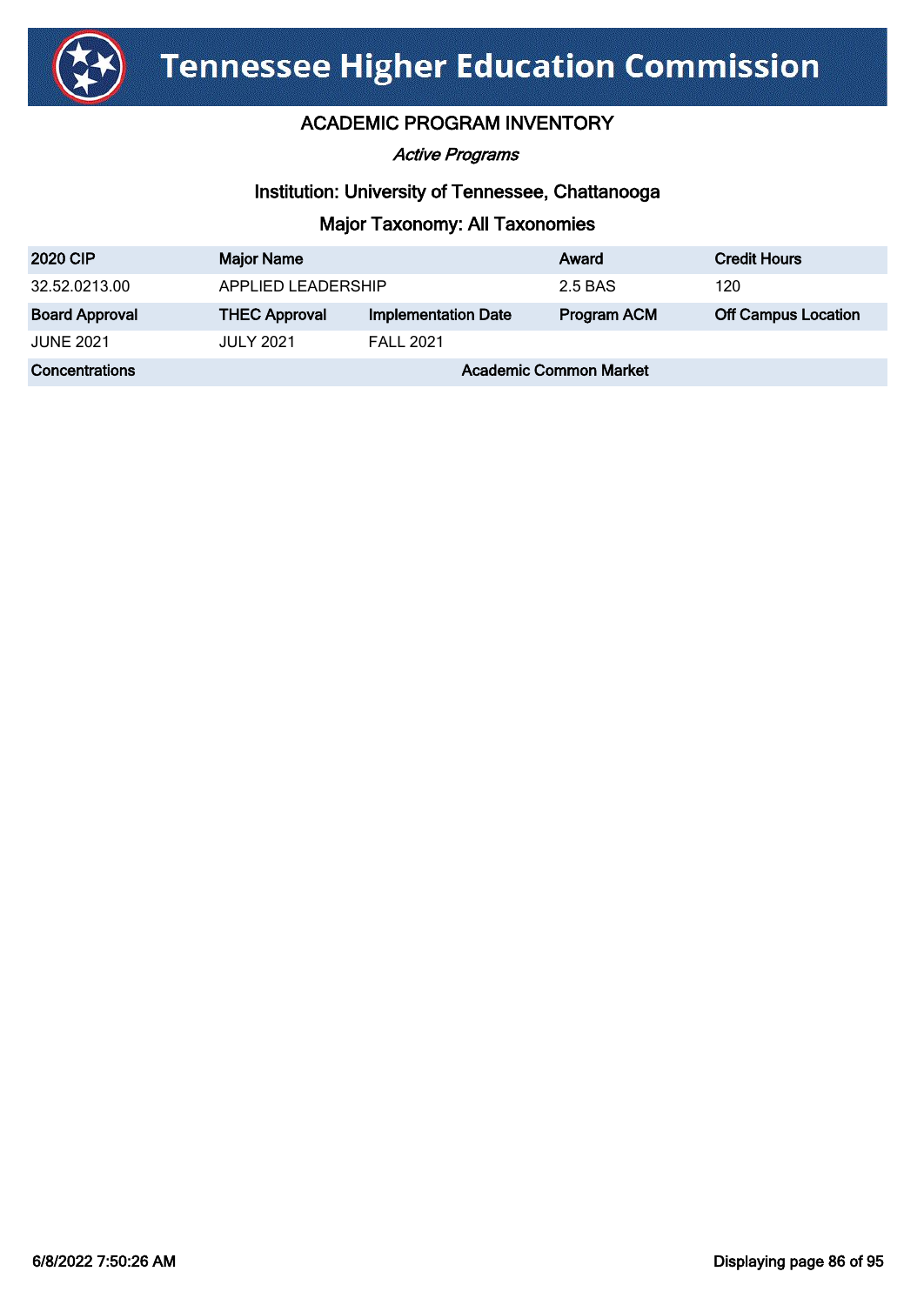

Active Programs

### Institution: University of Tennessee, Chattanooga

| <b>2020 CIP</b>       | <b>Major Name</b>               |                            | Award              | <b>Credit Hours</b>        |
|-----------------------|---------------------------------|----------------------------|--------------------|----------------------------|
| 32.52.0213.00         | <b>ESSENTIALS OF LEADERSHIP</b> |                            | 2.1 C <sub>3</sub> | 15                         |
| <b>Board Approval</b> | <b>THEC Approval</b>            | <b>Implementation Date</b> | <b>Program ACM</b> | <b>Off Campus Location</b> |
| JAN 2022              |                                 | AUG 2022                   |                    |                            |
| <b>Concentrations</b> | <b>Academic Common Market</b>   |                            |                    |                            |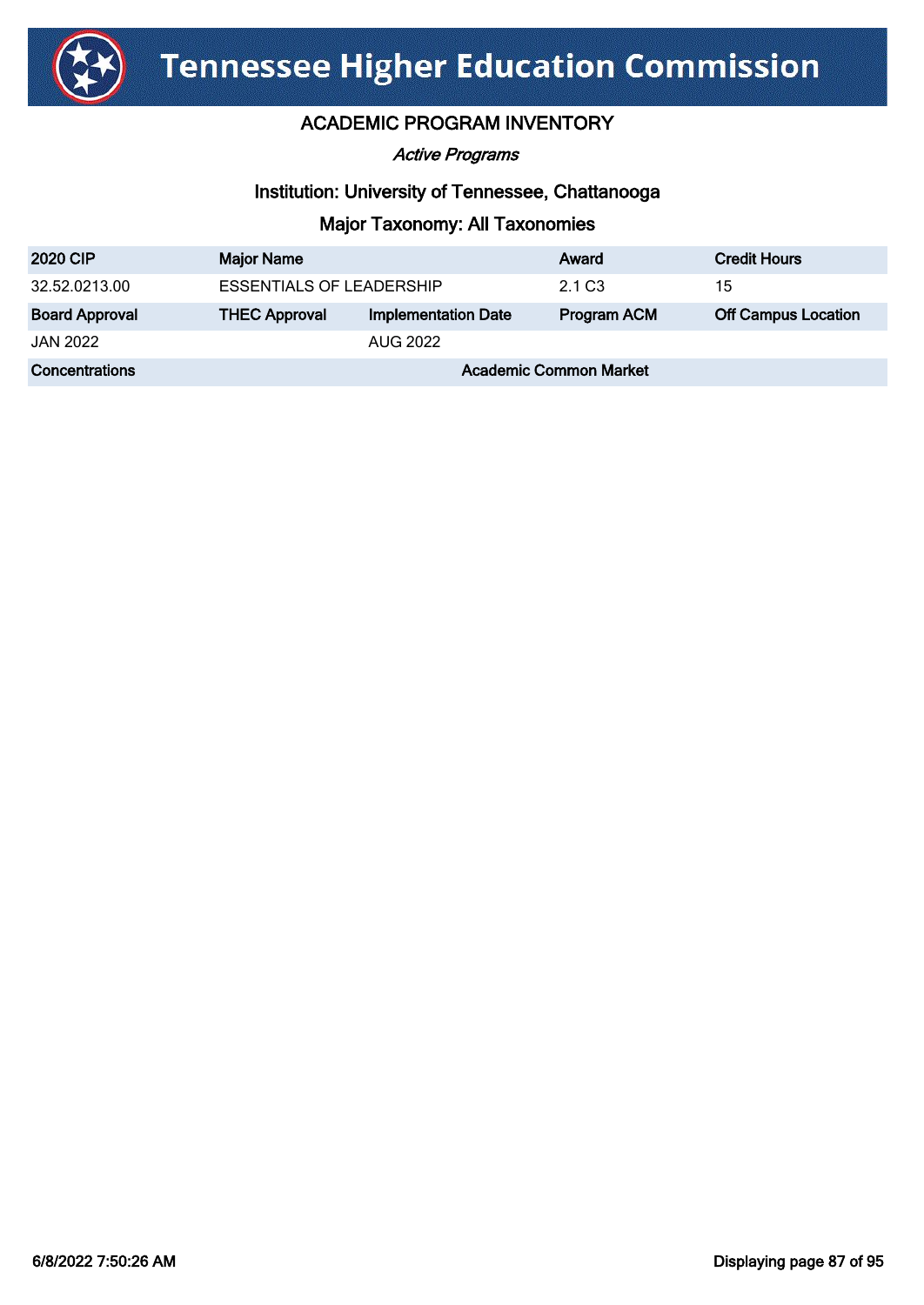

Active Programs

### Institution: University of Tennessee, Chattanooga

| <b>2020 CIP</b>       | <b>Major Name</b>             |                            | Award              | <b>Credit Hours</b>        |
|-----------------------|-------------------------------|----------------------------|--------------------|----------------------------|
| 32.52.0301.00         | <b>ACCOUNTING</b>             |                            | 2.5 BSBA           | 120                        |
| <b>Board Approval</b> | <b>THEC Approval</b>          | <b>Implementation Date</b> | <b>Program ACM</b> | <b>Off Campus Location</b> |
| <b>MARCH 2018</b>     | <b>MARCH 2018</b>             | <b>AUG 2018</b>            |                    |                            |
| <b>Concentrations</b> | <b>Academic Common Market</b> |                            |                    |                            |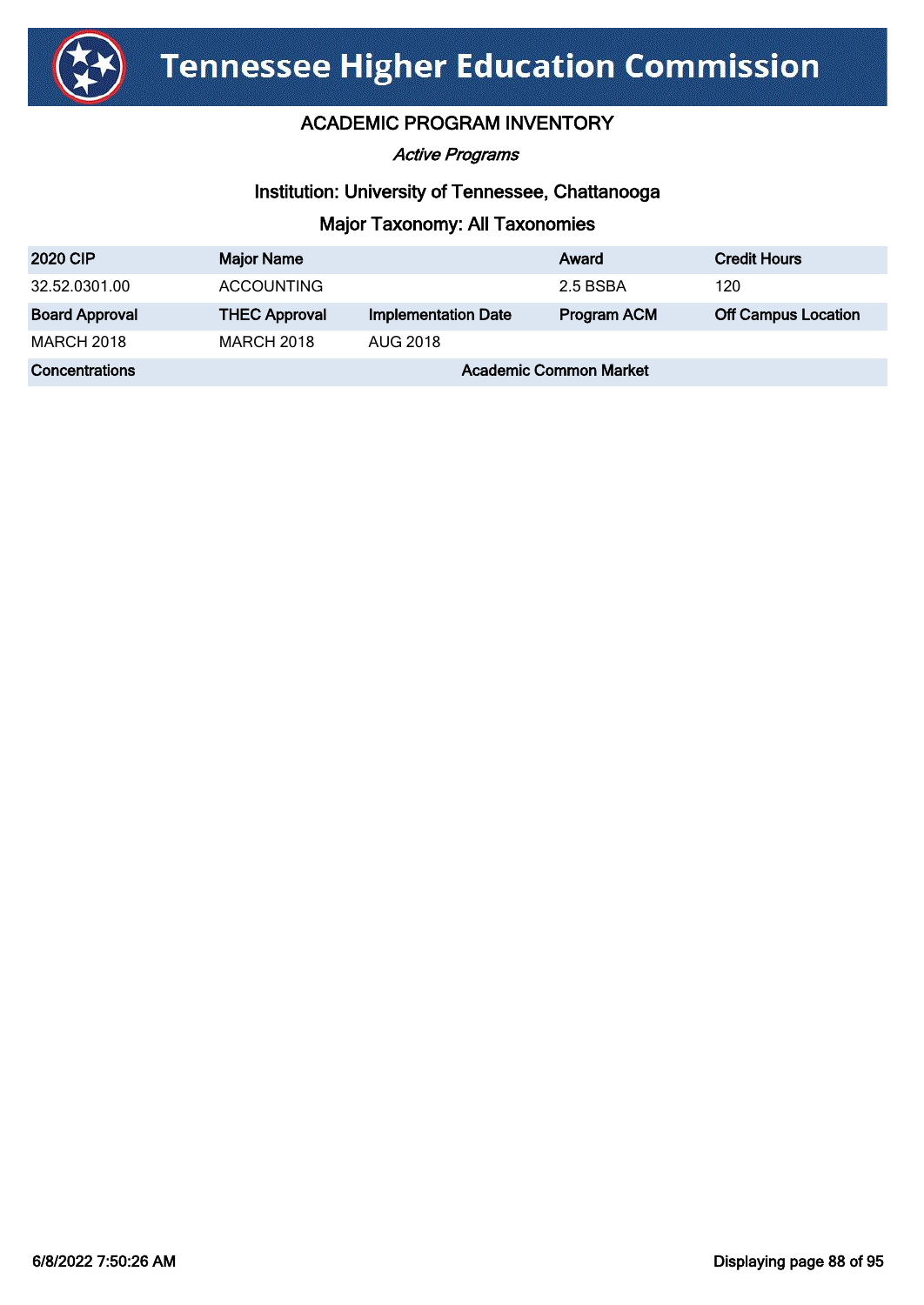

Active Programs

### Institution: University of Tennessee, Chattanooga

# Major Taxonomy: All Taxonomies

| <b>2020 CIP</b>       | <b>Major Name</b>             |                            | Award              | <b>Credit Hours</b>        |
|-----------------------|-------------------------------|----------------------------|--------------------|----------------------------|
| 32.52.0301.00         | <b>ACCOUNTANCY</b>            |                            | 4.2 MACC           | 30                         |
| <b>Board Approval</b> | <b>THEC Approval</b>          | <b>Implementation Date</b> | <b>Program ACM</b> | <b>Off Campus Location</b> |
|                       | 08/14/92                      | <b>FALL 1992</b>           |                    |                            |
| Concentrations        | <b>Academic Common Market</b> |                            |                    |                            |

FORENSIC DATA ANALYTICS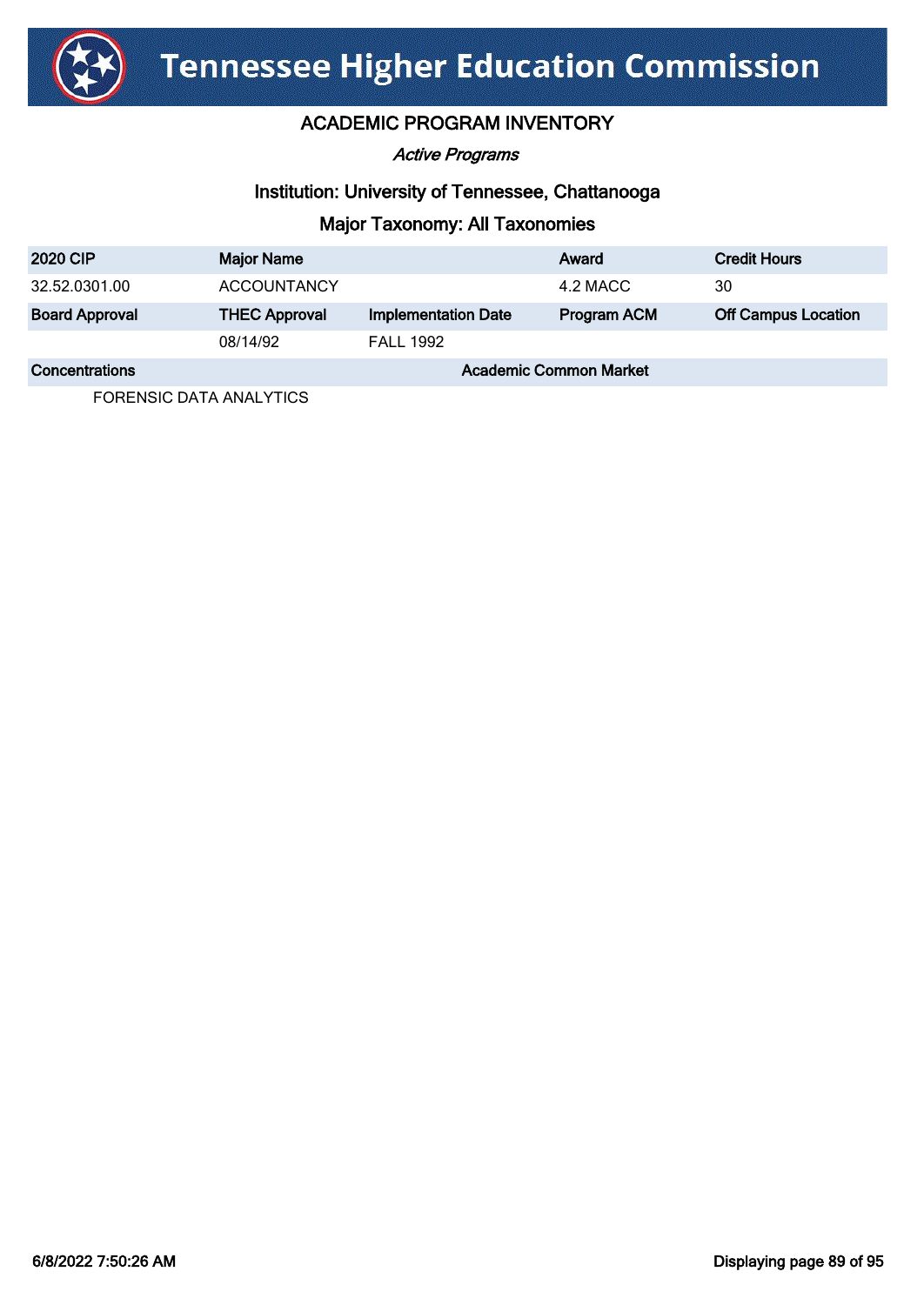

Active Programs

### Institution: University of Tennessee, Chattanooga

# Major Taxonomy: All Taxonomies

| <b>2020 CIP</b>       | <b>Major Name</b>    |                            | Award                         | <b>Credit Hours</b>        |
|-----------------------|----------------------|----------------------------|-------------------------------|----------------------------|
| 32.52.0601.00         | <b>ECONOMICS</b>     |                            | 2.5 BSBA                      | 120                        |
| <b>Board Approval</b> | <b>THEC Approval</b> | <b>Implementation Date</b> | Program ACM                   | <b>Off Campus Location</b> |
| <b>MARCH 2018</b>     | <b>MARCH 2018</b>    | <b>AUG 2018</b>            |                               |                            |
| Concentrations        |                      |                            | <b>Academic Common Market</b> |                            |

FINANCIAL ECONOMICS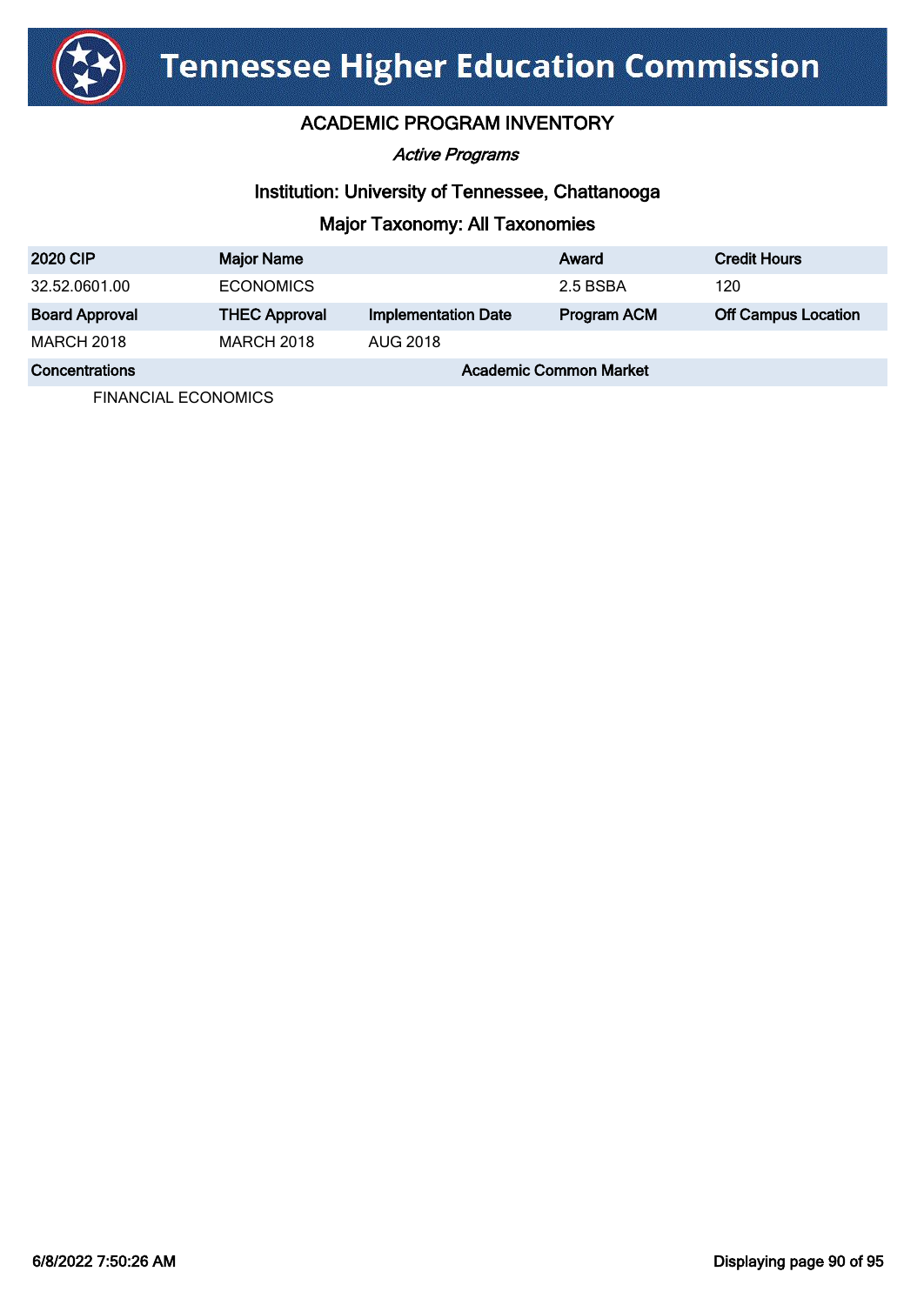

Active Programs

### Institution: University of Tennessee, Chattanooga

| <b>2020 CIP</b>       | <b>Major Name</b>             |                            | Award              | <b>Credit Hours</b>        |
|-----------------------|-------------------------------|----------------------------|--------------------|----------------------------|
| 32.52.0701.00         | <b>ENTREPRENEURSHIP</b>       |                            | 2.5 BSBA           | 120                        |
| <b>Board Approval</b> | <b>THEC Approval</b>          | <b>Implementation Date</b> | <b>Program ACM</b> | <b>Off Campus Location</b> |
|                       |                               | AUG 2018                   |                    |                            |
| <b>Concentrations</b> | <b>Academic Common Market</b> |                            |                    |                            |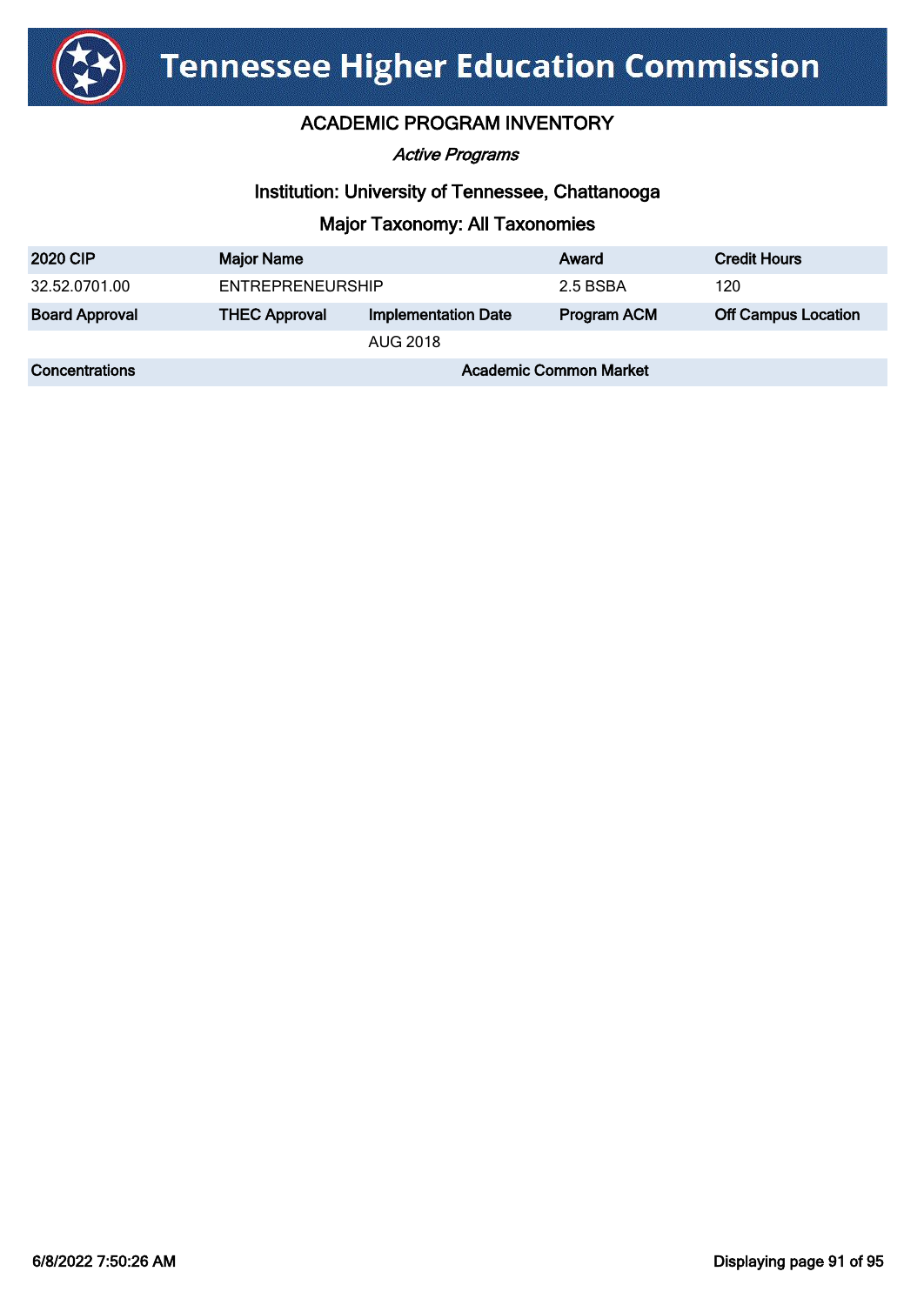

Active Programs

### Institution: University of Tennessee, Chattanooga

# Major Taxonomy: All Taxonomies

| <b>2020 CIP</b>       | <b>Major Name</b>    |                            | Award                         | <b>Credit Hours</b>        |
|-----------------------|----------------------|----------------------------|-------------------------------|----------------------------|
| 32.52.0801.00         | <b>FINANCE</b>       |                            | 2.5 BSBA                      | 120                        |
| <b>Board Approval</b> | <b>THEC Approval</b> | <b>Implementation Date</b> | Program ACM                   | <b>Off Campus Location</b> |
| <b>MARCH 2018</b>     | <b>MARCH 2018</b>    | <b>AUG 2018</b>            |                               |                            |
| Concentrations        |                      |                            | <b>Academic Common Market</b> |                            |
| DI ICINIECO EINIANOE  |                      |                            |                               |                            |

BUSINESS FINANCE

INVESTMENTS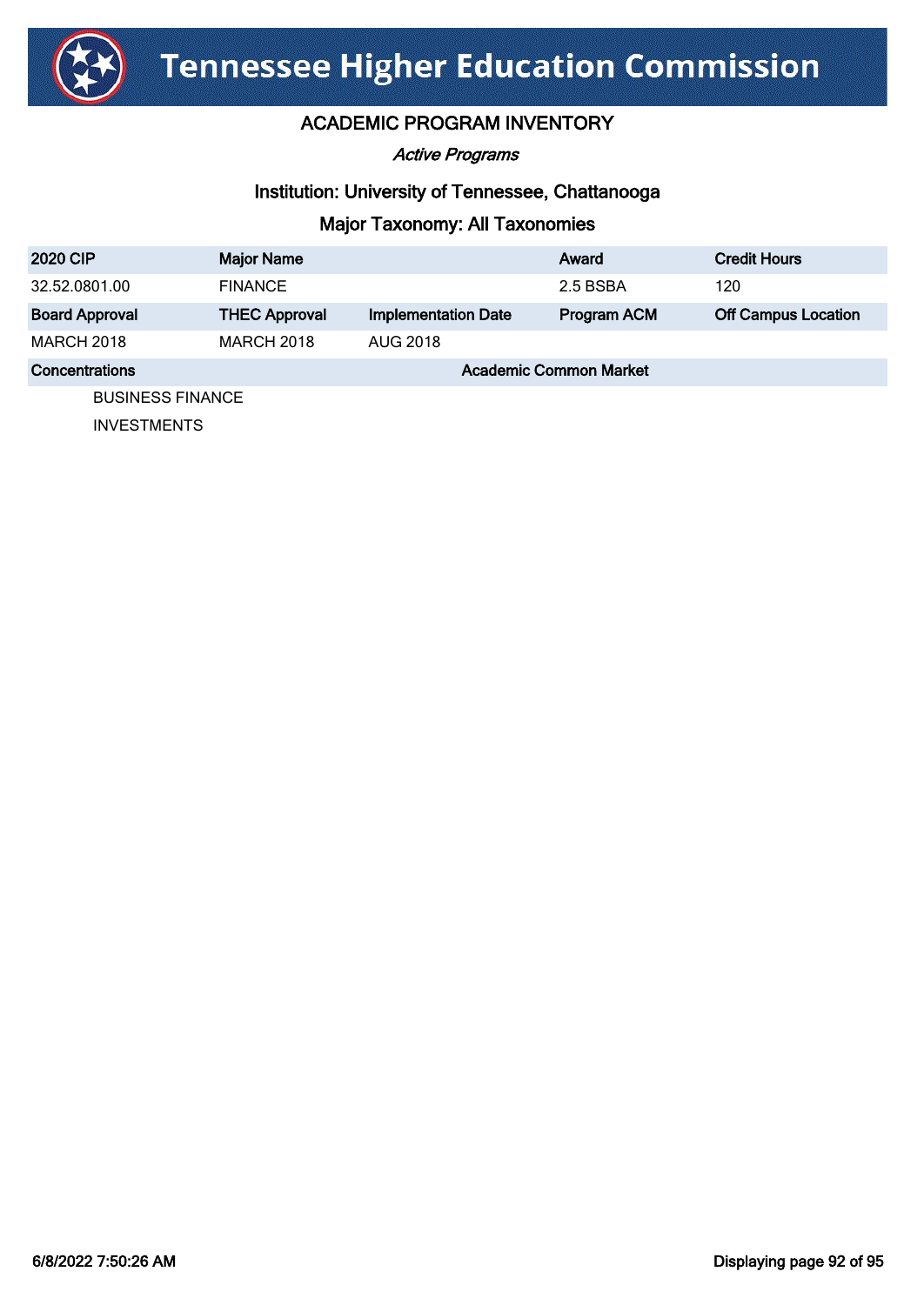

Active Programs

### Institution: University of Tennessee, Chattanooga

| <b>2020 CIP</b>       | <b>Major Name</b>             |                            | Award              | <b>Credit Hours</b>        |
|-----------------------|-------------------------------|----------------------------|--------------------|----------------------------|
| 32.52.1001.00         | HUMAN RESOURCES MANAGEMENT    |                            | 2.5 BSBA           | 120                        |
| <b>Board Approval</b> | <b>THEC Approval</b>          | <b>Implementation Date</b> | <b>Program ACM</b> | <b>Off Campus Location</b> |
| <b>MARCH 2018</b>     | <b>MARCH 2018</b>             | AUG 2018                   |                    |                            |
| Concentrations        | <b>Academic Common Market</b> |                            |                    |                            |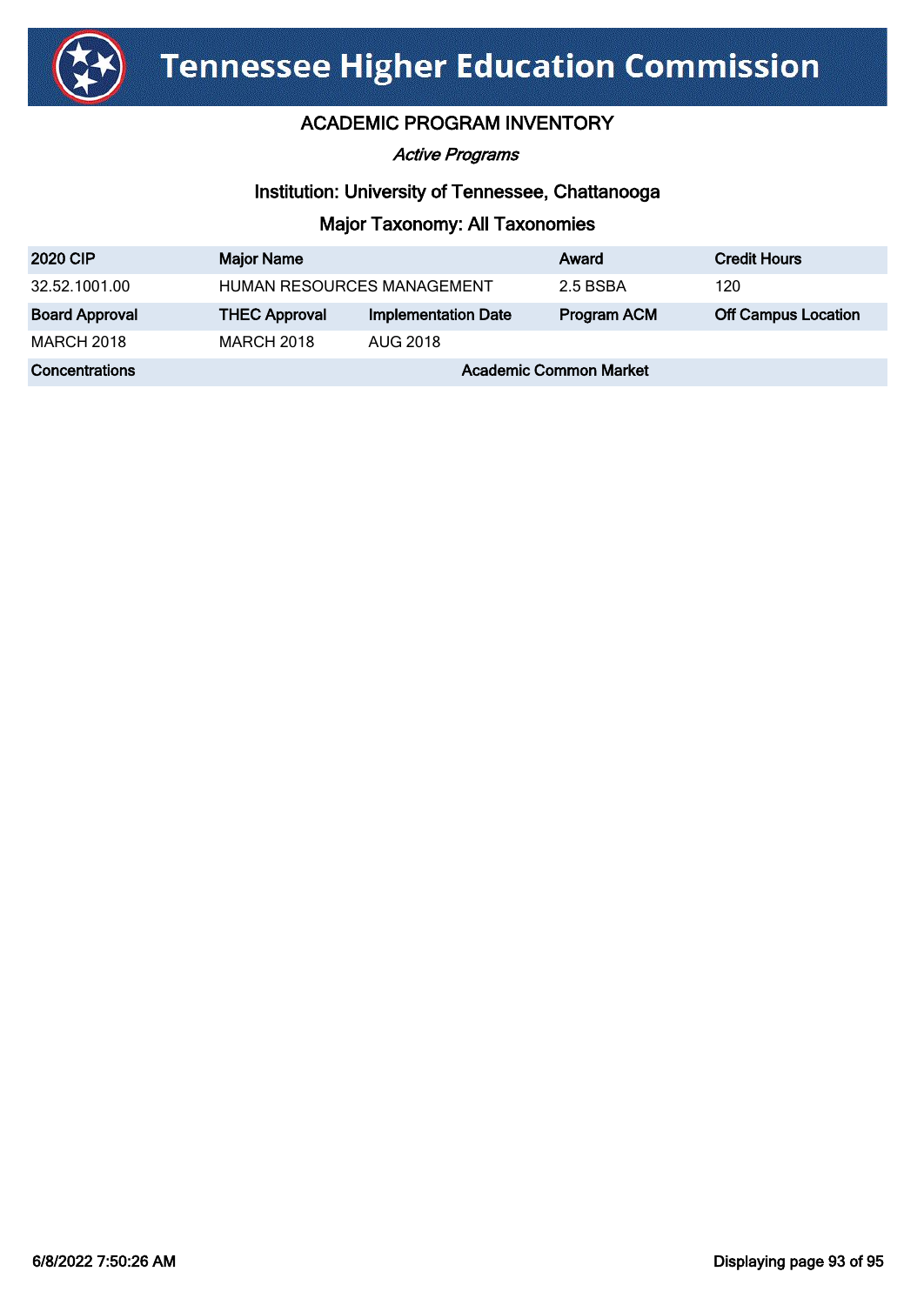

Active Programs

### Institution: University of Tennessee, Chattanooga

| <b>2020 CIP</b>       | <b>Major Name</b>             |                            | Award              | <b>Credit Hours</b>        |
|-----------------------|-------------------------------|----------------------------|--------------------|----------------------------|
| 32.52.1301.00         | DATA ANALYTICS                |                            | 4.2 MSDA           | 36                         |
| <b>Board Approval</b> | <b>THEC Approval</b>          | <b>Implementation Date</b> | <b>Program ACM</b> | <b>Off Campus Location</b> |
| MAR 2019              | MAY 2019                      | AUG 2019                   |                    |                            |
| <b>Concentrations</b> | <b>Academic Common Market</b> |                            |                    |                            |